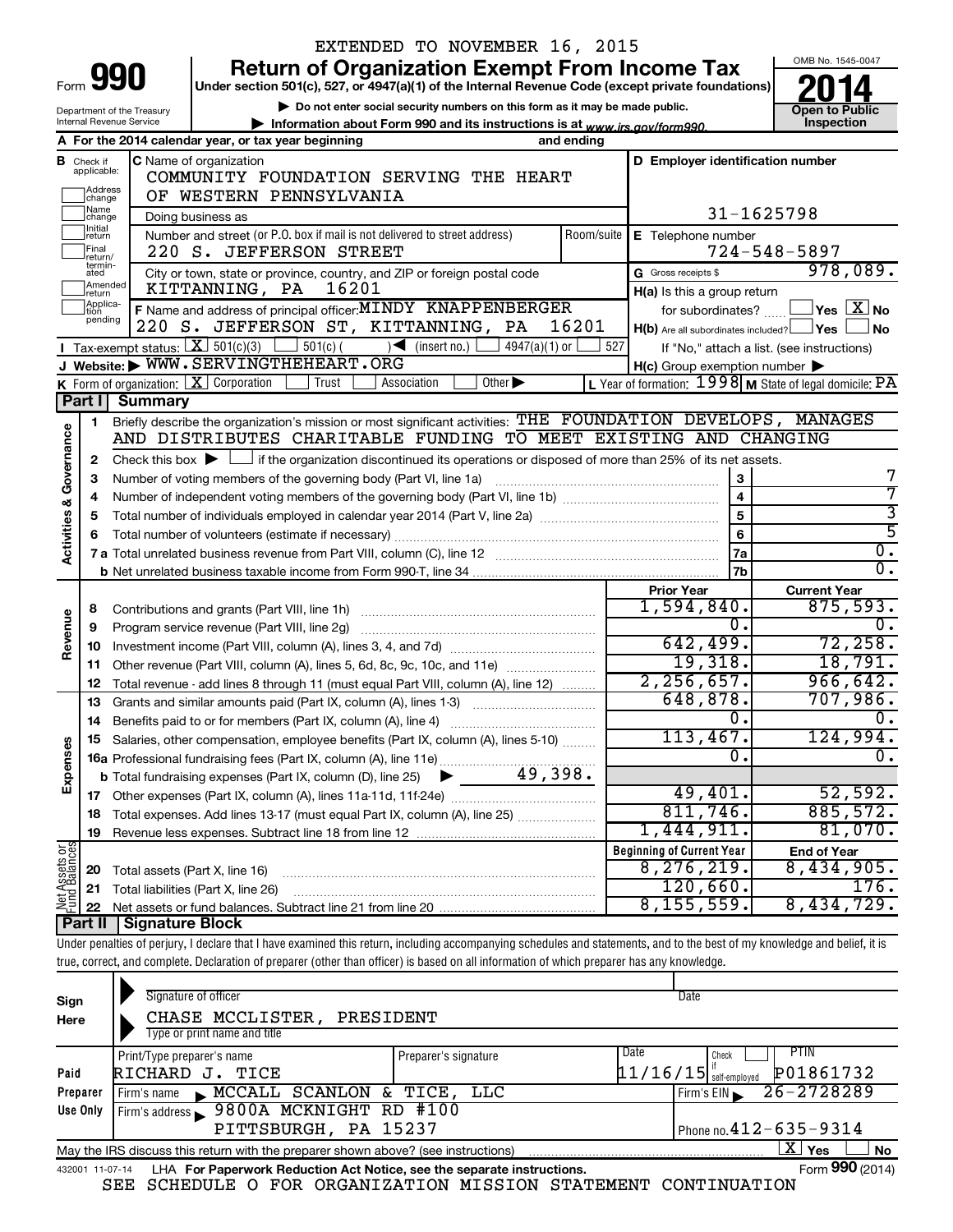|              |                                                                                                                                                                                                                                                                                      |                                     |                        | Form 990 (2014)                         |
|--------------|--------------------------------------------------------------------------------------------------------------------------------------------------------------------------------------------------------------------------------------------------------------------------------------|-------------------------------------|------------------------|-----------------------------------------|
| 4е           | (Expenses \$<br>Total program service expenses >                                                                                                                                                                                                                                     | including grants of \$<br>772, 175. | (Revenue \$            |                                         |
|              | 4d Other program services (Describe in Schedule O.)                                                                                                                                                                                                                                  |                                     |                        |                                         |
|              |                                                                                                                                                                                                                                                                                      |                                     |                        |                                         |
|              |                                                                                                                                                                                                                                                                                      |                                     |                        |                                         |
|              |                                                                                                                                                                                                                                                                                      |                                     |                        |                                         |
| 4c           | (Code: ) (Expenses \$                                                                                                                                                                                                                                                                | including grants of \$              | Revenue \$             |                                         |
|              |                                                                                                                                                                                                                                                                                      |                                     |                        |                                         |
|              |                                                                                                                                                                                                                                                                                      |                                     |                        |                                         |
|              |                                                                                                                                                                                                                                                                                      |                                     |                        |                                         |
|              |                                                                                                                                                                                                                                                                                      |                                     |                        |                                         |
| 4b           |                                                                                                                                                                                                                                                                                      |                                     |                        |                                         |
|              |                                                                                                                                                                                                                                                                                      |                                     |                        |                                         |
|              | FUNDING TO MEET EXISTING AND CHANGING COMMUNITY NEEDS.                                                                                                                                                                                                                               |                                     |                        |                                         |
|              | FOUNDATION HAS ALLOWED DONORS AND NONPROFIT ORGANIZATIONS TO WORK<br>TOGETHER TO IMPROVE THE QUALITY OF LIFE IN THE AREA.<br>THE ORGANIZATION IS TO DEVELOP, MANAGE AND DISTRIBUTE CHARITABLE                                                                                        |                                     |                        | THE PURPOSE OF                          |
|              | INCORPORATED TO MEET THE NEEDS OF INDIVIDUALS AND CHARITABLE AGENCIES<br>WITHIN THE COUNTY AND SURROUNDING REGION.                                                                                                                                                                   |                                     | SINCE INCEPTION, THE   |                                         |
|              | revenue, if any, for each program service reported.<br>) (Expenses \$<br>4a (Code:<br>ARMSTRONG COUNTY COMMUNITY FOUNDATION IS A NONPROFIT CORPORATION                                                                                                                               | 772, 175. including grants of \$    | $707,986.$ (Revenue \$ | 72, 258.                                |
| 4            | Describe the organization's program service accomplishments for each of its three largest program services, as measured by expenses.<br>Section 501(c)(3) and 501(c)(4) organizations are required to report the amount of grants and allocations to others, the total expenses, and |                                     |                        |                                         |
| 3            | If "Yes," describe these new services on Schedule O.<br>Did the organization cease conducting, or make significant changes in how it conducts, any program services?<br>If "Yes," describe these changes on Schedule O.                                                              |                                     |                        | $\Box$ Yes $\Box X$ No                  |
| $\mathbf{2}$ | Did the organization undertake any significant program services during the year which were not listed on                                                                                                                                                                             |                                     |                        | $\Box$ Yes $[\overline{\mathrm{X}}]$ No |
|              | MEET EXISTING AND CHANGING COMMUNITY NEEDS.                                                                                                                                                                                                                                          |                                     |                        |                                         |
| 1            | Briefly describe the organization's mission:<br>THE FOUNDATION DEVELOPS, MANAGES AND DISTRIBUTES CHARITABLE FUNDNG TO                                                                                                                                                                |                                     |                        |                                         |
|              |                                                                                                                                                                                                                                                                                      |                                     |                        |                                         |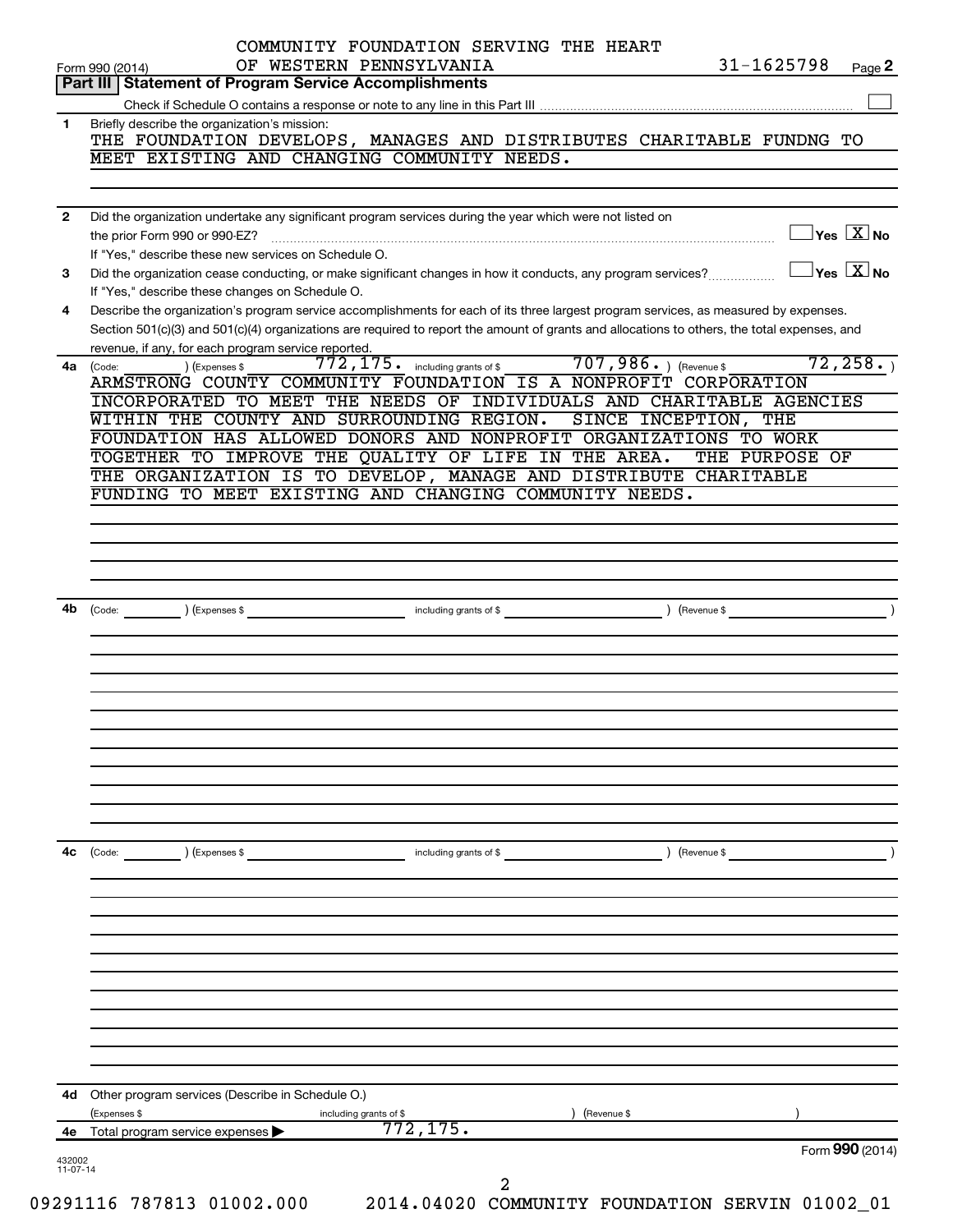|  | COMMUNITY FOUNDATION SERVING THE HEART |  |                |
|--|----------------------------------------|--|----------------|
|  | OF WESTERN PENNSYLVANIA                |  | $31 - 1625798$ |

|    | Part IV   Checklist of Required Schedules                                                                                                                                                                                                                                                                                                                             |                 |                       |                              |
|----|-----------------------------------------------------------------------------------------------------------------------------------------------------------------------------------------------------------------------------------------------------------------------------------------------------------------------------------------------------------------------|-----------------|-----------------------|------------------------------|
|    |                                                                                                                                                                                                                                                                                                                                                                       |                 | Yes                   | No                           |
| 1. | Is the organization described in section 501(c)(3) or $4947(a)(1)$ (other than a private foundation)?                                                                                                                                                                                                                                                                 |                 |                       |                              |
|    |                                                                                                                                                                                                                                                                                                                                                                       | 1               | х                     |                              |
| 2  | Is the organization required to complete Schedule B, Schedule of Contributors? [111] [12] the organization required to complete Schedule B, Schedule of Contributors? [11] [12] the organization required to complete $\mathbb{R}$                                                                                                                                    | $\overline{2}$  | $\overline{\text{x}}$ |                              |
| З  | Did the organization engage in direct or indirect political campaign activities on behalf of or in opposition to candidates for                                                                                                                                                                                                                                       |                 |                       |                              |
|    |                                                                                                                                                                                                                                                                                                                                                                       | 3               |                       | x                            |
| 4  | Section 501(c)(3) organizations. Did the organization engage in lobbying activities, or have a section 501(h) election in effect                                                                                                                                                                                                                                      |                 |                       |                              |
|    |                                                                                                                                                                                                                                                                                                                                                                       | 4               |                       | x                            |
|    |                                                                                                                                                                                                                                                                                                                                                                       |                 |                       |                              |
| 5  | Is the organization a section 501(c)(4), 501(c)(5), or 501(c)(6) organization that receives membership dues, assessments, or                                                                                                                                                                                                                                          |                 |                       | x                            |
|    |                                                                                                                                                                                                                                                                                                                                                                       | 5               |                       |                              |
| 6  | Did the organization maintain any donor advised funds or any similar funds or accounts for which donors have the right to                                                                                                                                                                                                                                             |                 |                       |                              |
|    | provide advice on the distribution or investment of amounts in such funds or accounts? If "Yes," complete Schedule D, Part I                                                                                                                                                                                                                                          | 6               | х                     |                              |
| 7  | Did the organization receive or hold a conservation easement, including easements to preserve open space,                                                                                                                                                                                                                                                             |                 |                       |                              |
|    | the environment, historic land areas, or historic structures? If "Yes," complete Schedule D, Part II                                                                                                                                                                                                                                                                  | $\overline{7}$  |                       | x                            |
| 8  | Did the organization maintain collections of works of art, historical treasures, or other similar assets? If "Yes," complete                                                                                                                                                                                                                                          | 8               |                       | x                            |
| 9  | Schedule D, Part III <b>Marting Community Contract Contract Contract Contract Contract Contract Contract Contract Contract Contract Contract Contract Contract Contract Contract Contract Contract Contract Contract Contract Co</b><br>Did the organization report an amount in Part X, line 21, for escrow or custodial account liability; serve as a custodian for |                 |                       |                              |
|    | amounts not listed in Part X; or provide credit counseling, debt management, credit repair, or debt negotiation services?                                                                                                                                                                                                                                             |                 |                       |                              |
|    |                                                                                                                                                                                                                                                                                                                                                                       |                 |                       | x                            |
|    | If "Yes," complete Schedule D, Part IV                                                                                                                                                                                                                                                                                                                                | 9               |                       |                              |
| 10 | Did the organization, directly or through a related organization, hold assets in temporarily restricted endowments, permanent                                                                                                                                                                                                                                         |                 |                       |                              |
|    |                                                                                                                                                                                                                                                                                                                                                                       | 10              | х                     |                              |
| 11 | If the organization's answer to any of the following questions is "Yes," then complete Schedule D, Parts VI, VII, VIII, IX, or X                                                                                                                                                                                                                                      |                 |                       |                              |
|    | as applicable.                                                                                                                                                                                                                                                                                                                                                        |                 |                       |                              |
|    | a Did the organization report an amount for land, buildings, and equipment in Part X, line 10? If "Yes," complete Schedule D,                                                                                                                                                                                                                                         |                 |                       |                              |
|    | Part VI                                                                                                                                                                                                                                                                                                                                                               | 11a             |                       | x                            |
|    | <b>b</b> Did the organization report an amount for investments - other securities in Part X, line 12 that is 5% or more of its total                                                                                                                                                                                                                                  | 11b             |                       | x                            |
|    |                                                                                                                                                                                                                                                                                                                                                                       |                 |                       |                              |
|    | c Did the organization report an amount for investments - program related in Part X, line 13 that is 5% or more of its total                                                                                                                                                                                                                                          |                 |                       | x                            |
|    |                                                                                                                                                                                                                                                                                                                                                                       | 11c             |                       |                              |
|    | d Did the organization report an amount for other assets in Part X, line 15 that is 5% or more of its total assets reported in                                                                                                                                                                                                                                        |                 |                       |                              |
|    |                                                                                                                                                                                                                                                                                                                                                                       | 11d             |                       | x<br>$\overline{\mathtt{x}}$ |
|    | e Did the organization report an amount for other liabilities in Part X, line 25? If "Yes," complete Schedule D, Part X                                                                                                                                                                                                                                               | 11e             |                       |                              |
| f  | Did the organization's separate or consolidated financial statements for the tax year include a footnote that addresses                                                                                                                                                                                                                                               |                 |                       |                              |
|    | the organization's liability for uncertain tax positions under FIN 48 (ASC 740)? If "Yes," complete Schedule D, Part X                                                                                                                                                                                                                                                | 11f             |                       | x                            |
|    | 12a Did the organization obtain separate, independent audited financial statements for the tax year? If "Yes," complete                                                                                                                                                                                                                                               |                 |                       |                              |
|    | Schedule D, Parts XI and XII <b>continuum continuum continuum continuum continuum continuum continuum continuum</b> continuum continuum continuum continuum continuum continuum continuum continuum continuum continuum continuum c                                                                                                                                   | 12a             | х                     |                              |
|    | b Was the organization included in consolidated, independent audited financial statements for the tax year?                                                                                                                                                                                                                                                           |                 |                       |                              |
|    | If "Yes," and if the organization answered "No" to line 12a, then completing Schedule D, Parts XI and XII is optional                                                                                                                                                                                                                                                 | 12 <sub>b</sub> |                       | х                            |
| 13 |                                                                                                                                                                                                                                                                                                                                                                       | 13              |                       | $\overline{\text{X}}$        |
|    | 14a Did the organization maintain an office, employees, or agents outside of the United States?                                                                                                                                                                                                                                                                       | 14a             |                       | $\overline{\mathtt{x}}$      |
|    | <b>b</b> Did the organization have aggregate revenues or expenses of more than \$10,000 from grantmaking, fundraising, business,                                                                                                                                                                                                                                      |                 |                       |                              |
|    | investment, and program service activities outside the United States, or aggregate foreign investments valued at \$100,000                                                                                                                                                                                                                                            |                 |                       |                              |
|    |                                                                                                                                                                                                                                                                                                                                                                       | 14b             |                       | x                            |
| 15 | Did the organization report on Part IX, column (A), line 3, more than \$5,000 of grants or other assistance to or for any                                                                                                                                                                                                                                             |                 |                       |                              |
|    |                                                                                                                                                                                                                                                                                                                                                                       | 15              |                       | x                            |
| 16 | Did the organization report on Part IX, column (A), line 3, more than \$5,000 of aggregate grants or other assistance to                                                                                                                                                                                                                                              |                 |                       |                              |
|    |                                                                                                                                                                                                                                                                                                                                                                       | 16              |                       | x                            |
| 17 | Did the organization report a total of more than \$15,000 of expenses for professional fundraising services on Part IX,                                                                                                                                                                                                                                               |                 |                       |                              |
|    |                                                                                                                                                                                                                                                                                                                                                                       | 17              |                       | x                            |
| 18 | Did the organization report more than \$15,000 total of fundraising event gross income and contributions on Part VIII, lines                                                                                                                                                                                                                                          |                 |                       |                              |
|    |                                                                                                                                                                                                                                                                                                                                                                       | 18              | х                     |                              |
| 19 | Did the organization report more than \$15,000 of gross income from gaming activities on Part VIII, line 9a? If "Yes,"                                                                                                                                                                                                                                                |                 |                       |                              |
|    |                                                                                                                                                                                                                                                                                                                                                                       | 19              |                       | x                            |
|    | 20a Did the organization operate one or more hospital facilities? If "Yes," complete Schedule H                                                                                                                                                                                                                                                                       | <b>20a</b>      |                       | $\overline{\text{X}}$        |
|    |                                                                                                                                                                                                                                                                                                                                                                       | 20 <sub>b</sub> |                       |                              |
|    |                                                                                                                                                                                                                                                                                                                                                                       |                 |                       |                              |

Form (2014) **990**

432003 11-07-14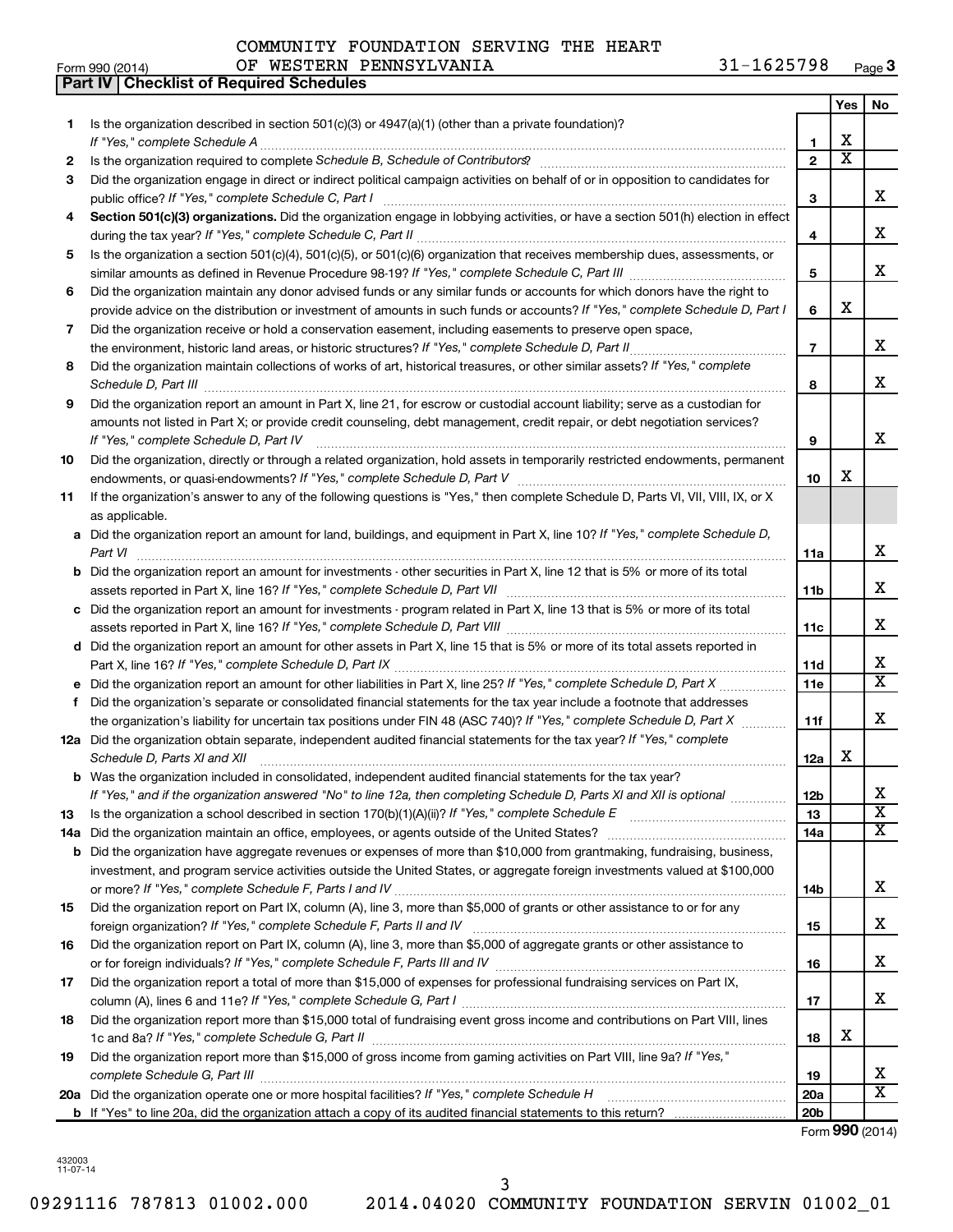|     | OF WESTERN PENNSYLVANIA<br>Form 990 (2014)                                                                                        | 31-1625798      |     | Page 4                  |
|-----|-----------------------------------------------------------------------------------------------------------------------------------|-----------------|-----|-------------------------|
|     | <b>Part IV   Checklist of Required Schedules (continued)</b>                                                                      |                 |     |                         |
|     |                                                                                                                                   |                 | Yes | No                      |
| 21  | Did the organization report more than \$5,000 of grants or other assistance to any domestic organization or                       |                 |     |                         |
|     |                                                                                                                                   | 21              | X   |                         |
| 22  | Did the organization report more than \$5,000 of grants or other assistance to or for domestic individuals on                     |                 |     |                         |
|     |                                                                                                                                   | 22              | X   |                         |
| 23  | Did the organization answer "Yes" to Part VII, Section A, line 3, 4, or 5 about compensation of the organization's current        |                 |     |                         |
|     | and former officers, directors, trustees, key employees, and highest compensated employees? If "Yes," complete                    |                 |     |                         |
|     | Schedule J                                                                                                                        | 23              |     | X                       |
| 24a | Did the organization have a tax-exempt bond issue with an outstanding principal amount of more than \$100,000 as of the           |                 |     |                         |
|     | last day of the year, that was issued after December 31, 2002? If "Yes," answer lines 24b through 24d and complete                |                 |     |                         |
|     | Schedule K. If "No", go to line 25a                                                                                               | 24a             |     | x                       |
| b   |                                                                                                                                   | 24 <sub>b</sub> |     |                         |
| с   | Did the organization maintain an escrow account other than a refunding escrow at any time during the year to defease              |                 |     |                         |
|     | any tax-exempt bonds?                                                                                                             | 24c             |     |                         |
|     |                                                                                                                                   | 24d             |     |                         |
|     | 25a Section 501(c)(3), 501(c)(4), and 501(c)(29) organizations. Did the organization engage in an excess benefit                  |                 |     |                         |
|     |                                                                                                                                   | 25a             |     | x                       |
| b   | Is the organization aware that it engaged in an excess benefit transaction with a disqualified person in a prior year, and        |                 |     |                         |
|     | that the transaction has not been reported on any of the organization's prior Forms 990 or 990-EZ? If "Yes," complete             |                 |     |                         |
|     | Schedule L, Part I                                                                                                                | 25 <sub>b</sub> |     | X                       |
| 26  | Did the organization report any amount on Part X, line 5, 6, or 22 for receivables from or payables to any current or             |                 |     |                         |
|     | former officers, directors, trustees, key employees, highest compensated employees, or disqualified persons? If "Yes,"            |                 |     |                         |
|     | complete Schedule L, Part II                                                                                                      | 26              |     | X                       |
| 27  | Did the organization provide a grant or other assistance to an officer, director, trustee, key employee, substantial              |                 |     |                         |
|     | contributor or employee thereof, a grant selection committee member, or to a 35% controlled entity or family member               |                 |     |                         |
|     |                                                                                                                                   | 27              |     | X                       |
| 28  | Was the organization a party to a business transaction with one of the following parties (see Schedule L, Part IV                 |                 |     |                         |
|     | instructions for applicable filing thresholds, conditions, and exceptions):                                                       |                 |     |                         |
| а   | A current or former officer, director, trustee, or key employee? If "Yes," complete Schedule L, Part IV                           | 28a             |     | X                       |
| b   | A family member of a current or former officer, director, trustee, or key employee? If "Yes," complete Schedule L, Part IV        | 28 <sub>b</sub> |     | $\overline{\texttt{X}}$ |
|     | c An entity of which a current or former officer, director, trustee, or key employee (or a family member thereof) was an officer, |                 |     |                         |
|     | director, trustee, or direct or indirect owner? If "Yes," complete Schedule L, Part IV                                            | 28c             |     | X                       |
| 29  |                                                                                                                                   | 29              |     | $\overline{\texttt{X}}$ |
| 30  | Did the organization receive contributions of art, historical treasures, or other similar assets, or qualified conservation       |                 |     |                         |
|     |                                                                                                                                   | 30              |     | X                       |
| 31  | Did the organization liquidate, terminate, or dissolve and cease operations?                                                      |                 |     |                         |
|     | If "Yes," complete Schedule N, Part I                                                                                             | 31              |     | X                       |
| 32  | Did the organization sell, exchange, dispose of, or transfer more than 25% of its net assets? If "Yes," complete                  |                 |     |                         |
|     |                                                                                                                                   | 32              |     | x                       |
| 33  | Did the organization own 100% of an entity disregarded as separate from the organization under Regulations                        |                 |     |                         |
|     |                                                                                                                                   | 33              |     | x                       |
| 34  | Was the organization related to any tax-exempt or taxable entity? If "Yes," complete Schedule R, Part II, III, or IV, and         |                 |     |                         |
|     | Part V, line 1                                                                                                                    | 34              |     | x                       |
|     |                                                                                                                                   | 35a             |     | $\overline{\text{X}}$   |
|     | b If "Yes" to line 35a, did the organization receive any payment from or engage in any transaction with a controlled entity       |                 |     |                         |
|     | within the meaning of section 512(b)(13)? If "Yes," complete Schedule R, Part V, line 2                                           | 35 <sub>b</sub> |     |                         |

Section 501(c)(3) organizations. Did the organization make any transfers to an exempt non-charitable related organization?

*If "Yes," complete Schedule R, Part V, line 2* ~~~~~~~~~~~~~~~~~~~~~~~~~~~~~~~~~~~~~~~~

Did the organization conduct more than 5% of its activities through an entity that is not a related organization

Did the organization complete Schedule O and provide explanations in Schedule O for Part VI, lines 11b and 19?

**Note.**  All Form 990 filers are required to complete Schedule O

and that is treated as a partnership for federal income tax purposes? If "Yes," complete Schedule R, Part VI medi

**36**

**37**

**38**

**36**

**37**

**38**

Form (2014) **990**

X

X

X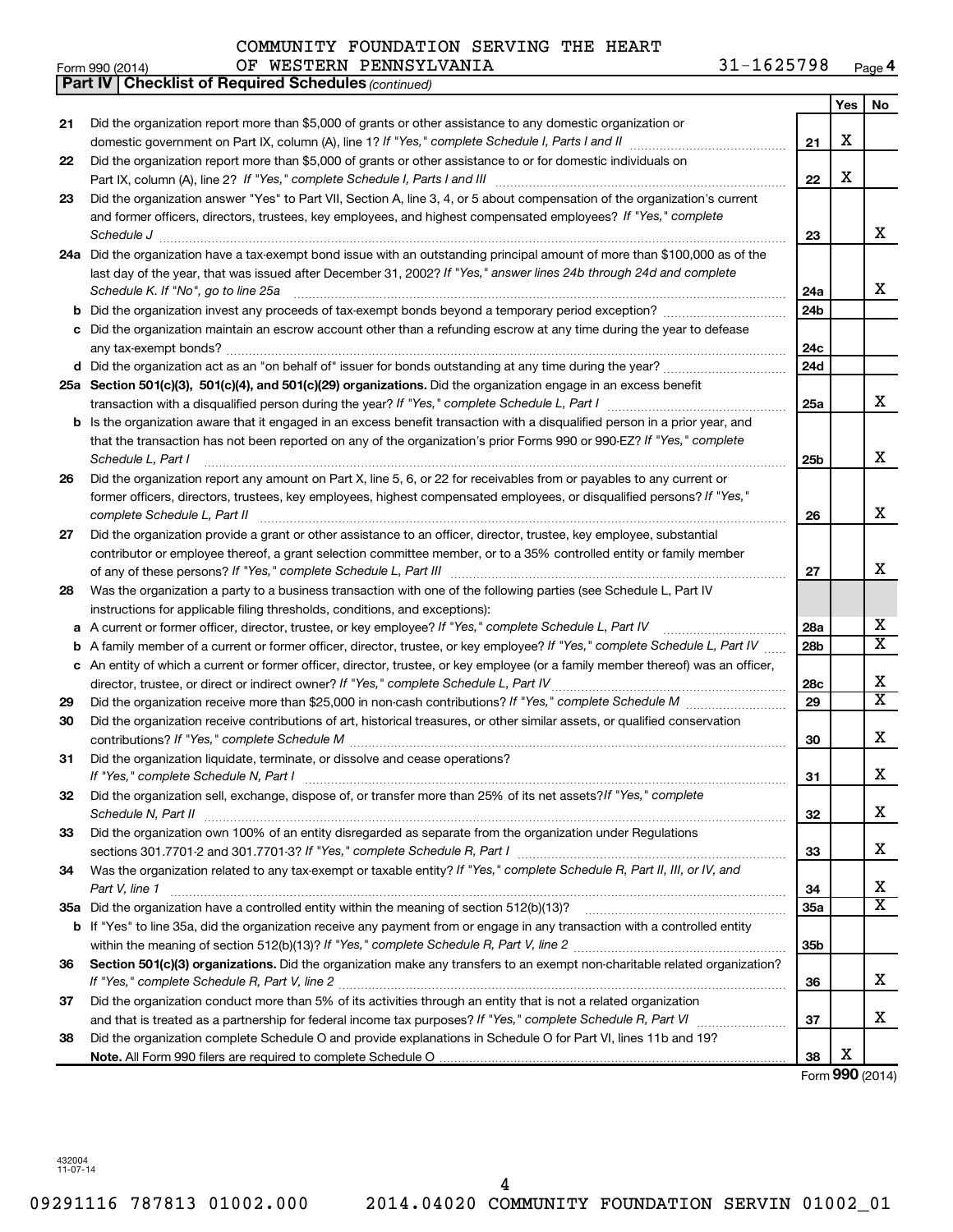### Form 990 (2014) OF WESTERN PENNSYLVANIA 31-1625798 <sub>Page</sub> COMMUNITY FOUNDATION SERVING THE HEART

|    | Part V<br><b>Statements Regarding Other IRS Filings and Tax Compliance</b><br>Check if Schedule O contains a response or note to any line in this Part V                                                                                                               |                 |            |                         |  |  |  |  |  |  |
|----|------------------------------------------------------------------------------------------------------------------------------------------------------------------------------------------------------------------------------------------------------------------------|-----------------|------------|-------------------------|--|--|--|--|--|--|
|    |                                                                                                                                                                                                                                                                        |                 | <b>Yes</b> | No                      |  |  |  |  |  |  |
|    | 1a                                                                                                                                                                                                                                                                     | 2               |            |                         |  |  |  |  |  |  |
|    | 1 <sub>b</sub><br>Enter the number of Forms W-2G included in line 1a. Enter -0- if not applicable                                                                                                                                                                      |                 |            |                         |  |  |  |  |  |  |
|    | Did the organization comply with backup withholding rules for reportable payments to vendors and reportable gaming                                                                                                                                                     |                 |            |                         |  |  |  |  |  |  |
|    |                                                                                                                                                                                                                                                                        |                 |            |                         |  |  |  |  |  |  |
|    | 2a Enter the number of employees reported on Form W-3, Transmittal of Wage and Tax Statements,                                                                                                                                                                         |                 |            |                         |  |  |  |  |  |  |
|    | 3<br>filed for the calendar year ending with or within the year covered by this return<br>2a                                                                                                                                                                           |                 |            |                         |  |  |  |  |  |  |
|    | <b>b</b> If at least one is reported on line 2a, did the organization file all required federal employment tax returns?                                                                                                                                                |                 |            |                         |  |  |  |  |  |  |
|    |                                                                                                                                                                                                                                                                        |                 |            |                         |  |  |  |  |  |  |
|    | 3a Did the organization have unrelated business gross income of \$1,000 or more during the year?                                                                                                                                                                       | За              |            | х                       |  |  |  |  |  |  |
|    | <b>b</b> If "Yes," has it filed a Form 990-T for this year? If "No," to line 3b, provide an explanation in Schedule O                                                                                                                                                  |                 |            |                         |  |  |  |  |  |  |
|    | 4a At any time during the calendar year, did the organization have an interest in, or a signature or other authority over, a                                                                                                                                           |                 |            |                         |  |  |  |  |  |  |
|    | financial account in a foreign country (such as a bank account, securities account, or other financial account)?                                                                                                                                                       | 4a              |            | X                       |  |  |  |  |  |  |
|    | <b>b</b> If "Yes," enter the name of the foreign country: $\blacktriangleright$                                                                                                                                                                                        |                 |            |                         |  |  |  |  |  |  |
|    | See instructions for filing requirements for FinCEN Form 114, Report of Foreign Bank and Financial Accounts (FBAR).                                                                                                                                                    |                 |            |                         |  |  |  |  |  |  |
|    |                                                                                                                                                                                                                                                                        |                 |            |                         |  |  |  |  |  |  |
|    |                                                                                                                                                                                                                                                                        |                 |            |                         |  |  |  |  |  |  |
|    |                                                                                                                                                                                                                                                                        | 5с              |            |                         |  |  |  |  |  |  |
|    | 6a Does the organization have annual gross receipts that are normally greater than \$100,000, and did the organization solicit                                                                                                                                         |                 |            |                         |  |  |  |  |  |  |
|    |                                                                                                                                                                                                                                                                        | 6a              |            | х                       |  |  |  |  |  |  |
|    | b If "Yes," did the organization include with every solicitation an express statement that such contributions or gifts                                                                                                                                                 |                 |            |                         |  |  |  |  |  |  |
|    | were not tax deductible?                                                                                                                                                                                                                                               | 6b              |            |                         |  |  |  |  |  |  |
| 7  | Organizations that may receive deductible contributions under section 170(c).                                                                                                                                                                                          | 7a              |            | x                       |  |  |  |  |  |  |
|    | Did the organization receive a payment in excess of \$75 made partly as a contribution and partly for goods and services provided to the payor?                                                                                                                        |                 |            |                         |  |  |  |  |  |  |
|    |                                                                                                                                                                                                                                                                        |                 |            |                         |  |  |  |  |  |  |
| с  | Did the organization sell, exchange, or otherwise dispose of tangible personal property for which it was required                                                                                                                                                      |                 |            | x                       |  |  |  |  |  |  |
|    | 7d                                                                                                                                                                                                                                                                     | 7c              |            |                         |  |  |  |  |  |  |
|    |                                                                                                                                                                                                                                                                        | 7е              |            | х                       |  |  |  |  |  |  |
| t  |                                                                                                                                                                                                                                                                        |                 |            |                         |  |  |  |  |  |  |
|    | Did the organization, during the year, pay premiums, directly or indirectly, on a personal benefit contract?                                                                                                                                                           |                 |            |                         |  |  |  |  |  |  |
| h  | If the organization received a contribution of qualified intellectual property, did the organization file Form 8899 as required?<br>If the organization received a contribution of cars, boats, airplanes, or other vehicles, did the organization file a Form 1098-C? |                 |            |                         |  |  |  |  |  |  |
| 8  | Sponsoring organizations maintaining donor advised funds. Did a donor advised fund maintained by the                                                                                                                                                                   | 7h              |            |                         |  |  |  |  |  |  |
|    |                                                                                                                                                                                                                                                                        | 8               |            | х                       |  |  |  |  |  |  |
| 9  | Sponsoring organizations maintaining donor advised funds.                                                                                                                                                                                                              |                 |            |                         |  |  |  |  |  |  |
|    |                                                                                                                                                                                                                                                                        | эа              |            | Χ                       |  |  |  |  |  |  |
|    | <b>b</b> Did the sponsoring organization make a distribution to a donor, donor advisor, or related person?                                                                                                                                                             | 9b              |            | $\overline{\textbf{x}}$ |  |  |  |  |  |  |
| 10 | Section 501(c)(7) organizations. Enter:                                                                                                                                                                                                                                |                 |            |                         |  |  |  |  |  |  |
| а  | 10a                                                                                                                                                                                                                                                                    |                 |            |                         |  |  |  |  |  |  |
|    | 10 <sub>b</sub><br>b Gross receipts, included on Form 990, Part VIII, line 12, for public use of club facilities                                                                                                                                                       |                 |            |                         |  |  |  |  |  |  |
| 11 | Section 501(c)(12) organizations. Enter:                                                                                                                                                                                                                               |                 |            |                         |  |  |  |  |  |  |
| а  | 11a                                                                                                                                                                                                                                                                    |                 |            |                         |  |  |  |  |  |  |
|    | b Gross income from other sources (Do not net amounts due or paid to other sources against                                                                                                                                                                             |                 |            |                         |  |  |  |  |  |  |
|    | amounts due or received from them.)<br>11b                                                                                                                                                                                                                             |                 |            |                         |  |  |  |  |  |  |
|    | 12a Section 4947(a)(1) non-exempt charitable trusts. Is the organization filing Form 990 in lieu of Form 1041?                                                                                                                                                         | 12a             |            |                         |  |  |  |  |  |  |
|    | b If "Yes," enter the amount of tax-exempt interest received or accrued during the year<br>12b                                                                                                                                                                         |                 |            |                         |  |  |  |  |  |  |
| 13 | Section 501(c)(29) qualified nonprofit health insurance issuers.                                                                                                                                                                                                       |                 |            |                         |  |  |  |  |  |  |
|    | a Is the organization licensed to issue qualified health plans in more than one state?                                                                                                                                                                                 | 13a             |            |                         |  |  |  |  |  |  |
|    | Note. See the instructions for additional information the organization must report on Schedule O.                                                                                                                                                                      |                 |            |                         |  |  |  |  |  |  |
|    | <b>b</b> Enter the amount of reserves the organization is required to maintain by the states in which the                                                                                                                                                              |                 |            |                         |  |  |  |  |  |  |
|    | 13b                                                                                                                                                                                                                                                                    |                 |            |                         |  |  |  |  |  |  |
|    | 13 <sub>c</sub>                                                                                                                                                                                                                                                        |                 |            | х                       |  |  |  |  |  |  |
|    | 14a Did the organization receive any payments for indoor tanning services during the tax year?                                                                                                                                                                         | 14a             |            |                         |  |  |  |  |  |  |
|    |                                                                                                                                                                                                                                                                        | 14 <sub>b</sub> |            |                         |  |  |  |  |  |  |

432005 11-07-14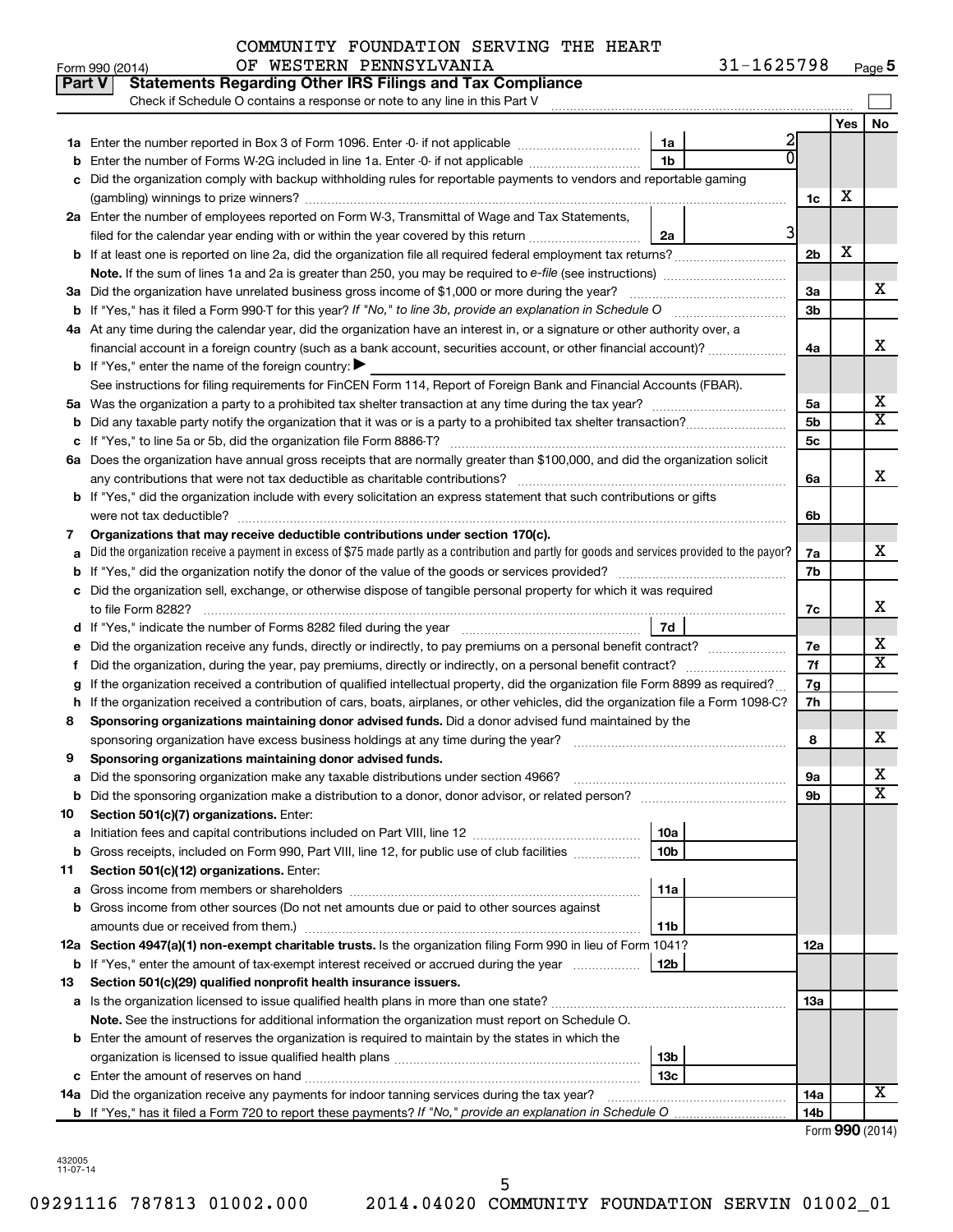|    | OF WESTERN PENNSYLVANIA<br>Form 990 (2014)                                                                                                                                    |    | 31-1625798 |  |                 |     | Page 6                       |  |  |  |
|----|-------------------------------------------------------------------------------------------------------------------------------------------------------------------------------|----|------------|--|-----------------|-----|------------------------------|--|--|--|
|    | Part VI Governance, Management, and Disclosure For each "Yes" response to lines 2 through 7b below, and for a "No" response                                                   |    |            |  |                 |     |                              |  |  |  |
|    | to line 8a, 8b, or 10b below, describe the circumstances, processes, or changes in Schedule O. See instructions.                                                              |    |            |  |                 |     |                              |  |  |  |
|    |                                                                                                                                                                               |    |            |  |                 |     | $\boxed{\textbf{X}}$         |  |  |  |
|    | <b>Section A. Governing Body and Management</b>                                                                                                                               |    |            |  |                 |     |                              |  |  |  |
|    |                                                                                                                                                                               |    |            |  |                 | Yes | No.                          |  |  |  |
|    | 1a Enter the number of voting members of the governing body at the end of the tax year                                                                                        | 1a |            |  |                 |     |                              |  |  |  |
|    | If there are material differences in voting rights among members of the governing body, or if the governing                                                                   |    |            |  |                 |     |                              |  |  |  |
|    | body delegated broad authority to an executive committee or similar committee, explain in Schedule O.                                                                         |    |            |  |                 |     |                              |  |  |  |
|    | <b>b</b> Enter the number of voting members included in line 1a, above, who are independent <i>manumum</i>                                                                    | 1b |            |  |                 |     |                              |  |  |  |
| 2  | Did any officer, director, trustee, or key employee have a family relationship or a business relationship with any other                                                      |    |            |  |                 |     |                              |  |  |  |
|    | officer, director, trustee, or key employee?                                                                                                                                  |    |            |  | 2               |     | х                            |  |  |  |
| З  | Did the organization delegate control over management duties customarily performed by or under the direct supervision                                                         |    |            |  |                 |     |                              |  |  |  |
|    | of officers, directors, or trustees, or key employees to a management company or other person?                                                                                |    |            |  | 3<br>4          |     | х<br>$\overline{\textbf{x}}$ |  |  |  |
| 4  | Did the organization make any significant changes to its governing documents since the prior Form 990 was filed?                                                              |    |            |  |                 |     |                              |  |  |  |
| 5  |                                                                                                                                                                               |    |            |  |                 |     |                              |  |  |  |
| 6  |                                                                                                                                                                               |    |            |  |                 |     |                              |  |  |  |
| 7a | Did the organization have members, stockholders, or other persons who had the power to elect or appoint one or                                                                |    |            |  |                 |     |                              |  |  |  |
|    |                                                                                                                                                                               |    |            |  |                 |     |                              |  |  |  |
|    | <b>b</b> Are any governance decisions of the organization reserved to (or subject to approval by) members, stockholders, or                                                   |    |            |  |                 |     |                              |  |  |  |
|    | persons other than the governing body?                                                                                                                                        |    |            |  | 7b              |     | х                            |  |  |  |
| 8  | Did the organization contemporaneously document the meetings held or written actions undertaken during the year by the following:                                             |    |            |  |                 |     |                              |  |  |  |
| a  |                                                                                                                                                                               |    |            |  | 8а              | х   |                              |  |  |  |
| b  |                                                                                                                                                                               |    |            |  | 8b              | х   |                              |  |  |  |
| 9  | Is there any officer, director, trustee, or key employee listed in Part VII, Section A, who cannot be reached at the                                                          |    |            |  |                 |     |                              |  |  |  |
|    |                                                                                                                                                                               |    |            |  | 9               |     | x                            |  |  |  |
|    | Section B. Policies (This Section B requests information about policies not required by the Internal Revenue Code.)                                                           |    |            |  |                 |     |                              |  |  |  |
|    |                                                                                                                                                                               |    |            |  | 10a             | Yes | No<br>X                      |  |  |  |
|    | b If "Yes," did the organization have written policies and procedures governing the activities of such chapters, affiliates,                                                  |    |            |  |                 |     |                              |  |  |  |
|    |                                                                                                                                                                               |    |            |  | 10 <sub>b</sub> |     |                              |  |  |  |
|    | 11a Has the organization provided a complete copy of this Form 990 to all members of its governing body before filing the form?                                               |    |            |  |                 |     |                              |  |  |  |
|    | <b>b</b> Describe in Schedule O the process, if any, used by the organization to review this Form 990.                                                                        |    |            |  |                 |     |                              |  |  |  |
|    | 12a Did the organization have a written conflict of interest policy? If "No," go to line 13                                                                                   |    |            |  |                 |     |                              |  |  |  |
|    | <b>b</b> Were officers, directors, or trustees, and key employees required to disclose annually interests that could give rise to conflicts?                                  |    |            |  |                 |     |                              |  |  |  |
|    | c Did the organization regularly and consistently monitor and enforce compliance with the policy? If "Yes," describe                                                          |    |            |  | 12 <sub>b</sub> | X   |                              |  |  |  |
|    | in Schedule O how this was done                                                                                                                                               |    |            |  | 12c             | х   |                              |  |  |  |
| 13 | Did the organization have a written whistleblower policy?                                                                                                                     |    |            |  | 13              | x   |                              |  |  |  |
| 14 | Did the organization have a written document retention and destruction policy? [11] manufaction in the organization have a written document retention and destruction policy? |    |            |  | 14              | х   |                              |  |  |  |
| 15 | Did the process for determining compensation of the following persons include a review and approval by independent                                                            |    |            |  |                 |     |                              |  |  |  |
|    | persons, comparability data, and contemporaneous substantiation of the deliberation and decision?                                                                             |    |            |  |                 |     |                              |  |  |  |
|    |                                                                                                                                                                               |    |            |  | <b>15a</b>      | х   |                              |  |  |  |
|    |                                                                                                                                                                               |    |            |  | 15 <sub>b</sub> | X   |                              |  |  |  |
|    | If "Yes" to line 15a or 15b, describe the process in Schedule O (see instructions).                                                                                           |    |            |  |                 |     |                              |  |  |  |
|    | 16a Did the organization invest in, contribute assets to, or participate in a joint venture or similar arrangement with a                                                     |    |            |  |                 |     |                              |  |  |  |
|    | taxable entity during the year?                                                                                                                                               |    |            |  | <b>16a</b>      |     | х                            |  |  |  |
|    | <b>b</b> If "Yes," did the organization follow a written policy or procedure requiring the organization to evaluate its participation                                         |    |            |  |                 |     |                              |  |  |  |
|    | in joint venture arrangements under applicable federal tax law, and take steps to safeguard the organization's                                                                |    |            |  |                 |     |                              |  |  |  |
|    | exempt status with respect to such arrangements?                                                                                                                              |    |            |  | 16 <sub>b</sub> |     |                              |  |  |  |
|    | <b>Section C. Disclosure</b>                                                                                                                                                  |    |            |  |                 |     |                              |  |  |  |
| 17 | List the states with which a copy of this Form 990 is required to be filed $\blacktriangleright$ PA                                                                           |    |            |  |                 |     |                              |  |  |  |
| 18 | Section 6104 requires an organization to make its Forms 1023 (or 1024 if applicable), 990, and 990-T (Section 501(c)(3)s only) available                                      |    |            |  |                 |     |                              |  |  |  |
|    | for public inspection. Indicate how you made these available. Check all that apply.                                                                                           |    |            |  |                 |     |                              |  |  |  |
|    | X Own website<br>$\lfloor \underline{X} \rfloor$ Upon request<br>Another's website<br>Other (explain in Schedule O)                                                           |    |            |  |                 |     |                              |  |  |  |
| 19 | Describe in Schedule O whether (and if so, how) the organization made its governing documents, conflict of interest policy, and financial                                     |    |            |  |                 |     |                              |  |  |  |
|    | statements available to the public during the tax year.                                                                                                                       |    |            |  |                 |     |                              |  |  |  |
| 20 | State the name, address, and telephone number of the person who possesses the organization's books and records:                                                               |    |            |  |                 |     |                              |  |  |  |
|    | EXECUTIVE DIRECTOR - 724-548-5897                                                                                                                                             |    |            |  |                 |     |                              |  |  |  |
|    | 16201<br>220 S. JEFFERSON ST., KITTANNING, PA                                                                                                                                 |    |            |  |                 |     |                              |  |  |  |
|    | 432006 11-07-14<br>6                                                                                                                                                          |    |            |  |                 |     | Form 990 (2014)              |  |  |  |
|    |                                                                                                                                                                               |    |            |  |                 |     |                              |  |  |  |

<sup>09291116 787813 01002.000 2014.04020</sup> COMMUNITY FOUNDATION SERVIN 01002\_01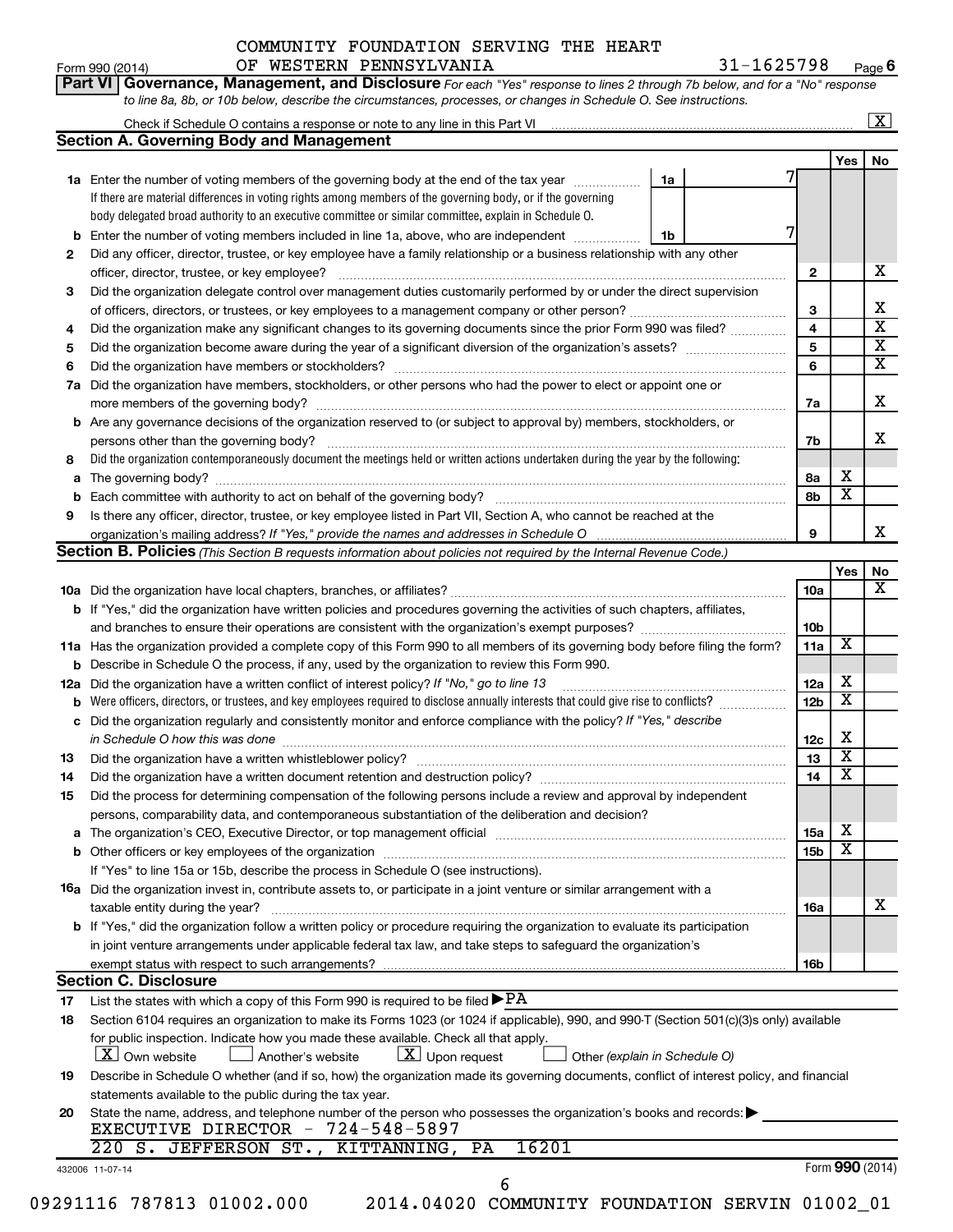$\Box$ 

| Form 990 (2014) |                                               |  | OF WESTERN PENNSYLVANIA | $31 - 1625798$                                                                             | Page |
|-----------------|-----------------------------------------------|--|-------------------------|--------------------------------------------------------------------------------------------|------|
|                 |                                               |  |                         | Part VII Compensation of Officers, Directors, Trustees, Key Employees, Highest Compensated |      |
|                 | <b>Employees, and Independent Contractors</b> |  |                         |                                                                                            |      |

## Check if Schedule O contains a response or note to any line in this Part VII

**Section A. Officers, Directors, Trustees, Key Employees, and Highest Compensated Employees**

**1a**  Complete this table for all persons required to be listed. Report compensation for the calendar year ending with or within the organization's tax year.

**•** List all of the organization's current officers, directors, trustees (whether individuals or organizations), regardless of amount of compensation.

Enter -0- in columns  $(D)$ ,  $(E)$ , and  $(F)$  if no compensation was paid.

**•** List all of the organization's **current** key employees, if any. See instructions for definition of "key employee."

**•** List the organization's five current highest compensated employees (other than an officer, director, trustee, or key employee) who received reportable compensation (Box 5 of Form W-2 and/or Box 7 of Form 1099-MISC) of more than \$100,000 from the organization and any related organizations.

**•** List all of the organization's former officers, key employees, and highest compensated employees who received more than \$100,000 of reportable compensation from the organization and any related organizations.

**•** List all of the organization's former directors or trustees that received, in the capacity as a former director or trustee of the organization, more than \$10,000 of reportable compensation from the organization and any related organizations.

List persons in the following order: individual trustees or directors; institutional trustees; officers; key employees; highest compensated employees; and former such persons.

|  |  |  | Check this box if neither the organization nor any related organization compensated any current officer, director, or trustee. |  |  |
|--|--|--|--------------------------------------------------------------------------------------------------------------------------------|--|--|
|  |  |  |                                                                                                                                |  |  |

| (A)                     | (B)                    | (C)                                     |                                                                  |         |              |                                   |        | (D)                 | (E)                              | (F)                      |  |  |
|-------------------------|------------------------|-----------------------------------------|------------------------------------------------------------------|---------|--------------|-----------------------------------|--------|---------------------|----------------------------------|--------------------------|--|--|
| Name and Title          | Average                | Position<br>(do not check more than one |                                                                  |         |              |                                   |        | Reportable          | Reportable                       | Estimated                |  |  |
|                         | hours per              |                                         | box, unless person is both an<br>officer and a director/trustee) |         |              |                                   |        | compensation        | compensation                     | amount of                |  |  |
|                         | week                   |                                         |                                                                  |         |              |                                   |        | from                | from related                     | other                    |  |  |
|                         | (list any<br>hours for |                                         |                                                                  |         |              |                                   |        | the<br>organization | organizations<br>(W-2/1099-MISC) | compensation<br>from the |  |  |
|                         | related                |                                         |                                                                  |         |              |                                   |        | (W-2/1099-MISC)     |                                  | organization             |  |  |
|                         | organizations          |                                         |                                                                  |         |              |                                   |        |                     |                                  | and related              |  |  |
|                         | below                  | Individual trustee or director          | Institutional trustee                                            |         | Key employee |                                   |        |                     |                                  | organizations            |  |  |
|                         | line)                  |                                         |                                                                  | Officer |              | Highest compensated<br>  employee | Former |                     |                                  |                          |  |  |
| (1) CHASE MCCLISTER     | 5.00                   |                                         |                                                                  |         |              |                                   |        |                     |                                  |                          |  |  |
| PRESIDENT               |                        | $\mathbf X$                             |                                                                  | $\rm X$ |              |                                   |        | $\mathbf 0$ .       | 0.                               | $\mathbf 0$ .            |  |  |
| (2) CHRISTINE MOSS      | 5.00                   |                                         |                                                                  |         |              |                                   |        |                     |                                  |                          |  |  |
| VICE PRESIDENT          |                        | $\mathbf X$                             |                                                                  | X       |              |                                   |        | $\mathbf 0$ .       | 0.                               | $\mathbf 0$ .            |  |  |
| (3) AUTUMN VORPE-SEYLER | 5.00                   |                                         |                                                                  |         |              |                                   |        |                     |                                  |                          |  |  |
| SECRETARY/TREASURER     |                        | $\mathbf X$                             |                                                                  | $\rm X$ |              |                                   |        | $\mathbf 0$ .       | $\mathbf 0$ .                    | $\mathbf 0$ .            |  |  |
| (4) LANCE WHITEMAN      | 5.00                   |                                         |                                                                  |         |              |                                   |        |                     |                                  |                          |  |  |
| <b>DIRECTOR</b>         |                        | $\mathbf X$                             |                                                                  |         |              |                                   |        | $\mathbf 0$ .       | 0.                               | $\mathbf 0$ .            |  |  |
| (5) FRANK BAKER         | 1.00                   |                                         |                                                                  |         |              |                                   |        |                     |                                  |                          |  |  |
| <b>DIRECTOR</b>         |                        | $\mathbf X$                             |                                                                  |         |              |                                   |        | $\mathbf 0$ .       | 0.                               | $\boldsymbol{0}$ .       |  |  |
| (6) SANDY BRADIGAN      | 1.00                   |                                         |                                                                  |         |              |                                   |        |                     |                                  |                          |  |  |
| <b>DIRECTOR</b>         |                        | $\mathbf X$                             |                                                                  |         |              |                                   |        | $\mathbf 0$ .       | 0.                               | $\mathbf 0$ .            |  |  |
| (7) KRISTEN SAMOSKY     | 1.00                   |                                         |                                                                  |         |              |                                   |        |                     |                                  |                          |  |  |
| <b>DIRECTOR</b>         |                        | $\mathbf X$                             |                                                                  |         |              |                                   |        | $\mathbf 0$ .       | $\mathbf 0$ .                    | $\mathbf 0$ .            |  |  |
| (8) RICHARD SNYDER      | 1.00                   |                                         |                                                                  |         |              |                                   |        |                     |                                  |                          |  |  |
| DIRECTOR EMERITUS       |                        | $\mathbf X$                             |                                                                  |         |              |                                   |        | $\mathbf 0$ .       | 0.                               | $\mathbf 0$ .            |  |  |
| (9) MINDY KNAPPENBERGER | 40.00                  |                                         |                                                                  |         |              |                                   |        |                     |                                  |                          |  |  |
| EXEC. DIRECTOR          |                        |                                         |                                                                  | $\rm X$ |              |                                   |        | 59,858.             | 0.                               | $\mathbf 0$ .            |  |  |
|                         |                        |                                         |                                                                  |         |              |                                   |        |                     |                                  |                          |  |  |
|                         |                        |                                         |                                                                  |         |              |                                   |        |                     |                                  |                          |  |  |
|                         |                        |                                         |                                                                  |         |              |                                   |        |                     |                                  |                          |  |  |
|                         |                        |                                         |                                                                  |         |              |                                   |        |                     |                                  |                          |  |  |
|                         |                        |                                         |                                                                  |         |              |                                   |        |                     |                                  |                          |  |  |
|                         |                        |                                         |                                                                  |         |              |                                   |        |                     |                                  |                          |  |  |
|                         |                        |                                         |                                                                  |         |              |                                   |        |                     |                                  |                          |  |  |
|                         |                        |                                         |                                                                  |         |              |                                   |        |                     |                                  |                          |  |  |
|                         |                        |                                         |                                                                  |         |              |                                   |        |                     |                                  |                          |  |  |
|                         |                        |                                         |                                                                  |         |              |                                   |        |                     |                                  |                          |  |  |
|                         |                        |                                         |                                                                  |         |              |                                   |        |                     |                                  |                          |  |  |
|                         |                        |                                         |                                                                  |         |              |                                   |        |                     |                                  |                          |  |  |
|                         |                        |                                         |                                                                  |         |              |                                   |        |                     |                                  |                          |  |  |
|                         |                        |                                         |                                                                  |         |              |                                   |        |                     |                                  |                          |  |  |
|                         |                        |                                         |                                                                  |         |              |                                   |        |                     |                                  |                          |  |  |
|                         |                        |                                         |                                                                  |         |              |                                   |        |                     |                                  |                          |  |  |

7

432007 11-07-14

Form (2014) **990**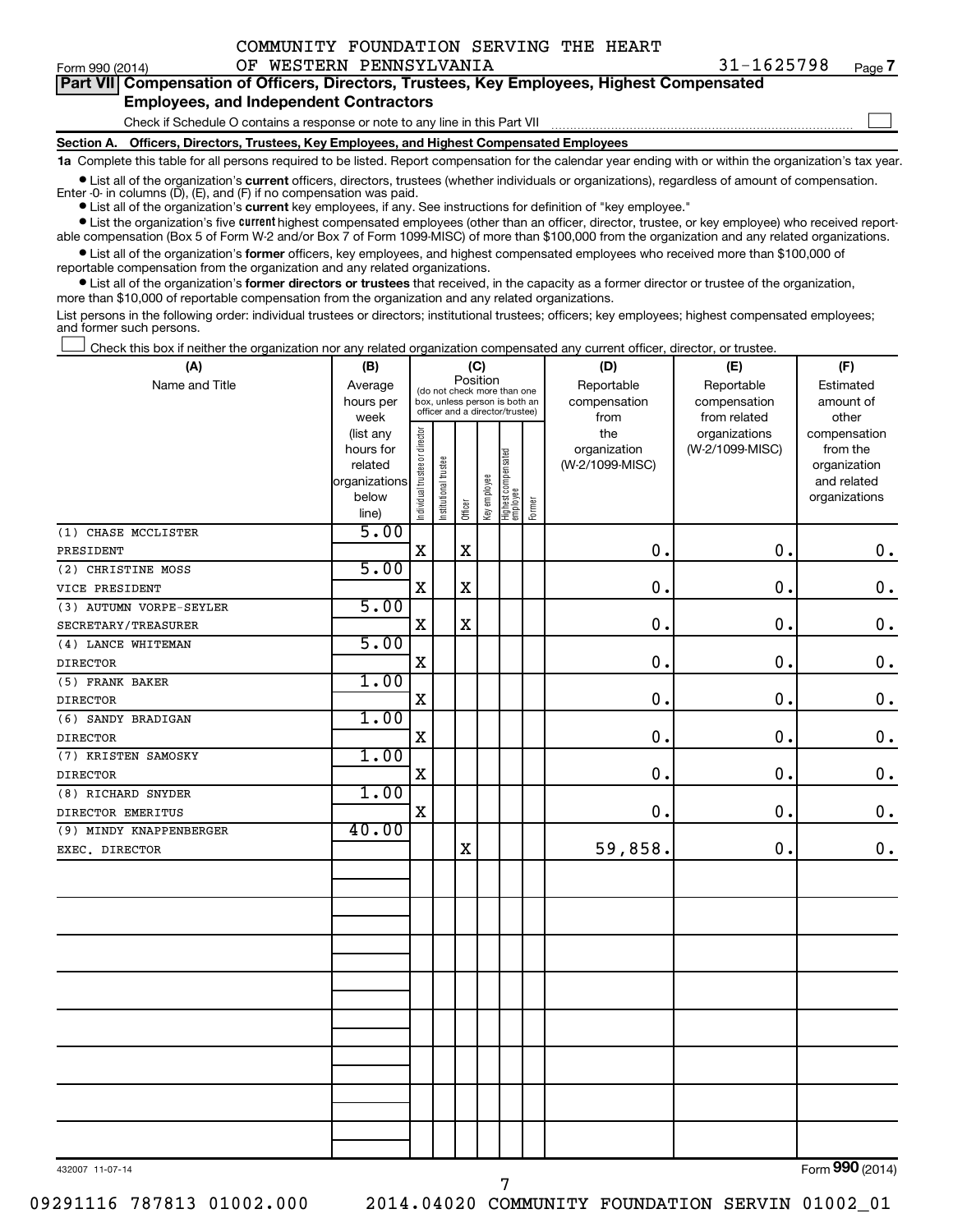|                                                                                                                                                                                         |                                                                      |                                |                       |                 |                                                                                                 |        | COMMUNITY FOUNDATION SERVING THE HEART    |                                                   |              |                                                                          |
|-----------------------------------------------------------------------------------------------------------------------------------------------------------------------------------------|----------------------------------------------------------------------|--------------------------------|-----------------------|-----------------|-------------------------------------------------------------------------------------------------|--------|-------------------------------------------|---------------------------------------------------|--------------|--------------------------------------------------------------------------|
| Form 990 (2014)<br><b>Part VII</b>                                                                                                                                                      | OF WESTERN PENNSYLVANIA                                              |                                |                       |                 |                                                                                                 |        |                                           | 31-1625798                                        |              | Page 8                                                                   |
| Section A. Officers, Directors, Trustees, Key Employees, and Highest Compensated Employees (continued)                                                                                  |                                                                      |                                |                       |                 |                                                                                                 |        |                                           |                                                   |              |                                                                          |
| (A)<br>Name and title                                                                                                                                                                   | (B)<br>Average<br>hours per<br>week                                  |                                |                       | (C)<br>Position | (do not check more than one<br>box, unless person is both an<br>officer and a director/trustee) |        | (D)<br>Reportable<br>compensation<br>from | (E)<br>Reportable<br>compensation<br>from related |              | (F)<br>Estimated<br>amount of<br>other                                   |
|                                                                                                                                                                                         | (list any<br>hours for<br>related<br>organizations<br>below<br>line) | Individual trustee or director | Institutional trustee | Officer         | Highest compensated<br>employee<br>key employee                                                 | Former | the<br>organization<br>(W-2/1099-MISC)    | organizations<br>(W-2/1099-MISC)                  |              | compensation<br>from the<br>organization<br>and related<br>organizations |
|                                                                                                                                                                                         |                                                                      |                                |                       |                 |                                                                                                 |        |                                           |                                                   |              |                                                                          |
|                                                                                                                                                                                         |                                                                      |                                |                       |                 |                                                                                                 |        |                                           |                                                   |              |                                                                          |
|                                                                                                                                                                                         |                                                                      |                                |                       |                 |                                                                                                 |        |                                           |                                                   |              |                                                                          |
|                                                                                                                                                                                         |                                                                      |                                |                       |                 |                                                                                                 |        |                                           |                                                   |              |                                                                          |
|                                                                                                                                                                                         |                                                                      |                                |                       |                 |                                                                                                 |        |                                           |                                                   |              |                                                                          |
|                                                                                                                                                                                         |                                                                      |                                |                       |                 |                                                                                                 |        |                                           |                                                   |              |                                                                          |
|                                                                                                                                                                                         |                                                                      |                                |                       |                 |                                                                                                 |        |                                           |                                                   |              |                                                                          |
|                                                                                                                                                                                         |                                                                      |                                |                       |                 |                                                                                                 |        | 59,858.                                   | $\overline{0}$ .                                  |              | $\overline{0}$ .                                                         |
| 1b Sub-total                                                                                                                                                                            |                                                                      |                                |                       |                 |                                                                                                 |        | σ.<br>59,858.                             | $\overline{0}$ .<br>σ.                            |              | $\overline{0}$ .<br>$\overline{0}$ .                                     |
| d<br>Total number of individuals (including but not limited to those listed above) who received more than \$100,000 of reportable<br>$\mathbf{2}$                                       |                                                                      |                                |                       |                 |                                                                                                 |        |                                           |                                                   |              |                                                                          |
| compensation from the organization $\blacktriangleright$                                                                                                                                |                                                                      |                                |                       |                 |                                                                                                 |        |                                           |                                                   |              | 0                                                                        |
|                                                                                                                                                                                         |                                                                      |                                |                       |                 |                                                                                                 |        |                                           |                                                   |              | No<br>Yes                                                                |
| Did the organization list any former officer, director, or trustee, key employee, or highest compensated employee on<br>з<br>line 1a? If "Yes," complete Schedule J for such individual |                                                                      |                                |                       |                 |                                                                                                 |        |                                           |                                                   | З            | X                                                                        |
| For any individual listed on line 1a, is the sum of reportable compensation and other compensation from the organization<br>4                                                           |                                                                      |                                |                       |                 |                                                                                                 |        |                                           |                                                   | 4            | x                                                                        |
| Did any person listed on line 1a receive or accrue compensation from any unrelated organization or individual for services<br>5                                                         |                                                                      |                                |                       |                 |                                                                                                 |        |                                           |                                                   |              |                                                                          |
| <b>Section B. Independent Contractors</b>                                                                                                                                               |                                                                      |                                |                       |                 |                                                                                                 |        |                                           |                                                   | 5            | x                                                                        |
| Complete this table for your five highest compensated independent contractors that received more than \$100,000 of compensation from<br>1                                               |                                                                      |                                |                       |                 |                                                                                                 |        |                                           |                                                   |              |                                                                          |
| the organization. Report compensation for the calendar year ending with or within the organization's tax year.                                                                          | (A)                                                                  |                                |                       |                 |                                                                                                 |        | (B)                                       |                                                   | (C)          |                                                                          |
|                                                                                                                                                                                         | Name and business address                                            |                                | <b>NONE</b>           |                 |                                                                                                 |        | Description of services                   |                                                   | Compensation |                                                                          |
|                                                                                                                                                                                         |                                                                      |                                |                       |                 |                                                                                                 |        |                                           |                                                   |              |                                                                          |
|                                                                                                                                                                                         |                                                                      |                                |                       |                 |                                                                                                 |        |                                           |                                                   |              |                                                                          |
|                                                                                                                                                                                         |                                                                      |                                |                       |                 |                                                                                                 |        |                                           |                                                   |              |                                                                          |
|                                                                                                                                                                                         |                                                                      |                                |                       |                 |                                                                                                 |        |                                           |                                                   |              |                                                                          |
| Total number of independent contractors (including but not limited to those listed above) who received more than<br>2<br>\$100,000 of compensation from the organization                |                                                                      |                                |                       |                 | 0                                                                                               |        |                                           |                                                   |              |                                                                          |
|                                                                                                                                                                                         |                                                                      |                                |                       |                 |                                                                                                 |        |                                           |                                                   |              | Form 990 (2014)                                                          |

8

432008 11-07-14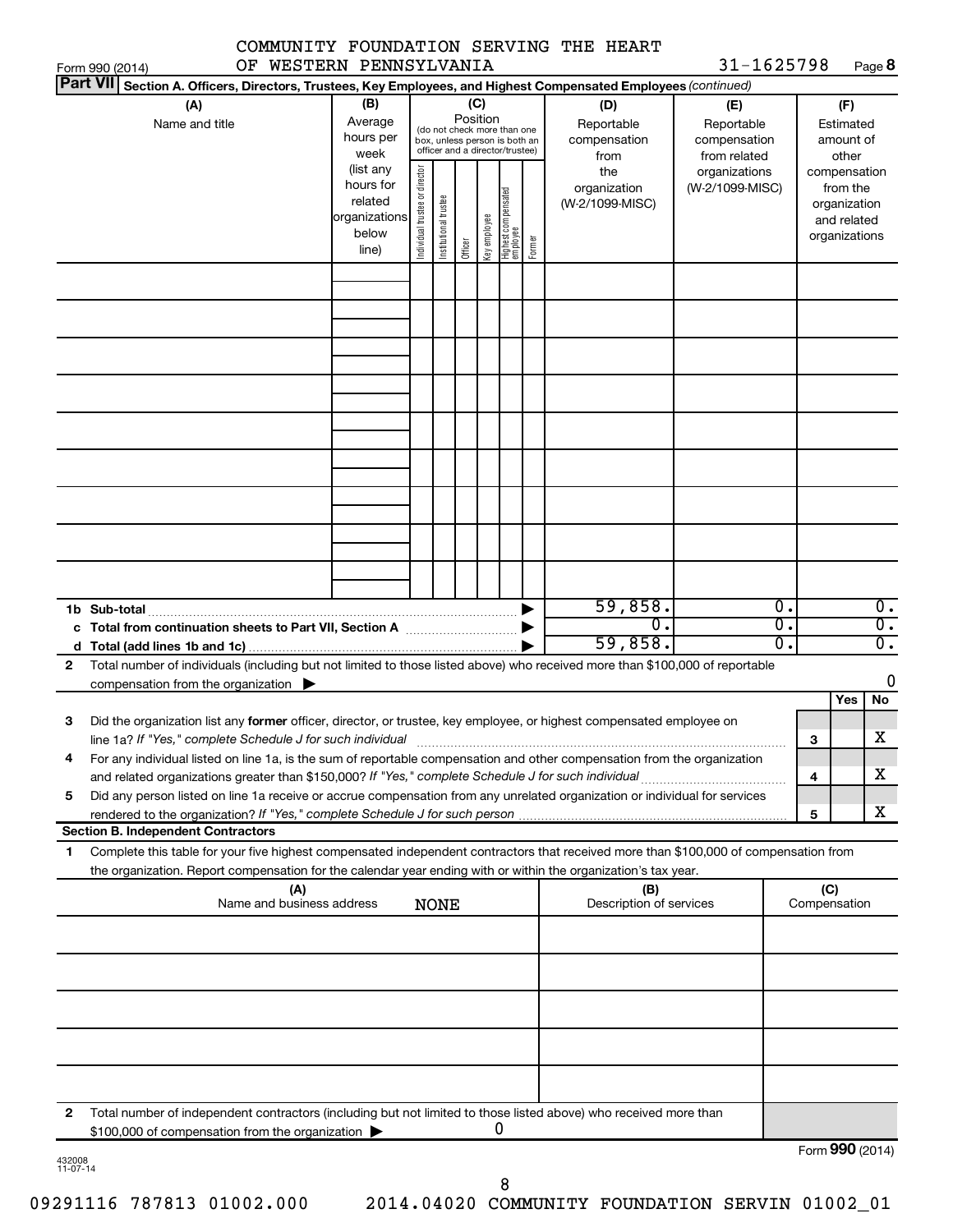|                 |    | COMMUNITY FOUNDATION SERVING THE HEART |  |            |        |
|-----------------|----|----------------------------------------|--|------------|--------|
| Form 990 (2014) | OF | WESTERN PENNSYLVANIA                   |  | 31-1625798 | Page 9 |

|                              | <b>Part VIII</b> | <b>Statement of Revenue</b>                                                   |                                |                       |                      |                                                 |                                         |                                                                    |
|------------------------------|------------------|-------------------------------------------------------------------------------|--------------------------------|-----------------------|----------------------|-------------------------------------------------|-----------------------------------------|--------------------------------------------------------------------|
|                              |                  | Check if Schedule O contains a response or note to any line in this Part VIII |                                |                       |                      |                                                 |                                         |                                                                    |
|                              |                  |                                                                               |                                |                       | (A)<br>Total revenue | (B)<br>Related or<br>exempt function<br>revenue | (C)<br>Unrelated<br>business<br>revenue | (D)<br>Revenue excluded<br>from tax under<br>sections<br>512 - 514 |
|                              |                  | <b>1 a</b> Federated campaigns                                                | 1a<br>.                        |                       |                      |                                                 |                                         |                                                                    |
| Contributions, Gifts, Grants |                  | <b>b</b> Membership dues                                                      | 1b                             |                       |                      |                                                 |                                         |                                                                    |
|                              |                  | c Fundraising events                                                          | 1c                             |                       |                      |                                                 |                                         |                                                                    |
|                              |                  | d Related organizations                                                       | 1d<br>$\overline{\phantom{a}}$ |                       |                      |                                                 |                                         |                                                                    |
|                              | е                | Government grants (contributions)                                             | 1е                             |                       |                      |                                                 |                                         |                                                                    |
|                              |                  | f All other contributions, gifts, grants, and                                 |                                |                       |                      |                                                 |                                         |                                                                    |
|                              |                  | similar amounts not included above                                            | 1f                             | 875,593.              |                      |                                                 |                                         |                                                                    |
|                              | g                | Noncash contributions included in lines 1a-1f: \$                             |                                |                       |                      |                                                 |                                         |                                                                    |
|                              |                  |                                                                               |                                |                       | 875,593.             |                                                 |                                         |                                                                    |
|                              |                  |                                                                               |                                | <b>Business Code</b>  |                      |                                                 |                                         |                                                                    |
|                              | 2 a              |                                                                               |                                |                       |                      |                                                 |                                         |                                                                    |
|                              | b                | the control of the control of the control of the control of the control of    |                                |                       |                      |                                                 |                                         |                                                                    |
|                              | с                | the control of the control of the control of the control of the control of    |                                |                       |                      |                                                 |                                         |                                                                    |
|                              | d                | the control of the control of the control of the control of the control of    |                                |                       |                      |                                                 |                                         |                                                                    |
| Program Service<br>Revenue   |                  |                                                                               |                                |                       |                      |                                                 |                                         |                                                                    |
|                              |                  |                                                                               |                                |                       |                      |                                                 |                                         |                                                                    |
|                              |                  |                                                                               |                                | ▶                     |                      |                                                 |                                         |                                                                    |
|                              | 3                | Investment income (including dividends, interest, and                         |                                |                       | 72,258.              | 72,258.                                         |                                         |                                                                    |
|                              |                  |                                                                               |                                |                       |                      |                                                 |                                         |                                                                    |
|                              | 4                | Income from investment of tax-exempt bond proceeds                            |                                |                       |                      |                                                 |                                         |                                                                    |
|                              | 5                |                                                                               |                                |                       |                      |                                                 |                                         |                                                                    |
|                              |                  |                                                                               | (i) Real                       | (ii) Personal         |                      |                                                 |                                         |                                                                    |
|                              | 6а               | Gross rents                                                                   |                                |                       |                      |                                                 |                                         |                                                                    |
|                              | b                | Less: rental expenses<br>c Rental income or (loss)                            |                                |                       |                      |                                                 |                                         |                                                                    |
|                              |                  |                                                                               |                                |                       |                      |                                                 |                                         |                                                                    |
|                              |                  | 7 a Gross amount from sales of                                                | (i) Securities                 | (ii) Other            |                      |                                                 |                                         |                                                                    |
|                              |                  | assets other than inventory                                                   |                                |                       |                      |                                                 |                                         |                                                                    |
|                              |                  | <b>b</b> Less: cost or other basis                                            |                                |                       |                      |                                                 |                                         |                                                                    |
|                              |                  | and sales expenses                                                            |                                |                       |                      |                                                 |                                         |                                                                    |
|                              |                  |                                                                               |                                |                       |                      |                                                 |                                         |                                                                    |
|                              |                  |                                                                               |                                |                       |                      |                                                 |                                         |                                                                    |
|                              |                  | 8 a Gross income from fundraising events (not                                 |                                |                       |                      |                                                 |                                         |                                                                    |
| <b>Other Revenue</b>         |                  | including \$                                                                  |                                |                       |                      |                                                 |                                         |                                                                    |
|                              |                  | contributions reported on line 1c). See                                       |                                |                       |                      |                                                 |                                         |                                                                    |
|                              |                  |                                                                               | a                              | 30, 238.              |                      |                                                 |                                         |                                                                    |
|                              |                  |                                                                               | $\mathbf{b}$                   | 11,447.               |                      |                                                 |                                         |                                                                    |
|                              |                  | c Net income or (loss) from fundraising events                                |                                |                       | 18,791.              |                                                 |                                         | 18,791.                                                            |
|                              |                  | 9 a Gross income from gaming activities. See                                  |                                |                       |                      |                                                 |                                         |                                                                    |
|                              |                  |                                                                               |                                |                       |                      |                                                 |                                         |                                                                    |
|                              |                  | <b>b</b> Less: direct expenses <b>manually contained</b>                      | b                              |                       |                      |                                                 |                                         |                                                                    |
|                              |                  |                                                                               |                                |                       |                      |                                                 |                                         |                                                                    |
|                              |                  | 10 a Gross sales of inventory, less returns                                   |                                |                       |                      |                                                 |                                         |                                                                    |
|                              |                  |                                                                               |                                |                       |                      |                                                 |                                         |                                                                    |
|                              |                  |                                                                               |                                |                       |                      |                                                 |                                         |                                                                    |
|                              |                  | c Net income or (loss) from sales of inventory                                |                                |                       |                      |                                                 |                                         |                                                                    |
|                              |                  | Miscellaneous Revenue                                                         |                                | <b>Business Code</b>  |                      |                                                 |                                         |                                                                    |
|                              | 11 a             | <u> 1989 - Johann Stein, mars an de Brasilia (b. 1989)</u>                    |                                |                       |                      |                                                 |                                         |                                                                    |
|                              | b                | <u> 1980 - Johann Barbara, martxa alemaniar a</u>                             |                                |                       |                      |                                                 |                                         |                                                                    |
|                              | с                | the control of the control of the control of the control of                   |                                |                       |                      |                                                 |                                         |                                                                    |
|                              | d                |                                                                               |                                | $\blacktriangleright$ |                      |                                                 |                                         |                                                                    |
|                              | 12               |                                                                               |                                |                       | 966, 642.            | 72, 258.                                        | $\overline{0}$ .                        | 18,791.                                                            |
| 432009<br>$11-07-14$         |                  |                                                                               |                                |                       |                      |                                                 |                                         | Form 990 (2014)                                                    |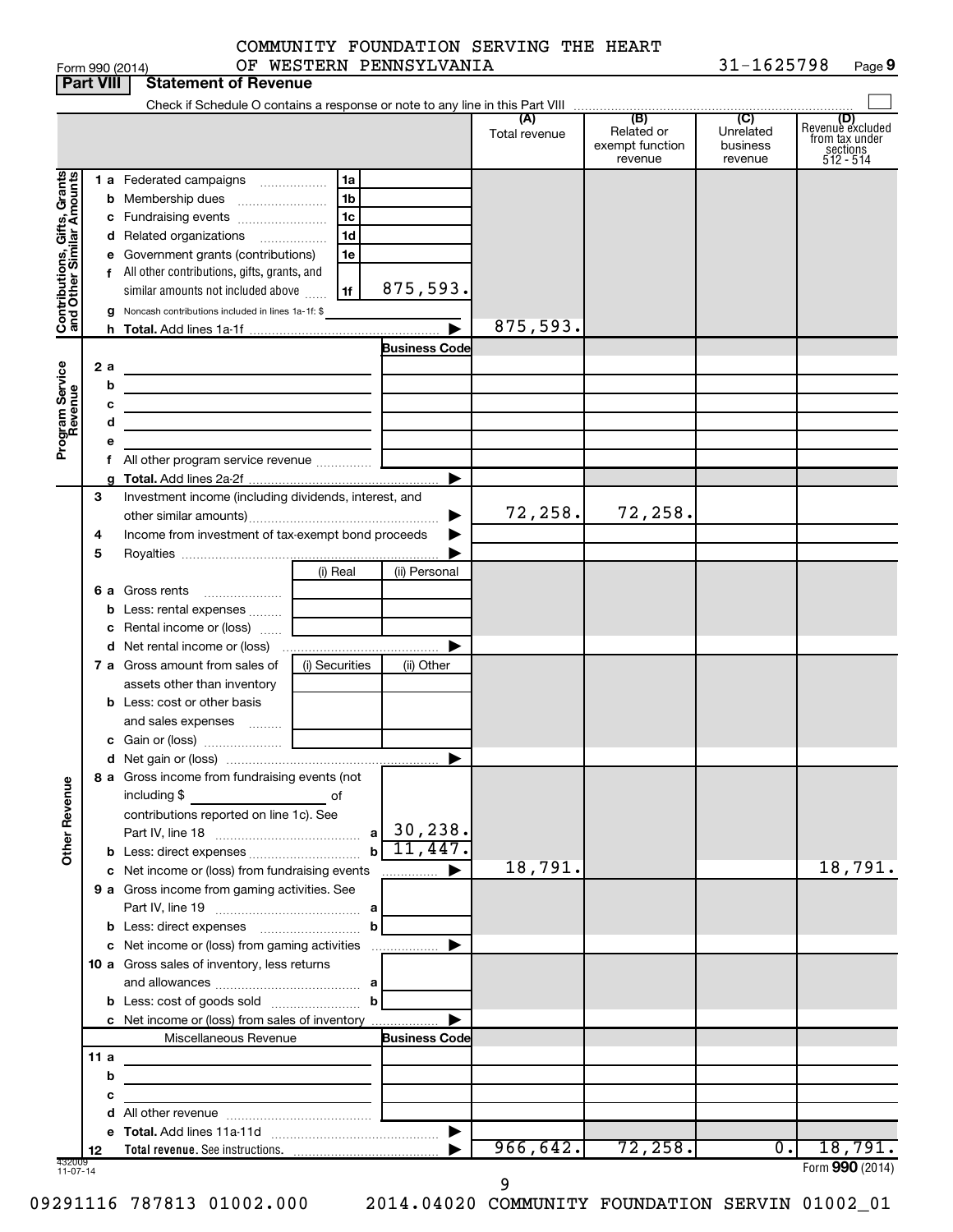### Form 990 (2014)  $\qquad \qquad \text{OF}$  WESTERN PENNSYLVANIA  $\qquad \qquad \qquad 31\textrm{--}1625798$  Page COMMUNITY FOUNDATION SERVING THE HEART

31-1625798 Page 10

|    | <b>Part IX Statement of Functional Expenses</b>                                                                                                                                                             |                        |                                    |                                           |                                |
|----|-------------------------------------------------------------------------------------------------------------------------------------------------------------------------------------------------------------|------------------------|------------------------------------|-------------------------------------------|--------------------------------|
|    | Section 501(c)(3) and 501(c)(4) organizations must complete all columns. All other organizations must complete column (A).                                                                                  |                        |                                    |                                           |                                |
|    | Check if Schedule O contains a response or note to any line in this Part IX                                                                                                                                 |                        |                                    |                                           |                                |
|    | Do not include amounts reported on lines 6b,<br>7b, 8b, 9b, and 10b of Part VIII.                                                                                                                           | (A)<br>Total expenses  | (B)<br>Program service<br>expenses | (C)<br>Management and<br>general expenses | (D)<br>Fundraising<br>expenses |
| 1. | Grants and other assistance to domestic organizations                                                                                                                                                       |                        |                                    |                                           |                                |
|    | and domestic governments. See Part IV, line 21                                                                                                                                                              | 263,441.               | 263,441.                           |                                           |                                |
| 2  | Grants and other assistance to domestic                                                                                                                                                                     |                        |                                    |                                           |                                |
|    | individuals. See Part IV, line 22                                                                                                                                                                           | 444,545.               | 444,545.                           |                                           |                                |
| 3  | Grants and other assistance to foreign                                                                                                                                                                      |                        |                                    |                                           |                                |
|    | organizations, foreign governments, and foreign                                                                                                                                                             |                        |                                    |                                           |                                |
|    | individuals. See Part IV, lines 15 and 16                                                                                                                                                                   |                        |                                    |                                           |                                |
| 4  | Benefits paid to or for members                                                                                                                                                                             |                        |                                    |                                           |                                |
| 5  | Compensation of current officers, directors,<br>trustees, and key employees                                                                                                                                 | 59,858.                | 29,929.                            | 14,965.                                   | 14,964.                        |
| 6  | Compensation not included above, to disqualified                                                                                                                                                            |                        |                                    |                                           |                                |
|    | persons (as defined under section 4958(f)(1)) and                                                                                                                                                           |                        |                                    |                                           |                                |
|    | persons described in section 4958(c)(3)(B)                                                                                                                                                                  |                        |                                    |                                           |                                |
| 7  | Other salaries and wages                                                                                                                                                                                    | 46, 133.               | 11,534.                            | 23,066.                                   | 11,533.                        |
| 8  | Pension plan accruals and contributions (include                                                                                                                                                            |                        |                                    |                                           |                                |
|    | section 401(k) and 403(b) employer contributions)                                                                                                                                                           |                        |                                    |                                           |                                |
| 9  | Other employee benefits                                                                                                                                                                                     | 6, 365.                |                                    | 3,183.                                    |                                |
| 10 |                                                                                                                                                                                                             | 12,638.                | $\frac{1,592}{5,055}$              | $\overline{4,423}$ .                      | $\frac{1,590}{3,160}$ .        |
| 11 | Fees for services (non-employees):                                                                                                                                                                          |                        |                                    |                                           |                                |
| a  |                                                                                                                                                                                                             |                        |                                    |                                           |                                |
| b  |                                                                                                                                                                                                             |                        |                                    |                                           |                                |
| с  |                                                                                                                                                                                                             | 9,100.                 |                                    | 9,100.                                    |                                |
| d  |                                                                                                                                                                                                             |                        |                                    |                                           |                                |
| e  | Professional fundraising services. See Part IV, line 17                                                                                                                                                     |                        |                                    |                                           |                                |
| f  | Investment management fees                                                                                                                                                                                  |                        |                                    |                                           |                                |
| a  | Other. (If line 11g amount exceeds 10% of line 25,                                                                                                                                                          |                        |                                    |                                           |                                |
|    | column (A) amount, list line 11g expenses on Sch O.)                                                                                                                                                        | $\frac{1,813}{17,136}$ |                                    | $\frac{1,813}{1,713}$                     |                                |
| 12 |                                                                                                                                                                                                             |                        | 6,854.<br>674.                     |                                           | $\frac{8,569}{674}$            |
| 13 |                                                                                                                                                                                                             | 2,696.                 |                                    | 1,348.                                    |                                |
| 14 |                                                                                                                                                                                                             |                        |                                    |                                           |                                |
| 15 |                                                                                                                                                                                                             | 11,666.                | 4,667.                             | 2,333.                                    | 4,666.                         |
| 16 |                                                                                                                                                                                                             | 2,451.                 | 981.                               | 491.                                      | 979.                           |
| 17 | Travel                                                                                                                                                                                                      |                        |                                    |                                           |                                |
| 18 | Payments of travel or entertainment expenses<br>for any federal, state, or local public officials                                                                                                           |                        |                                    |                                           |                                |
| 19 | Conferences, conventions, and meetings                                                                                                                                                                      |                        |                                    |                                           |                                |
| 20 | Interest                                                                                                                                                                                                    |                        |                                    |                                           |                                |
| 21 |                                                                                                                                                                                                             |                        |                                    |                                           |                                |
| 22 | Depreciation, depletion, and amortization                                                                                                                                                                   |                        |                                    |                                           |                                |
| 23 | Insurance                                                                                                                                                                                                   | 1,314.                 | 526.                               | 263.                                      | 525.                           |
| 24 | Other expenses. Itemize expenses not covered<br>above. (List miscellaneous expenses in line 24e. If line<br>24e amount exceeds 10% of line 25, column (A)<br>amount, list line 24e expenses on Schedule O.) |                        |                                    |                                           |                                |
| a  | PRINTING & POSTAGE                                                                                                                                                                                          | 3,622.                 | 1,449.                             | 362.                                      | 1,811.                         |
| b  | <b>MISCELLANEOUS</b>                                                                                                                                                                                        | 1,530.                 | 612.                               | 306.                                      | 612.                           |
|    | DUES & SUBSCRIPTIONS                                                                                                                                                                                        | 1,264.                 | 316.                               | 633.                                      | 315.                           |
| d  |                                                                                                                                                                                                             |                        |                                    |                                           |                                |
|    | e All other expenses                                                                                                                                                                                        |                        |                                    |                                           |                                |
| 25 | Total functional expenses. Add lines 1 through 24e                                                                                                                                                          | 885,572.               | 772, 175.                          | 63,999.                                   | 49,398.                        |
| 26 | <b>Joint costs.</b> Complete this line only if the organization                                                                                                                                             |                        |                                    |                                           |                                |
|    | reported in column (B) joint costs from a combined                                                                                                                                                          |                        |                                    |                                           |                                |
|    | educational campaign and fundraising solicitation.                                                                                                                                                          |                        |                                    |                                           |                                |
|    | Check here $\blacktriangleright$<br>if following SOP 98-2 (ASC 958-720)                                                                                                                                     |                        |                                    |                                           |                                |

432010 11-07-14

Form (2014) **990**

09291116 787813 01002.000 2014.04020 COMMUNITY FOUNDATION SERVIN 01002\_01

10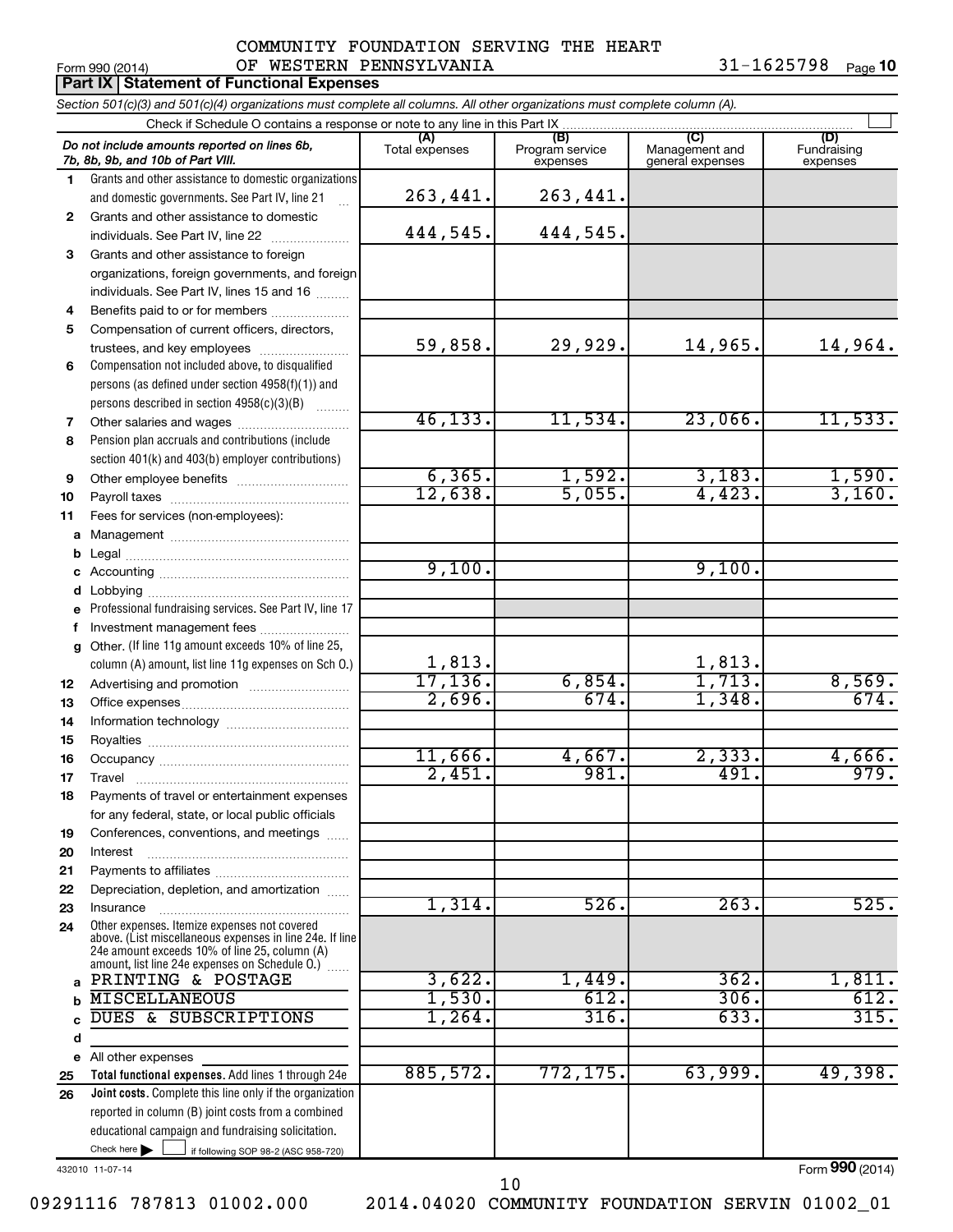## Form 990 (2014)  $\qquad \qquad \text{OF}$  WESTERN PENNSYLVANIA  $\qquad \qquad \qquad 31\textrm{--}1625798$  Page **Part X** | Balance Sheet COMMUNITY FOUNDATION SERVING THE HEART

Check if Schedule O contains a response or note to any line in this Part X Cash - non-interest-bearing ~~~~~~~~~~~~~~~~~~~~~~~~~ Savings and temporary cash investments ~~~~~~~~~~~~~~~~~~ ~~~~~~~~~~~~~~~~~~~~~

|                             | 2  |                                                                                                                                                                                                                                |     | 640,869.     | $\mathbf{2}$    | 480,307.        |
|-----------------------------|----|--------------------------------------------------------------------------------------------------------------------------------------------------------------------------------------------------------------------------------|-----|--------------|-----------------|-----------------|
|                             | З  |                                                                                                                                                                                                                                |     |              | 3               |                 |
|                             | 4  |                                                                                                                                                                                                                                |     |              | 4               |                 |
|                             | 5  | Loans and other receivables from current and former officers, directors,                                                                                                                                                       |     |              |                 |                 |
|                             |    | trustees, key employees, and highest compensated employees. Complete                                                                                                                                                           |     |              |                 |                 |
|                             |    |                                                                                                                                                                                                                                |     |              | 5               |                 |
|                             | 6  | Loans and other receivables from other disqualified persons (as defined under                                                                                                                                                  |     |              |                 |                 |
|                             |    | section 4958(f)(1)), persons described in section 4958(c)(3)(B), and contributing                                                                                                                                              |     |              |                 |                 |
|                             |    | employers and sponsoring organizations of section 501(c)(9) voluntary                                                                                                                                                          |     |              |                 |                 |
|                             |    | employees' beneficiary organizations (see instr). Complete Part II of Sch L                                                                                                                                                    |     |              | 6               |                 |
| Assets                      | 7  |                                                                                                                                                                                                                                |     |              | $\overline{7}$  |                 |
|                             | 8  |                                                                                                                                                                                                                                |     |              | 8               |                 |
|                             | 9  | Prepaid expenses and deferred charges [11] [11] prepaid expenses and deferred charges [11] [11] minimum and the Prepaid expenses and deferred charges [11] minimum and the Prepaid experiment of Prepaid experiment and the Pr |     |              | 9               | 1,854.          |
|                             |    | <b>10a</b> Land, buildings, and equipment: cost or other                                                                                                                                                                       |     |              |                 |                 |
|                             |    | basis. Complete Part VI of Schedule D    10a                                                                                                                                                                                   |     |              |                 |                 |
|                             | b  |                                                                                                                                                                                                                                | 10b |              | 10 <sub>c</sub> |                 |
|                             | 11 |                                                                                                                                                                                                                                |     | 7,609,759.   | 11              | 7,899,261.      |
|                             | 12 |                                                                                                                                                                                                                                |     |              | 12              |                 |
|                             | 13 |                                                                                                                                                                                                                                |     | 13           |                 |                 |
|                             | 14 |                                                                                                                                                                                                                                |     | 14           |                 |                 |
|                             | 15 |                                                                                                                                                                                                                                |     |              | 15              |                 |
|                             | 16 |                                                                                                                                                                                                                                |     | 8, 276, 219. | 16              | 8,434,905.      |
|                             | 17 |                                                                                                                                                                                                                                |     | 120,660.     | 17              | 176.            |
|                             | 18 |                                                                                                                                                                                                                                |     |              | 18              |                 |
|                             | 19 |                                                                                                                                                                                                                                |     |              | 19              |                 |
|                             | 20 |                                                                                                                                                                                                                                |     |              | 20              |                 |
|                             | 21 | Escrow or custodial account liability. Complete Part IV of Schedule D                                                                                                                                                          |     | 21           |                 |                 |
|                             | 22 | Loans and other payables to current and former officers, directors, trustees,                                                                                                                                                  |     |              |                 |                 |
| Liabilities                 |    | key employees, highest compensated employees, and disqualified persons.                                                                                                                                                        |     |              |                 |                 |
|                             |    |                                                                                                                                                                                                                                |     |              | 22              |                 |
|                             | 23 | Secured mortgages and notes payable to unrelated third parties <i>manumum</i>                                                                                                                                                  |     |              | 23              |                 |
|                             | 24 | Unsecured notes and loans payable to unrelated third parties                                                                                                                                                                   |     |              | 24              |                 |
|                             | 25 | Other liabilities (including federal income tax, payables to related third                                                                                                                                                     |     |              |                 |                 |
|                             |    | parties, and other liabilities not included on lines 17-24). Complete Part X of                                                                                                                                                |     |              |                 |                 |
|                             |    | Schedule D                                                                                                                                                                                                                     |     |              | 25              |                 |
|                             | 26 |                                                                                                                                                                                                                                |     | 120,660.     | 26              | 176.            |
|                             |    | Organizations that follow SFAS 117 (ASC 958), check here $\blacktriangleright \lfloor X \rfloor$ and                                                                                                                           |     |              |                 |                 |
|                             |    | complete lines 27 through 29, and lines 33 and 34.                                                                                                                                                                             |     |              |                 |                 |
|                             | 27 |                                                                                                                                                                                                                                |     |              | 27              | 496,262.        |
|                             | 28 | Temporarily restricted net assets                                                                                                                                                                                              |     |              | 28              | 7,938,467.      |
|                             | 29 | Permanently restricted net assets                                                                                                                                                                                              |     | 8, 155, 559. | 29              | 0.              |
|                             |    | Organizations that do not follow SFAS 117 (ASC 958), check here >                                                                                                                                                              |     |              |                 |                 |
|                             |    | and complete lines 30 through 34.                                                                                                                                                                                              |     |              |                 |                 |
| Net Assets or Fund Balances | 30 |                                                                                                                                                                                                                                |     |              | 30              |                 |
|                             | 31 | Paid-in or capital surplus, or land, building, or equipment fund                                                                                                                                                               |     |              | 31              |                 |
|                             | 32 | Retained earnings, endowment, accumulated income, or other funds                                                                                                                                                               |     |              | 32              |                 |
|                             | 33 |                                                                                                                                                                                                                                |     | 8, 155, 559. | 33              | 8,434,729.      |
|                             | 34 |                                                                                                                                                                                                                                |     | 8, 276, 219. | 34              | 8,434,905.      |
|                             |    |                                                                                                                                                                                                                                |     |              |                 | Form 990 (2014) |
|                             |    |                                                                                                                                                                                                                                |     |              |                 |                 |

**1**

 $\perp$ 

**(A) (B)**

Beginning of year | End of year

**1**

 $25,591.$  1 53,483.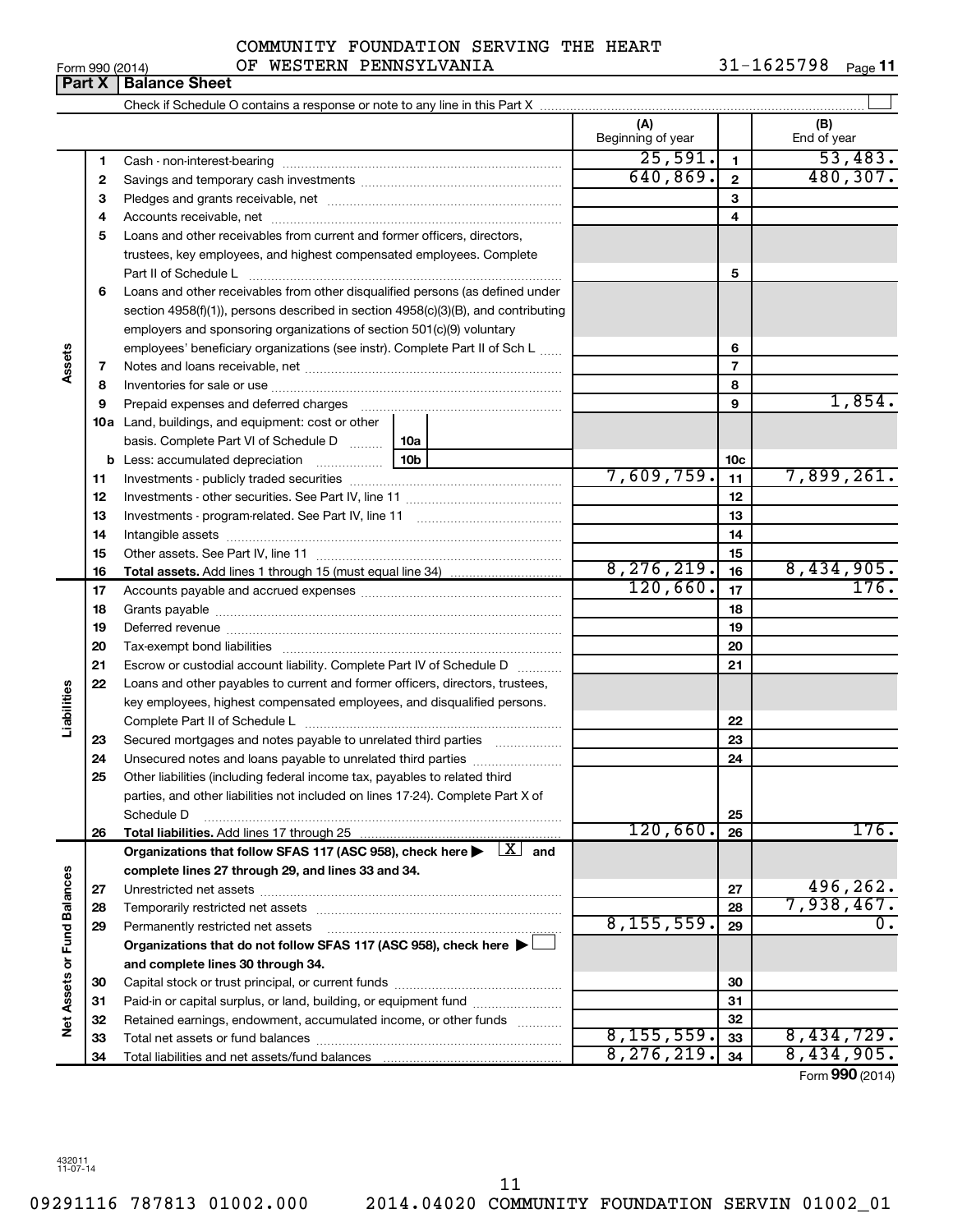|    | COMMUNITY FOUNDATION SERVING THE HEART                                                                                                                                                                                         |                         |                |                     |                  |
|----|--------------------------------------------------------------------------------------------------------------------------------------------------------------------------------------------------------------------------------|-------------------------|----------------|---------------------|------------------|
|    | OF WESTERN PENNSYLVANIA<br>Form 990 (2014)                                                                                                                                                                                     |                         | $31 - 1625798$ |                     | Page 12          |
|    | <b>Part XI   Reconciliation of Net Assets</b>                                                                                                                                                                                  |                         |                |                     |                  |
|    |                                                                                                                                                                                                                                |                         |                |                     |                  |
|    |                                                                                                                                                                                                                                |                         |                |                     |                  |
| 1  |                                                                                                                                                                                                                                | 1                       |                |                     | 966,642.         |
| 2  |                                                                                                                                                                                                                                | $\overline{2}$          | 885,572.       |                     |                  |
| з  | Revenue less expenses. Subtract line 2 from line 1                                                                                                                                                                             | 3                       |                |                     | 81,070.          |
| 4  |                                                                                                                                                                                                                                | $\overline{\mathbf{4}}$ | 8, 155, 559.   |                     |                  |
| 5  | Net unrealized gains (losses) on investments [111] matter in the contract of the contract of the contract of the contract of the contract of the contract of the contract of the contract of the contract of the contract of t | 5                       |                |                     | 198, 100.        |
| 6  | Donated services and use of facilities                                                                                                                                                                                         | 6                       |                |                     |                  |
| 7  | Investment expenses                                                                                                                                                                                                            | $\overline{7}$          |                |                     |                  |
| 8  | Prior period adjustments                                                                                                                                                                                                       | 8                       |                |                     |                  |
| 9  |                                                                                                                                                                                                                                | 9                       |                |                     | $\overline{0}$ . |
| 10 | Net assets or fund balances at end of year. Combine lines 3 through 9 (must equal Part X, line 33,                                                                                                                             |                         |                |                     |                  |
|    | column (B))                                                                                                                                                                                                                    | 10                      | 8,434,729.     |                     |                  |
|    | <b>Part XII Financial Statements and Reporting</b>                                                                                                                                                                             |                         |                |                     |                  |
|    |                                                                                                                                                                                                                                |                         |                |                     | $\vert$ X        |
|    |                                                                                                                                                                                                                                |                         |                | Yes                 | No.              |
| 1  | Accounting method used to prepare the Form 990: $X \subset X$ Cash<br>$\Box$ Accrual<br>Other                                                                                                                                  |                         |                |                     |                  |
|    | If the organization changed its method of accounting from a prior year or checked "Other," explain in Schedule O.                                                                                                              |                         |                |                     |                  |
|    | 2a Were the organization's financial statements compiled or reviewed by an independent accountant?                                                                                                                             |                         | 2a             |                     | x                |
|    | If "Yes," check a box below to indicate whether the financial statements for the year were compiled or reviewed on a                                                                                                           |                         |                |                     |                  |
|    | separate basis, consolidated basis, or both:                                                                                                                                                                                   |                         |                |                     |                  |
|    | Separate basis<br>Consolidated basis<br>Both consolidated and separate basis                                                                                                                                                   |                         |                |                     |                  |
|    |                                                                                                                                                                                                                                |                         | 2 <sub>b</sub> | X                   |                  |
|    | If "Yes," check a box below to indicate whether the financial statements for the year were audited on a separate basis,                                                                                                        |                         |                |                     |                  |
|    | consolidated basis, or both:                                                                                                                                                                                                   |                         |                |                     |                  |
|    | $ \mathbf{X} $ Separate basis<br><b>Consolidated basis</b><br>Both consolidated and separate basis                                                                                                                             |                         |                |                     |                  |
|    | c If "Yes" to line 2a or 2b, does the organization have a committee that assumes responsibility for oversight of the audit,                                                                                                    |                         |                |                     |                  |
|    |                                                                                                                                                                                                                                |                         | 2c             | x                   |                  |
|    | If the organization changed either its oversight process or selection process during the tax year, explain in Schedule O.                                                                                                      |                         |                |                     |                  |
|    | 3a As a result of a federal award, was the organization required to undergo an audit or audits as set forth in the Single Audit                                                                                                |                         |                |                     |                  |
|    | Act and OMB Circular A-133?                                                                                                                                                                                                    |                         | 3a             |                     | x                |
|    | b If "Yes," did the organization undergo the required audit or audits? If the organization did not undergo the required audit                                                                                                  |                         |                |                     |                  |
|    |                                                                                                                                                                                                                                |                         | 3b             |                     |                  |
|    |                                                                                                                                                                                                                                |                         |                | $000 \, \text{GeV}$ |                  |

Form (2014) **990**

432012 11-07-14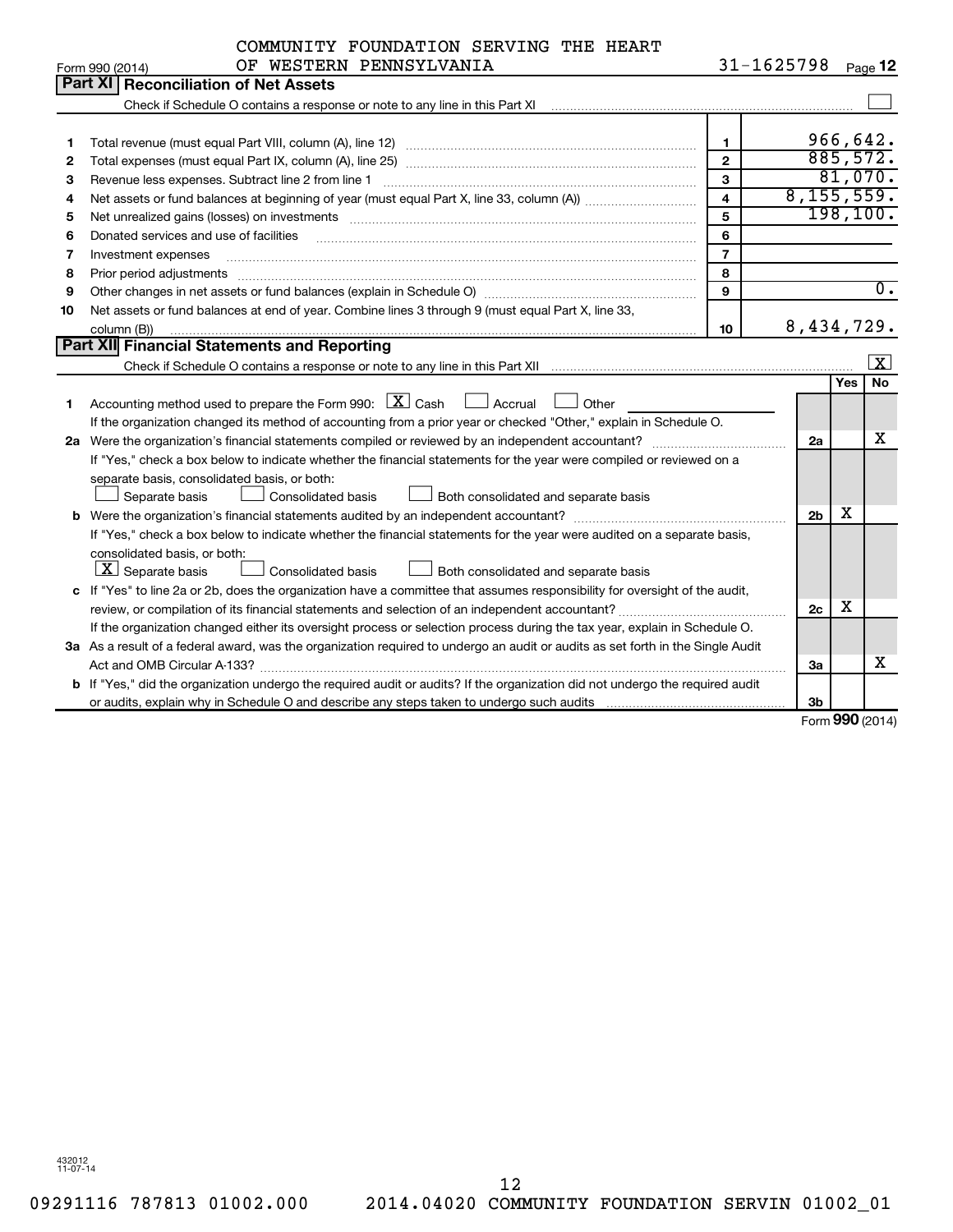| <b>SCHEDULE A</b>                                                                                       |                                               |                                               |                                                                                                                                                                                                                                                                                            |     |                                       |                        |  | OMB No. 1545-0047                                   |  |  |
|---------------------------------------------------------------------------------------------------------|-----------------------------------------------|-----------------------------------------------|--------------------------------------------------------------------------------------------------------------------------------------------------------------------------------------------------------------------------------------------------------------------------------------------|-----|---------------------------------------|------------------------|--|-----------------------------------------------------|--|--|
| (Form 990 or 990-EZ)                                                                                    |                                               |                                               | <b>Public Charity Status and Public Support</b>                                                                                                                                                                                                                                            |     |                                       |                        |  |                                                     |  |  |
|                                                                                                         |                                               |                                               | Complete if the organization is a section 501(c)(3) organization or a section<br>4947(a)(1) nonexempt charitable trust.                                                                                                                                                                    |     |                                       |                        |  |                                                     |  |  |
| Department of the Treasury                                                                              |                                               |                                               | Attach to Form 990 or Form 990-EZ.                                                                                                                                                                                                                                                         |     |                                       |                        |  | <b>Open to Public</b>                               |  |  |
| Internal Revenue Service                                                                                |                                               |                                               | Information about Schedule A (Form 990 or 990-EZ) and its instructions is at www.irs.gov/form990.                                                                                                                                                                                          |     |                                       |                        |  | <b>Inspection</b>                                   |  |  |
| Name of the organization                                                                                |                                               |                                               | COMMUNITY FOUNDATION SERVING THE HEART<br>OF WESTERN PENNSYLVANIA                                                                                                                                                                                                                          |     |                                       |                        |  | <b>Employer identification number</b><br>31-1625798 |  |  |
| Part I                                                                                                  |                                               |                                               | Reason for Public Charity Status (All organizations must complete this part.) See instructions.                                                                                                                                                                                            |     |                                       |                        |  |                                                     |  |  |
|                                                                                                         |                                               |                                               | The organization is not a private foundation because it is: (For lines 1 through 11, check only one box.)                                                                                                                                                                                  |     |                                       |                        |  |                                                     |  |  |
| 1                                                                                                       |                                               |                                               | A church, convention of churches, or association of churches described in <b>section 170(b)(1)(A)(i).</b>                                                                                                                                                                                  |     |                                       |                        |  |                                                     |  |  |
| 2                                                                                                       |                                               |                                               | A school described in section 170(b)(1)(A)(ii). (Attach Schedule E.)                                                                                                                                                                                                                       |     |                                       |                        |  |                                                     |  |  |
| 3                                                                                                       |                                               |                                               | A hospital or a cooperative hospital service organization described in section 170(b)(1)(A)(iii).                                                                                                                                                                                          |     |                                       |                        |  |                                                     |  |  |
| 4                                                                                                       |                                               |                                               | A medical research organization operated in conjunction with a hospital described in section 170(b)(1)(A)(iii). Enter the hospital's name,                                                                                                                                                 |     |                                       |                        |  |                                                     |  |  |
| city, and state:                                                                                        |                                               |                                               |                                                                                                                                                                                                                                                                                            |     |                                       |                        |  |                                                     |  |  |
| 5                                                                                                       |                                               |                                               | An organization operated for the benefit of a college or university owned or operated by a governmental unit described in                                                                                                                                                                  |     |                                       |                        |  |                                                     |  |  |
|                                                                                                         | section 170(b)(1)(A)(iv). (Complete Part II.) |                                               |                                                                                                                                                                                                                                                                                            |     |                                       |                        |  |                                                     |  |  |
| 6                                                                                                       |                                               |                                               | A federal, state, or local government or governmental unit described in section 170(b)(1)(A)(v).                                                                                                                                                                                           |     |                                       |                        |  |                                                     |  |  |
| $\overline{\phantom{a}}$                                                                                |                                               |                                               | An organization that normally receives a substantial part of its support from a governmental unit or from the general public described in                                                                                                                                                  |     |                                       |                        |  |                                                     |  |  |
| x                                                                                                       |                                               | section 170(b)(1)(A)(vi). (Complete Part II.) |                                                                                                                                                                                                                                                                                            |     |                                       |                        |  |                                                     |  |  |
| 8<br>9                                                                                                  |                                               |                                               | A community trust described in section 170(b)(1)(A)(vi). (Complete Part II.)                                                                                                                                                                                                               |     |                                       |                        |  |                                                     |  |  |
|                                                                                                         |                                               |                                               | An organization that normally receives: (1) more than 33 1/3% of its support from contributions, membership fees, and gross receipts from<br>activities related to its exempt functions - subject to certain exceptions, and (2) no more than 33 1/3% of its support from gross investment |     |                                       |                        |  |                                                     |  |  |
|                                                                                                         |                                               |                                               | income and unrelated business taxable income (less section 511 tax) from businesses acquired by the organization after June 30, 1975.                                                                                                                                                      |     |                                       |                        |  |                                                     |  |  |
|                                                                                                         |                                               | See section 509(a)(2). (Complete Part III.)   |                                                                                                                                                                                                                                                                                            |     |                                       |                        |  |                                                     |  |  |
| 10                                                                                                      |                                               |                                               | An organization organized and operated exclusively to test for public safety. See section 509(a)(4).                                                                                                                                                                                       |     |                                       |                        |  |                                                     |  |  |
| 11                                                                                                      |                                               |                                               | An organization organized and operated exclusively for the benefit of, to perform the functions of, or to carry out the purposes of one or                                                                                                                                                 |     |                                       |                        |  |                                                     |  |  |
|                                                                                                         |                                               |                                               | more publicly supported organizations described in section 509(a)(1) or section 509(a)(2). See section 509(a)(3). Check the box in                                                                                                                                                         |     |                                       |                        |  |                                                     |  |  |
|                                                                                                         |                                               |                                               | lines 11a through 11d that describes the type of supporting organization and complete lines 11e, 11f, and 11g.                                                                                                                                                                             |     |                                       |                        |  |                                                     |  |  |
| a                                                                                                       |                                               |                                               | Type I. A supporting organization operated, supervised, or controlled by its supported organization(s), typically by giving                                                                                                                                                                |     |                                       |                        |  |                                                     |  |  |
|                                                                                                         |                                               |                                               | the supported organization(s) the power to regularly appoint or elect a majority of the directors or trustees of the supporting                                                                                                                                                            |     |                                       |                        |  |                                                     |  |  |
| b                                                                                                       |                                               |                                               | organization. You must complete Part IV, Sections A and B.<br>Type II. A supporting organization supervised or controlled in connection with its supported organization(s), by having                                                                                                      |     |                                       |                        |  |                                                     |  |  |
|                                                                                                         |                                               |                                               | control or management of the supporting organization vested in the same persons that control or manage the supported                                                                                                                                                                       |     |                                       |                        |  |                                                     |  |  |
|                                                                                                         |                                               |                                               | organization(s). You must complete Part IV, Sections A and C.                                                                                                                                                                                                                              |     |                                       |                        |  |                                                     |  |  |
| c                                                                                                       |                                               |                                               | Type III functionally integrated. A supporting organization operated in connection with, and functionally integrated with,                                                                                                                                                                 |     |                                       |                        |  |                                                     |  |  |
|                                                                                                         |                                               |                                               | its supported organization(s) (see instructions). You must complete Part IV, Sections A, D, and E.                                                                                                                                                                                         |     |                                       |                        |  |                                                     |  |  |
| d                                                                                                       |                                               |                                               | Type III non-functionally integrated. A supporting organization operated in connection with its supported organization(s)                                                                                                                                                                  |     |                                       |                        |  |                                                     |  |  |
|                                                                                                         |                                               |                                               | that is not functionally integrated. The organization generally must satisfy a distribution requirement and an attentiveness                                                                                                                                                               |     |                                       |                        |  |                                                     |  |  |
|                                                                                                         |                                               |                                               | requirement (see instructions). You must complete Part IV, Sections A and D, and Part V.                                                                                                                                                                                                   |     |                                       |                        |  |                                                     |  |  |
| е                                                                                                       |                                               |                                               | Check this box if the organization received a written determination from the IRS that it is a Type I, Type II, Type III                                                                                                                                                                    |     |                                       |                        |  |                                                     |  |  |
| f Enter the number of supported organizations                                                           |                                               |                                               | functionally integrated, or Type III non-functionally integrated supporting organization.                                                                                                                                                                                                  |     |                                       |                        |  |                                                     |  |  |
| g                                                                                                       |                                               |                                               | Provide the following information about the supported organization(s).                                                                                                                                                                                                                     |     |                                       |                        |  |                                                     |  |  |
| (i) Name of supported                                                                                   |                                               | (ii) EIN                                      | (iii) Type of organization                                                                                                                                                                                                                                                                 |     | (iv) Is the organization              | (v) Amount of monetary |  | (vi) Amount of                                      |  |  |
| organization                                                                                            |                                               |                                               | (described on lines 1-9<br>above or IRC section                                                                                                                                                                                                                                            |     | listed in your<br>governing document? | support (see           |  | other support (see                                  |  |  |
|                                                                                                         |                                               |                                               | (see instructions))                                                                                                                                                                                                                                                                        | Yes | No                                    | Instructions)          |  | Instructions)                                       |  |  |
|                                                                                                         |                                               |                                               |                                                                                                                                                                                                                                                                                            |     |                                       |                        |  |                                                     |  |  |
|                                                                                                         |                                               |                                               |                                                                                                                                                                                                                                                                                            |     |                                       |                        |  |                                                     |  |  |
|                                                                                                         |                                               |                                               |                                                                                                                                                                                                                                                                                            |     |                                       |                        |  |                                                     |  |  |
|                                                                                                         |                                               |                                               |                                                                                                                                                                                                                                                                                            |     |                                       |                        |  |                                                     |  |  |
|                                                                                                         |                                               |                                               |                                                                                                                                                                                                                                                                                            |     |                                       |                        |  |                                                     |  |  |
|                                                                                                         |                                               |                                               |                                                                                                                                                                                                                                                                                            |     |                                       |                        |  |                                                     |  |  |
|                                                                                                         |                                               |                                               |                                                                                                                                                                                                                                                                                            |     |                                       |                        |  |                                                     |  |  |
|                                                                                                         |                                               |                                               |                                                                                                                                                                                                                                                                                            |     |                                       |                        |  |                                                     |  |  |
|                                                                                                         |                                               |                                               |                                                                                                                                                                                                                                                                                            |     |                                       |                        |  |                                                     |  |  |
|                                                                                                         |                                               |                                               |                                                                                                                                                                                                                                                                                            |     |                                       |                        |  |                                                     |  |  |
| Total                                                                                                   |                                               |                                               |                                                                                                                                                                                                                                                                                            |     |                                       |                        |  |                                                     |  |  |
| LHA For Paperwork Reduction Act Notice, see the Instructions for<br>Form 990 or 990-EZ. 432021 09-17-14 |                                               |                                               |                                                                                                                                                                                                                                                                                            |     |                                       |                        |  | Schedule A (Form 990 or 990-EZ) 2014                |  |  |

13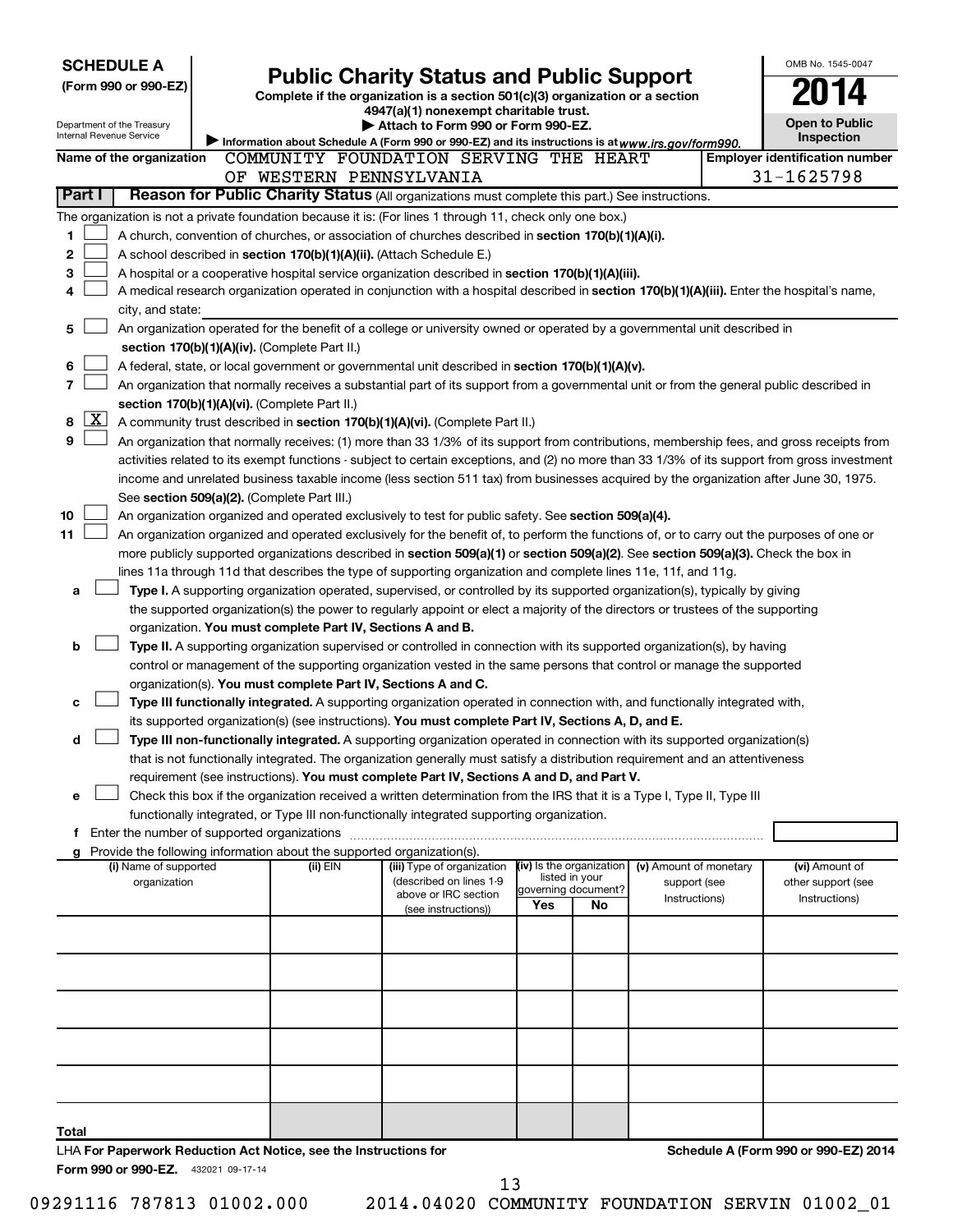#### Schedule A (Form 990 or 990-EZ) 2014  $\,$  OF  $\,$  WESTERN PENNSYLVANIA  $\,$  31 – 1625798  $\,$  Page COMMUNITY FOUNDATION SERVING THE HEART

31-1625798 Page 2

## **Part II Support Schedule for Organizations Described in Sections 170(b)(1)(A)(iv) and 170(b)(1)(A)(vi)**

(Complete only if you checked the box on line 5, 7, or 8 of Part I or if the organization failed to qualify under Part III. If the organization fails to qualify under the tests listed below, please complete Part III.)

|     | <b>Section A. Public Support</b>                                                                                                                                                                                              |          |           |            |            |                                      |                    |
|-----|-------------------------------------------------------------------------------------------------------------------------------------------------------------------------------------------------------------------------------|----------|-----------|------------|------------|--------------------------------------|--------------------|
|     | Calendar year (or fiscal year beginning in)                                                                                                                                                                                   | (a) 2010 | (b) 2011  | $(c)$ 2012 | $(d)$ 2013 | (e) 2014                             | (f) Total          |
|     | 1 Gifts, grants, contributions, and                                                                                                                                                                                           |          |           |            |            |                                      |                    |
|     | membership fees received. (Do not                                                                                                                                                                                             |          |           |            |            |                                      |                    |
|     | include any "unusual grants.")                                                                                                                                                                                                | 643,623. | 604, 815. | 910, 149.  | 1594840.   | 875,593.                             | 4629020.           |
|     | 2 Tax revenues levied for the organ-                                                                                                                                                                                          |          |           |            |            |                                      |                    |
|     | ization's benefit and either paid to                                                                                                                                                                                          |          |           |            |            |                                      |                    |
|     | or expended on its behalf                                                                                                                                                                                                     |          |           |            |            |                                      |                    |
|     | 3 The value of services or facilities                                                                                                                                                                                         |          |           |            |            |                                      |                    |
|     | furnished by a governmental unit to                                                                                                                                                                                           |          |           |            |            |                                      |                    |
|     | the organization without charge                                                                                                                                                                                               |          |           |            |            |                                      |                    |
|     | 4 Total. Add lines 1 through 3                                                                                                                                                                                                | 643,623. | 604, 815. | 910, 149.  | 1594840.   | 875,593.                             | 4629020.           |
|     | 5 The portion of total contributions                                                                                                                                                                                          |          |           |            |            |                                      |                    |
|     | by each person (other than a                                                                                                                                                                                                  |          |           |            |            |                                      |                    |
|     | governmental unit or publicly                                                                                                                                                                                                 |          |           |            |            |                                      |                    |
|     | supported organization) included                                                                                                                                                                                              |          |           |            |            |                                      |                    |
|     | on line 1 that exceeds 2% of the                                                                                                                                                                                              |          |           |            |            |                                      |                    |
|     | amount shown on line 11,                                                                                                                                                                                                      |          |           |            |            |                                      |                    |
|     | column (f)                                                                                                                                                                                                                    |          |           |            |            |                                      |                    |
|     | 6 Public support. Subtract line 5 from line 4.                                                                                                                                                                                |          |           |            |            |                                      | 4629020.           |
|     | <b>Section B. Total Support</b>                                                                                                                                                                                               |          |           |            |            |                                      |                    |
|     | Calendar year (or fiscal year beginning in) $\blacktriangleright$                                                                                                                                                             | (a) 2010 | (b) 2011  | $(c)$ 2012 | $(d)$ 2013 | (e) 2014                             | (f) Total          |
|     | <b>7</b> Amounts from line 4                                                                                                                                                                                                  | 643,623. | 604,815.  | 910, 149.  | 1594840.   | 875,593.                             | 4629020.           |
|     | 8 Gross income from interest,                                                                                                                                                                                                 |          |           |            |            |                                      |                    |
|     | dividends, payments received on                                                                                                                                                                                               |          |           |            |            |                                      |                    |
|     | securities loans, rents, royalties                                                                                                                                                                                            |          |           |            |            |                                      |                    |
|     | and income from similar sources                                                                                                                                                                                               | 91,055.  | 164,864.  | 267,645.   | 305,841.   | 72,258.                              | 901,663.           |
|     | 9 Net income from unrelated business                                                                                                                                                                                          |          |           |            |            |                                      |                    |
|     | activities, whether or not the                                                                                                                                                                                                |          |           |            |            |                                      |                    |
|     | business is regularly carried on                                                                                                                                                                                              |          |           |            |            |                                      |                    |
|     | 10 Other income. Do not include gain                                                                                                                                                                                          |          |           |            |            |                                      |                    |
|     | or loss from the sale of capital                                                                                                                                                                                              |          |           |            |            |                                      |                    |
|     | assets (Explain in Part VI.)                                                                                                                                                                                                  | 25,474.  | 30, 762.  | 31,981.    | 30, 340.   |                                      | 30, 238. 148, 795. |
|     | <b>11 Total support.</b> Add lines 7 through 10                                                                                                                                                                               |          |           |            |            |                                      | 5679478.           |
|     | 12 Gross receipts from related activities, etc. (see instructions)                                                                                                                                                            |          |           |            |            | 12                                   |                    |
|     | 13 First five years. If the Form 990 is for the organization's first, second, third, fourth, or fifth tax year as a section 501(c)(3)                                                                                         |          |           |            |            |                                      |                    |
|     | organization, check this box and stop here<br>Section C. Computation of Public Support Percentage                                                                                                                             |          |           |            |            |                                      |                    |
|     |                                                                                                                                                                                                                               |          |           |            |            |                                      | 81.50              |
|     |                                                                                                                                                                                                                               |          |           |            |            | 14                                   | %<br>34.86         |
|     |                                                                                                                                                                                                                               |          |           |            |            | 15                                   | $\%$               |
|     | 16a 33 1/3% support test - 2014. If the organization did not check the box on line 13, and line 14 is 33 1/3% or more, check this box and                                                                                     |          |           |            |            |                                      | $\mathbf{X}$       |
|     | stop here. The organization qualifies as a publicly supported organization manufaction manufacture or manufacture manufacture manufacture manufacture manufacture manufacture manufacture manufacture manufacture manufacture |          |           |            |            |                                      |                    |
|     | b 33 1/3% support test - 2013. If the organization did not check a box on line 13 or 16a, and line 15 is 33 1/3% or more, check this box                                                                                      |          |           |            |            |                                      |                    |
|     |                                                                                                                                                                                                                               |          |           |            |            |                                      |                    |
|     | 17a 10% -facts-and-circumstances test - 2014. If the organization did not check a box on line 13, 16a, or 16b, and line 14 is 10% or more,                                                                                    |          |           |            |            |                                      |                    |
|     | and if the organization meets the "facts-and-circumstances" test, check this box and stop here. Explain in Part VI how the organization                                                                                       |          |           |            |            |                                      |                    |
|     | <b>b 10%</b> -facts-and-circumstances test - 2013. If the organization did not check a box on line 13, 16a, 16b, or 17a, and line 15 is 10% or                                                                                |          |           |            |            |                                      |                    |
|     | more, and if the organization meets the "facts-and-circumstances" test, check this box and stop here. Explain in Part VI how the                                                                                              |          |           |            |            |                                      |                    |
|     | organization meets the "facts-and-circumstances" test. The organization qualifies as a publicly supported organization                                                                                                        |          |           |            |            |                                      |                    |
| 18. | Private foundation. If the organization did not check a box on line 13, 16a, 16b, 17a, or 17b, check this box and see instructions                                                                                            |          |           |            |            |                                      |                    |
|     |                                                                                                                                                                                                                               |          |           |            |            | Schedule A (Form 990 or 990-EZ) 2014 |                    |

432022 09-17-14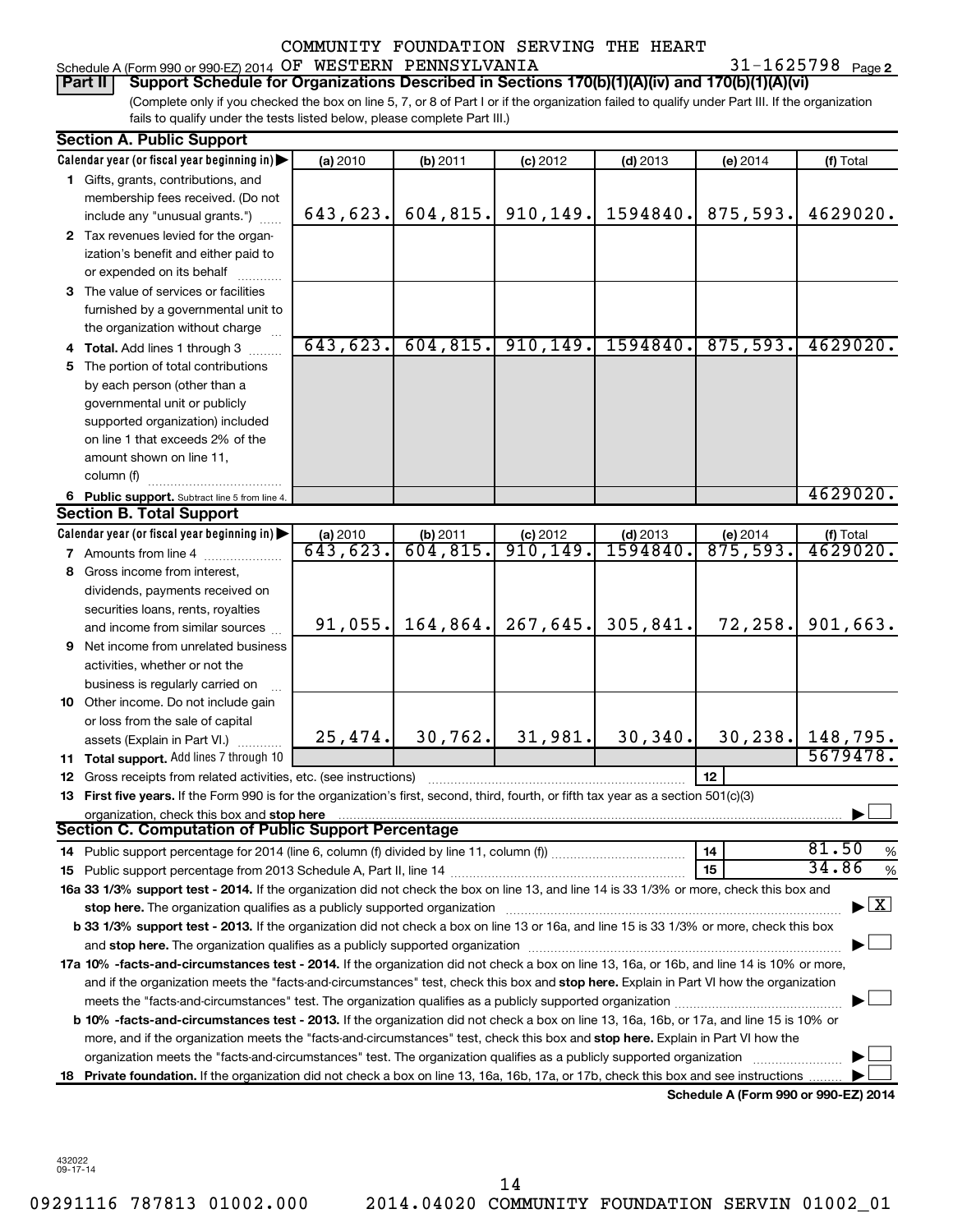## **Part III Support Schedule for Organizations Described in Section 509(a)(2)**

(Complete only if you checked the box on line 9 of Part I or if the organization failed to qualify under Part II. If the organization fails to qualify under the tests listed below, please complete Part II.)

| <b>Section A. Public Support</b>                                                                                                                                                                                         |          |          |            |            |          |                                      |
|--------------------------------------------------------------------------------------------------------------------------------------------------------------------------------------------------------------------------|----------|----------|------------|------------|----------|--------------------------------------|
| Calendar year (or fiscal year beginning in)                                                                                                                                                                              | (a) 2010 | (b) 2011 | $(c)$ 2012 | $(d)$ 2013 | (e) 2014 | (f) Total                            |
| 1 Gifts, grants, contributions, and                                                                                                                                                                                      |          |          |            |            |          |                                      |
| membership fees received. (Do not                                                                                                                                                                                        |          |          |            |            |          |                                      |
| include any "unusual grants.")                                                                                                                                                                                           |          |          |            |            |          |                                      |
| 2 Gross receipts from admissions,<br>merchandise sold or services per-<br>formed, or facilities furnished in<br>any activity that is related to the                                                                      |          |          |            |            |          |                                      |
| organization's tax-exempt purpose<br>3 Gross receipts from activities that                                                                                                                                               |          |          |            |            |          |                                      |
| are not an unrelated trade or bus-                                                                                                                                                                                       |          |          |            |            |          |                                      |
| iness under section 513                                                                                                                                                                                                  |          |          |            |            |          |                                      |
|                                                                                                                                                                                                                          |          |          |            |            |          |                                      |
| 4 Tax revenues levied for the organ-                                                                                                                                                                                     |          |          |            |            |          |                                      |
| ization's benefit and either paid to                                                                                                                                                                                     |          |          |            |            |          |                                      |
| or expended on its behalf<br>.                                                                                                                                                                                           |          |          |            |            |          |                                      |
| 5 The value of services or facilities                                                                                                                                                                                    |          |          |            |            |          |                                      |
| furnished by a governmental unit to                                                                                                                                                                                      |          |          |            |            |          |                                      |
| the organization without charge                                                                                                                                                                                          |          |          |            |            |          |                                      |
| 6 Total. Add lines 1 through 5                                                                                                                                                                                           |          |          |            |            |          |                                      |
| 7a Amounts included on lines 1, 2, and                                                                                                                                                                                   |          |          |            |            |          |                                      |
| 3 received from disqualified persons<br><b>b</b> Amounts included on lines 2 and 3 received<br>from other than disqualified persons that<br>exceed the greater of \$5,000 or 1% of the<br>amount on line 13 for the year |          |          |            |            |          |                                      |
| c Add lines 7a and 7b                                                                                                                                                                                                    |          |          |            |            |          |                                      |
| 8 Public support (Subtract line 7c from line 6.)                                                                                                                                                                         |          |          |            |            |          |                                      |
| <b>Section B. Total Support</b>                                                                                                                                                                                          |          |          |            |            |          |                                      |
| Calendar year (or fiscal year beginning in)                                                                                                                                                                              | (a) 2010 | (b) 2011 | $(c)$ 2012 | $(d)$ 2013 | (e) 2014 | (f) Total                            |
| 9 Amounts from line 6                                                                                                                                                                                                    |          |          |            |            |          |                                      |
| <b>10a</b> Gross income from interest,<br>dividends, payments received on<br>securities loans, rents, royalties<br>and income from similar sources                                                                       |          |          |            |            |          |                                      |
| <b>b</b> Unrelated business taxable income                                                                                                                                                                               |          |          |            |            |          |                                      |
| (less section 511 taxes) from businesses                                                                                                                                                                                 |          |          |            |            |          |                                      |
| acquired after June 30, 1975<br>$\overline{\phantom{a}}$                                                                                                                                                                 |          |          |            |            |          |                                      |
| c Add lines 10a and 10b                                                                                                                                                                                                  |          |          |            |            |          |                                      |
| <b>11</b> Net income from unrelated business<br>activities not included in line 10b.<br>whether or not the business is<br>regularly carried on                                                                           |          |          |            |            |          |                                      |
| 12 Other income. Do not include gain<br>or loss from the sale of capital<br>assets (Explain in Part VI.)                                                                                                                 |          |          |            |            |          |                                      |
| <b>13</b> Total support. (Add lines 9, 10c, 11, and 12.)                                                                                                                                                                 |          |          |            |            |          |                                      |
| 14 First five years. If the Form 990 is for the organization's first, second, third, fourth, or fifth tax year as a section 501(c)(3) organization,                                                                      |          |          |            |            |          |                                      |
| check this box and stop here                                                                                                                                                                                             |          |          |            |            |          |                                      |
| <b>Section C. Computation of Public Support Percentage</b>                                                                                                                                                               |          |          |            |            |          |                                      |
|                                                                                                                                                                                                                          |          |          |            |            | 15       | %                                    |
|                                                                                                                                                                                                                          |          |          |            |            | 16       | %                                    |
| Section D. Computation of Investment Income Percentage                                                                                                                                                                   |          |          |            |            |          |                                      |
|                                                                                                                                                                                                                          |          |          |            |            | 17       | %                                    |
| 18 Investment income percentage from 2013 Schedule A, Part III, line 17                                                                                                                                                  |          |          |            |            | 18       | %                                    |
| 19a 33 1/3% support tests - 2014. If the organization did not check the box on line 14, and line 15 is more than 33 1/3%, and line 17 is not                                                                             |          |          |            |            |          |                                      |
| more than 33 1/3%, check this box and stop here. The organization qualifies as a publicly supported organization                                                                                                         |          |          |            |            |          |                                      |
| b 33 1/3% support tests - 2013. If the organization did not check a box on line 14 or line 19a, and line 16 is more than 33 1/3%, and                                                                                    |          |          |            |            |          |                                      |
| line 18 is not more than 33 1/3%, check this box and stop here. The organization qualifies as a publicly supported organization <i></i>                                                                                  |          |          |            |            |          |                                      |
|                                                                                                                                                                                                                          |          |          |            |            |          |                                      |
| 432023 09-17-14                                                                                                                                                                                                          |          |          | 15         |            |          | Schedule A (Form 990 or 990-EZ) 2014 |
|                                                                                                                                                                                                                          |          |          |            |            |          |                                      |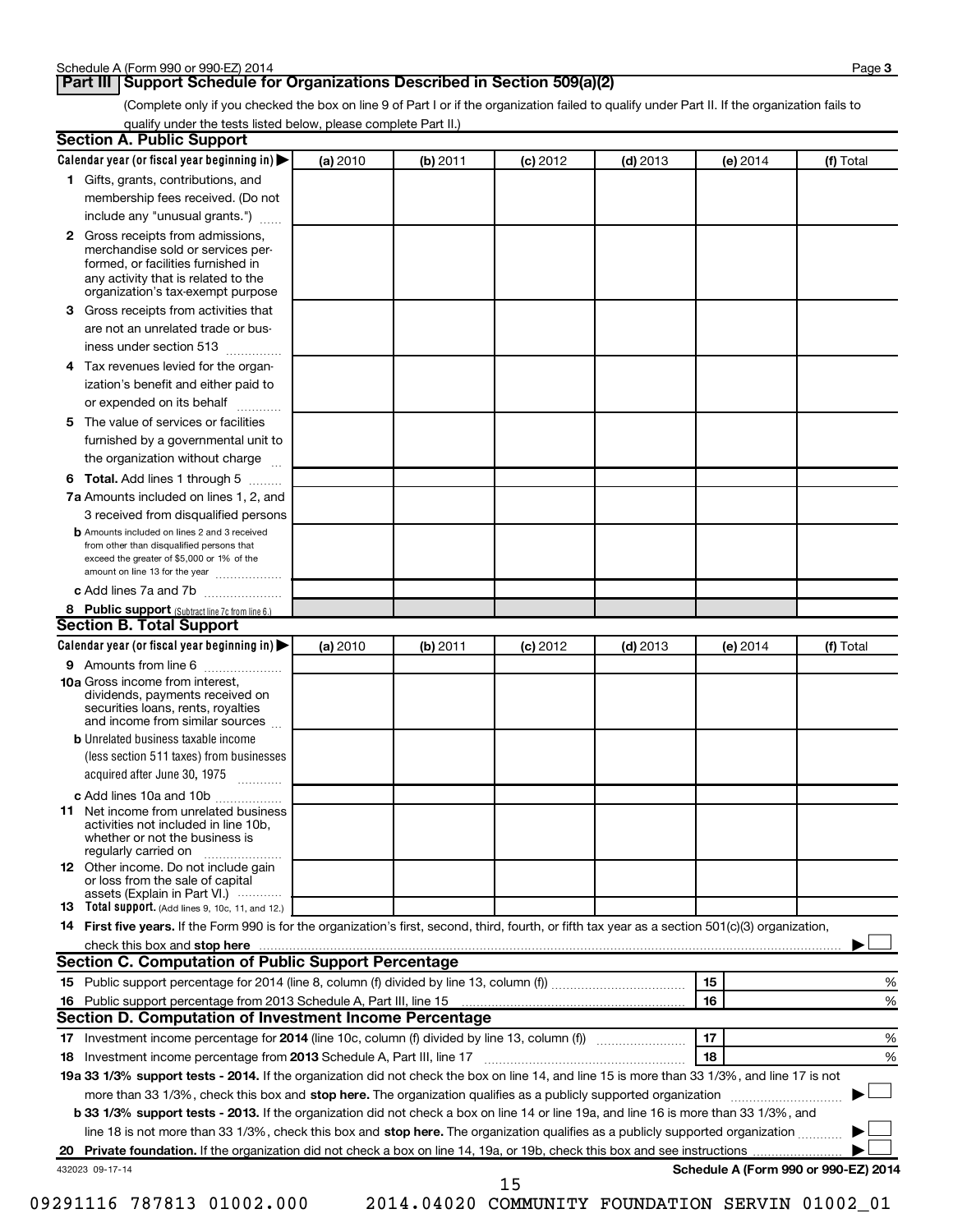Schedule A (Form 990 or 990-EZ) 2014  $\,$  OF  $\,$  WESTERN PENNSYLVANIA  $\,$  31 – 1625798  $\,$  Page

31-1625798 Page 4

**1**

**2**

**3a**

**3b**

**3c**

**4a**

**4b**

**4c**

**5a**

**5b 5c**

**6**

**7**

**8**

**9a**

**9b**

**9c**

**10a**

**10b**

**Yes No**

#### **Part IV Supporting Organizations**

(Complete only if you checked a box on line 11 of Part I. If you checked 11a of Part I, complete Sections A and B. If you checked 11b of Part I, complete Sections A and C. If you checked 11c of Part I, complete Sections A, D, and E. If you checked 11d of Part I, complete Sections A and D, and complete Part V.)

#### **Section A. All Supporting Organizations**

- **1** Are all of the organization's supported organizations listed by name in the organization's governing documents? If "No" describe in  $_{\mathsf{Part}}$   $_{\mathsf{V}}$  how the supported organizations are designated. If designated by *class or purpose, describe the designation. If historic and continuing relationship, explain.*
- **2** Did the organization have any supported organization that does not have an IRS determination of status under section 509(a)(1) or (2)? If "Yes," explain in  $_{\sf Part}$   $_{\sf VI}$  how the organization determined that the supported *organization was described in section 509(a)(1) or (2).*
- **3a** Did the organization have a supported organization described in section 501(c)(4), (5), or (6)? If "Yes," answer *(b) and (c) below.*
- **b** Did the organization confirm that each supported organization qualified under section 501(c)(4), (5), or (6) and satisfied the public support tests under section 509(a)(2)? If "Yes," describe in  $_{\rm Part}$   $_{\rm VI}$  when and how the *organization made the determination.*
- **c** Did the organization ensure that all support to such organizations was used exclusively for section 170(c)(2) (B) purposes? If "Yes," explain in  $_{\mathsf{Part}}$   $_{\mathsf{V}}$  what controls the organization put in place to ensure such use.
- **4 a** *If* Was any supported organization not organized in the United States ("foreign supported organization")? *"Yes" and if you checked 11a or 11b in Part I, answer (b) and (c) below.*
- **b** Did the organization have ultimate control and discretion in deciding whether to make grants to the foreign supported organization? If "Yes," describe in Part VI how the organization had such control and discretion *despite being controlled or supervised by or in connection with its supported organizations.*
- **c** Did the organization support any foreign supported organization that does not have an IRS determination under sections 501(c)(3) and 509(a)(1) or (2)? If "Yes," ex*plain in*  $_{\sf Part}$  *v*J what controls the organization used *to ensure that all support to the foreign supported organization was used exclusively for section 170(c)(2)(B) purposes.*
- **5a** Did the organization add, substitute, or remove any supported organizations during the tax year? If "Yes," answer (b) and (c) below (if applicable). Also, provide detail in  $_{\mathsf{Part}}$   $_{\mathsf{V{\mathsf{I}}}}$ , including (i) the names and EIN *numbers of the supported organizations added, substituted, or removed, (ii) the reasons for each such action, (iii) the authority under the organization's organizing document authorizing such action, and (iv) how the action was accomplished (such as by amendment to the organizing document).*
- **b** Type I or Type II only. Was any added or substituted supported organization part of a class already designated in the organization's organizing document?
- **c Substitutions only.**  Was the substitution the result of an event beyond the organization's control?
- **6** Did the organization provide support (whether in the form of grants or the provision of services or facilities) to support or benefit one or more of the filing organization's supported organizations? If "Yes," provide detail in anyone other than (a) its supported organizations; (b) individuals that are part of the charitable class benefited by one or more of its supported organizations; or (c) other supporting organizations that also *Part VI.*
- **7** Did the organization provide a grant, loan, compensation, or other similar payment to a substantial controlled entity with regard to a substantial contributor? If "Yes," complete Part I of Schedule L (Form 990). contributor (defined in IRC 4958(c)(3)(C)), a family member of a substantial contributor, or a 35-percent
- **8** Did the organization make a loan to a disqualified person (as defined in section 4958) not described in line 7? *If "Yes," complete Part I of Schedule L (Form 990).*
- **9 a** Was the organization controlled directly or indirectly at any time during the tax year by one or more *If "Yes," provide detail in*  in section 509(a)(1) or (2))? *Part VI.* disqualified persons as defined in section 4946 (other than foundation managers and organizations described
- **b** Did one or more disqualified persons (as defined in line 9(a)) hold a controlling interest in any entity in which  *If "Yes," provide detail in*  the supporting organization had an interest? *Part VI.*
- **c** Did a disqualified person (as defined in line 9(a)) have an ownership interest in, or derive any personal benefit from, assets in which the supporting organization also had an interest? If "Yes," *provide detail in Part VI.*
- **10 a** Was the organization subject to the excess business holdings rules of IRC 4943 because of IRC 4943(f)  *If "Yes," answer (b) below.* organizations)? (regarding certain Type II supporting organizations, and all Type III non-functionally integrated supporting
	- **b** Did the organization have any excess business holdings in the tax year? (Use Schedule C, Form 4720, to *determine whether the organization had excess business holdings.)*

432024 09-17-14

**Schedule A (Form 990 or 990-EZ) 2014**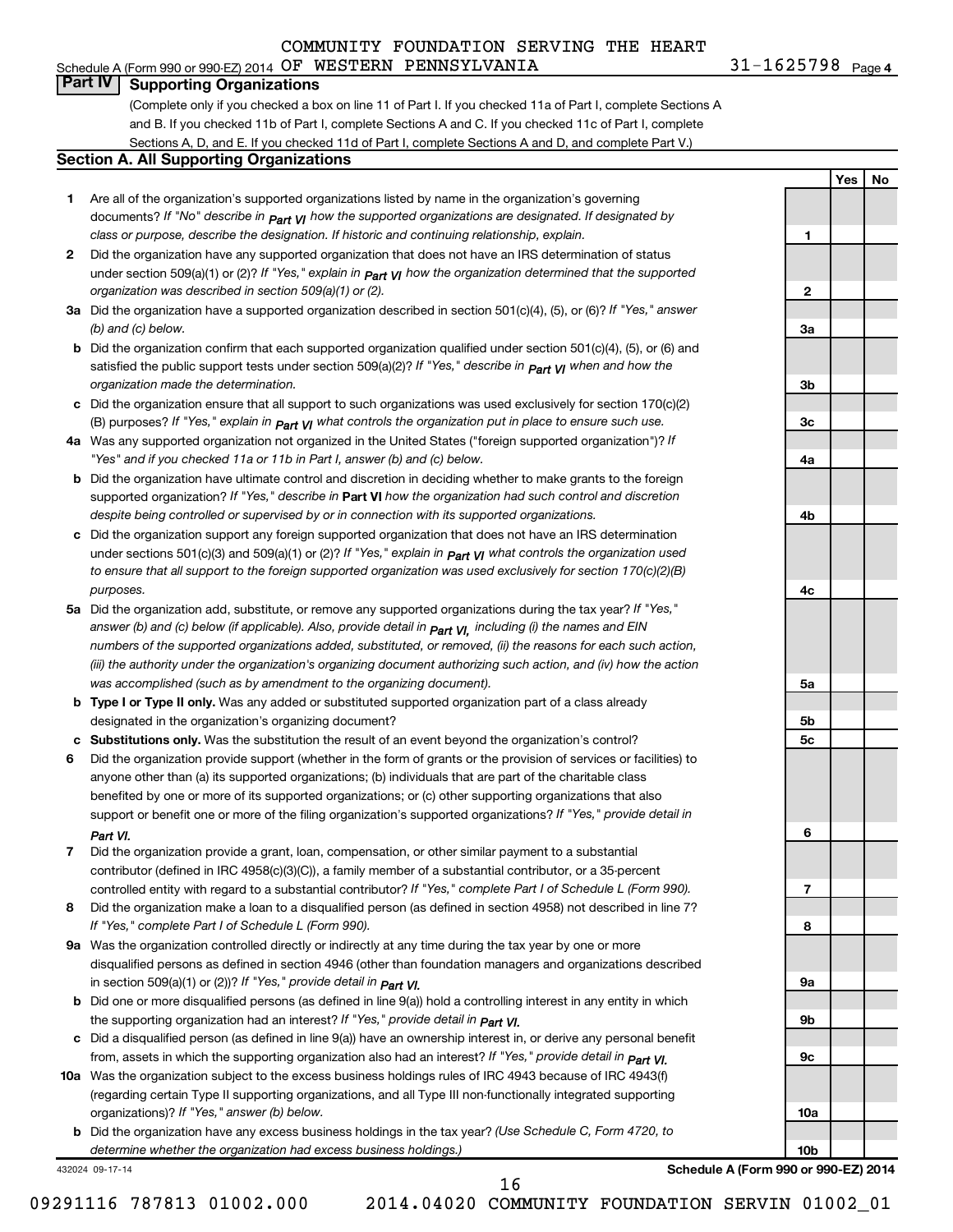31-1625798 Page 5 Schedule A (Form 990 or 990-EZ) 2014 OF WESTERN PENNSYLVANIA  $\mathcal{S}1-1023798$  Page OF WESTERN PENNSYLVANIA 31-1625798

|    | Part IV<br><b>Supporting Organizations (continued)</b>                                                                           |                 |     |    |
|----|----------------------------------------------------------------------------------------------------------------------------------|-----------------|-----|----|
|    |                                                                                                                                  |                 | Yes | No |
| 11 | Has the organization accepted a gift or contribution from any of the following persons?                                          |                 |     |    |
|    | a A person who directly or indirectly controls, either alone or together with persons described in (b) and (c)                   |                 |     |    |
|    | below, the governing body of a supported organization?                                                                           | 11a             |     |    |
|    | <b>b</b> A family member of a person described in (a) above?                                                                     | 11 <sub>b</sub> |     |    |
|    | c A 35% controlled entity of a person described in (a) or (b) above?If "Yes" to a, b, or c, provide detail in Part VI.           | 11c             |     |    |
|    | <b>Section B. Type I Supporting Organizations</b>                                                                                |                 |     |    |
|    |                                                                                                                                  |                 | Yes | No |
|    | Did the directors, trustees, or membership of one or more supported organizations have the power to                              |                 |     |    |
| 1  |                                                                                                                                  |                 |     |    |
|    | regularly appoint or elect at least a majority of the organization's directors or trustees at all times during the               |                 |     |    |
|    | tax year? If "No," describe in $P_{art}$ VI how the supported organization(s) effectively operated, supervised, or               |                 |     |    |
|    | controlled the organization's activities. If the organization had more than one supported organization,                          |                 |     |    |
|    | describe how the powers to appoint and/or remove directors or trustees were allocated among the supported                        |                 |     |    |
|    | organizations and what conditions or restrictions, if any, applied to such powers during the tax year.                           | 1               |     |    |
| 2  | Did the organization operate for the benefit of any supported organization other than the supported                              |                 |     |    |
|    | organization(s) that operated, supervised, or controlled the supporting organization? If "Yes," explain in                       |                 |     |    |
|    | $_{Part}$ v <sub>1</sub> how providing such benefit carried out the purposes of the supported organization(s) that operated,     |                 |     |    |
|    | supervised, or controlled the supporting organization.                                                                           | $\mathbf{2}$    |     |    |
|    | <b>Section C. Type II Supporting Organizations</b>                                                                               |                 |     |    |
|    |                                                                                                                                  |                 | Yes | No |
| 1  | Were a majority of the organization's directors or trustees during the tax year also a majority of the directors                 |                 |     |    |
|    | or trustees of each of the organization's supported organization(s)? If "No," describe in <b>Part VI</b> how control             |                 |     |    |
|    | or management of the supporting organization was vested in the same persons that controlled or managed                           |                 |     |    |
|    | the supported organization(s).                                                                                                   | 1               |     |    |
|    | <b>Section D. Type III Supporting Organizations</b>                                                                              |                 |     |    |
|    |                                                                                                                                  |                 | Yes | No |
| 1  | Did the organization provide to each of its supported organizations, by the last day of the fifth month of the                   |                 |     |    |
|    | organization's tax year, (1) a written notice describing the type and amount of support provided during the prior tax            |                 |     |    |
|    | year, (2) a copy of the Form 990 that was most recently filed as of the date of notification, and (3) copies of the              |                 |     |    |
|    |                                                                                                                                  | 1               |     |    |
|    | organization's governing documents in effect on the date of notification, to the extent not previously provided?                 |                 |     |    |
| 2  | Were any of the organization's officers, directors, or trustees either (i) appointed or elected by the supported                 |                 |     |    |
|    | organization(s) or (ii) serving on the governing body of a supported organization? If "No," explain in part VI how               |                 |     |    |
|    | the organization maintained a close and continuous working relationship with the supported organization(s).                      | 2               |     |    |
| 3  | By reason of the relationship described in (2), did the organization's supported organizations have a                            |                 |     |    |
|    | significant voice in the organization's investment policies and in directing the use of the organization's                       |                 |     |    |
|    | income or assets at all times during the tax year? If "Yes," describe in $P_{\text{part}} \gamma_l$ the role the organization's  |                 |     |    |
|    | supported organizations played in this regard.                                                                                   | З               |     |    |
|    | Section E. Type III Functionally-Integrated Supporting Organizations                                                             |                 |     |    |
| 1  | Check the box next to the method that the organization used to satisfy the Integral Part Test during the year(see instructions): |                 |     |    |
| a  | The organization satisfied the Activities Test. Complete line 2 below.                                                           |                 |     |    |
| b  | The organization is the parent of each of its supported organizations. Complete $_{\text{line 3}}$ below.                        |                 |     |    |
| c  | The organization supported a governmental entity. Describe in Part VI how you supported a government entity (see instructions).  |                 |     |    |
| 2  | Activities Test. Answer (a) and (b) below.                                                                                       |                 | Yes | No |
| а  | Did substantially all of the organization's activities during the tax year directly further the exempt purposes of               |                 |     |    |
|    | the supported organization(s) to which the organization was responsive? If "Yes," then in Part VI identify                       |                 |     |    |
|    | how these activities directly furthered their exempt purposes,<br>those supported organizations and explain                      |                 |     |    |
|    | how the organization was responsive to those supported organizations, and how the organization determined                        |                 |     |    |
|    | that these activities constituted substantially all of its activities.                                                           | 2a              |     |    |
|    | <b>b</b> Did the activities described in (a) constitute activities that, but for the organization's involvement, one or more     |                 |     |    |
|    | of the organization's supported organization(s) would have been engaged in? If "Yes," explain in $P_{art}$ $V_I$ the             |                 |     |    |
|    | reasons for the organization's position that its supported organization(s) would have engaged in these                           |                 |     |    |
|    | activities but for the organization's involvement.                                                                               | 2b              |     |    |
| З  | Parent of Supported Organizations. Answer (a) and (b) below.                                                                     |                 |     |    |
| а  | Did the organization have the power to regularly appoint or elect a majority of the officers, directors, or                      |                 |     |    |
|    |                                                                                                                                  | За              |     |    |
|    | trustees of each of the supported organizations? Provide details in <i>Part VI.</i>                                              |                 |     |    |
|    | <b>b</b> Did the organization exercise a substantial degree of direction over the policies, programs, and activities of each     |                 |     |    |
|    | of its supported organizations? If "Yes," describe in part v <sub>1</sub> the role played by the organization in this regard.    | 3b              |     |    |
|    | Schedule A (Form 990 or 990-EZ) 2014<br>432025 09-17-14<br>17                                                                    |                 |     |    |
|    |                                                                                                                                  |                 |     |    |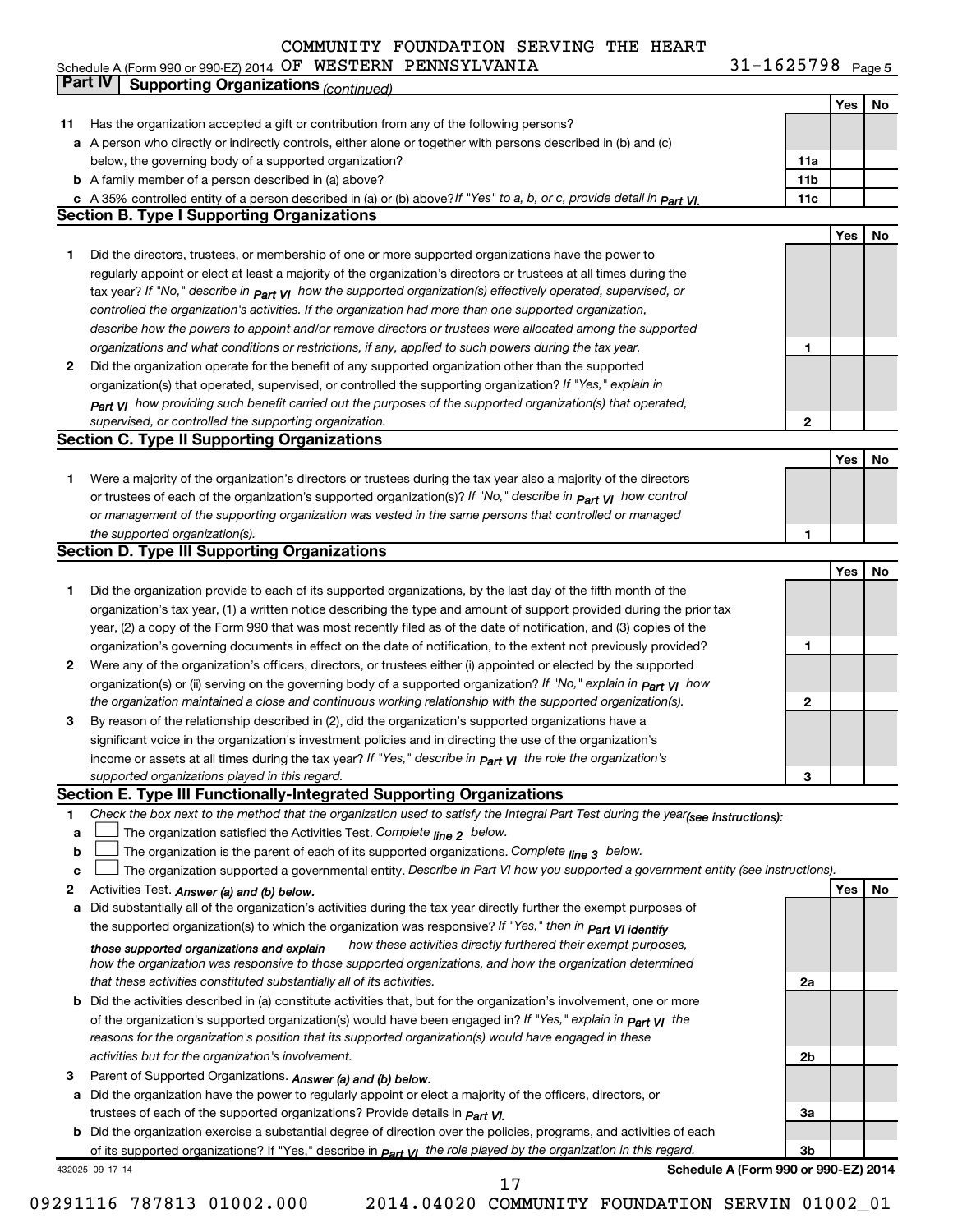| Schedule A (Form 990 or 990-EZ) 2014 $\,$ OF WESTERN PENNSYLVANIA |  |  |  | $31 - 1625798$ Page 6 |  |
|-------------------------------------------------------------------|--|--|--|-----------------------|--|
|-------------------------------------------------------------------|--|--|--|-----------------------|--|

#### 1  $\Box$  Check here if the organization satisfied the Integral Part Test as a qualifying trust on Nov. 20, 1970. See instructions. All **Section A - Adjusted Net Income 1 2 3 4 5 6 7 8 1 2 3 4 5 6 7 Adjusted Net Income** (subtract lines 5, 6 and 7 from line 4) **8 8 Section B - Minimum Asset Amount 1** Aggregate fair market value of all non-exempt-use assets (see **2 3 4 5 6 7 8 a** Average monthly value of securities **b** Average monthly cash balances **c** Fair market value of other non-exempt-use assets **d Total**  (add lines 1a, 1b, and 1c) **e Discount** claimed for blockage or other **1a 1b 1c 1d 2 3 4 5 6 7 8** factors (explain in detail in Part VI): **Minimum Asset Amount**  (add line 7 to line 6) **Section C - Distributable Amount 1 2 3 4 5 6 1 2 3 4 5 6** Distributable Amount. Subtract line 5 from line 4, unless subject to other Type III non-functionally integrated supporting organizations must complete Sections A through E. (B) Current Year (A) Prior Year  $\left\vert \right\rangle$  (optional) Net short-term capital gain Recoveries of prior-year distributions Other gross income (see instructions) Add lines 1 through 3 Depreciation and depletion Portion of operating expenses paid or incurred for production or collection of gross income or for management, conservation, or maintenance of property held for production of income (see instructions) Other expenses (see instructions) (B) Current Year (A) Prior Year (b) Current 1 instructions for short tax year or assets held for part of year): Acquisition indebtedness applicable to non-exempt-use assets Subtract line 2 from line 1d Cash deemed held for exempt use. Enter 1-1/2% of line 3 (for greater amount, see instructions). Net value of non-exempt-use assets (subtract line 4 from line 3) Multiply line 5 by .035 Recoveries of prior-year distributions Current Year Adjusted net income for prior year (from Section A, line 8, Column A) Enter 85% of line 1 Minimum asset amount for prior year (from Section B, line 8, Column A) Enter greater of line 2 or line 3 Income tax imposed in prior year emergency temporary reduction (see instructions) **Part V Type III Non-Functionally Integrated 509(a)(3) Supporting Organizations**   $\Box$

**7** Check here if the current year is the organization's first as a non-functionally-integrated Type III supporting organization (see † instructions).

**Schedule A (Form 990 or 990-EZ) 2014**

432026 09-17-14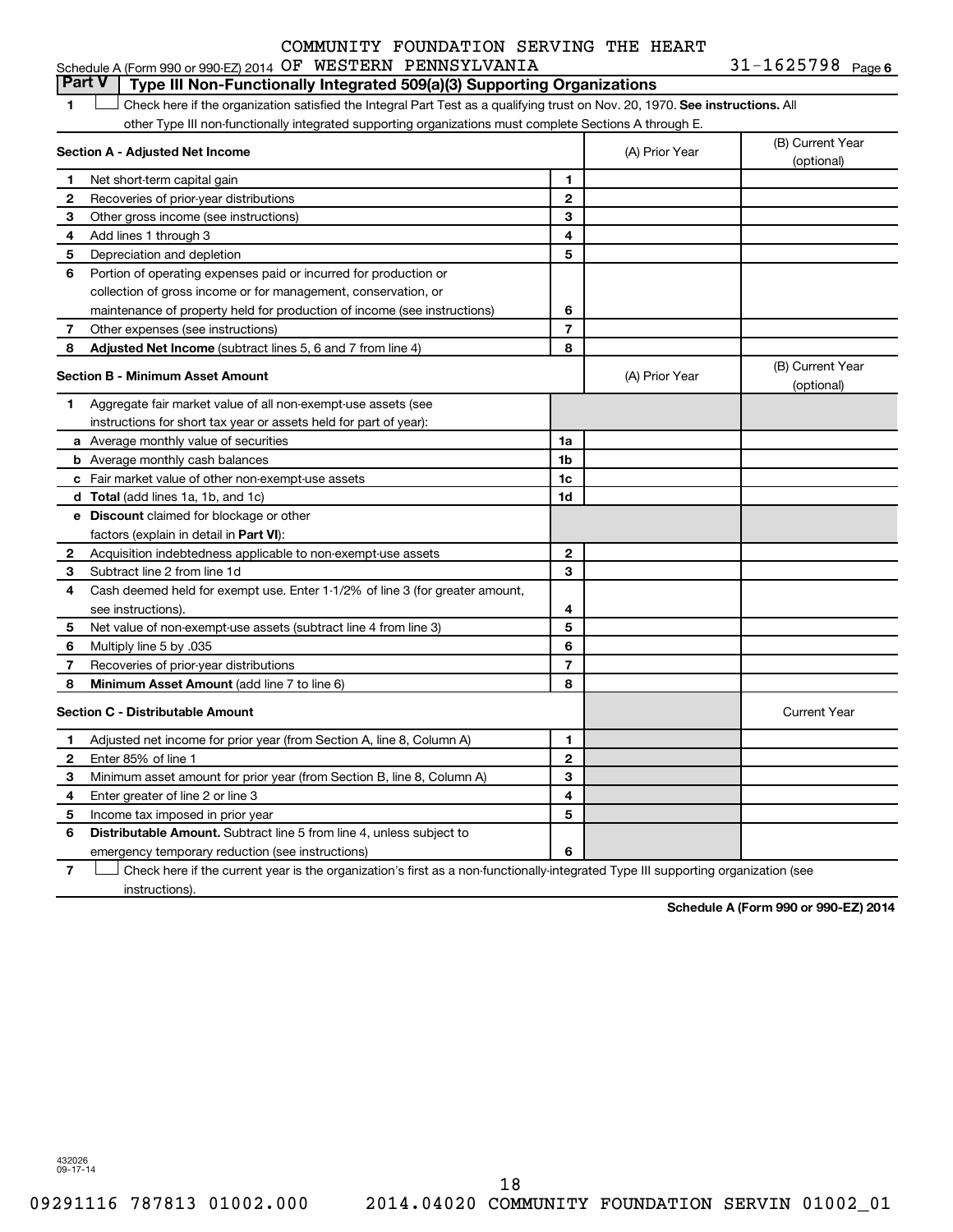|               | Schedule A (Form 990 or 990-EZ) 2014 OF WESTERN PENNSYLVANIA                               |                             |                           | 31-1625798 $_{Page 7}$ |  |
|---------------|--------------------------------------------------------------------------------------------|-----------------------------|---------------------------|------------------------|--|
| <b>Part V</b> | Type III Non-Functionally Integrated 509(a)(3) Supporting Organizations (continued)        |                             |                           |                        |  |
|               | <b>Section D - Distributions</b>                                                           |                             |                           | <b>Current Year</b>    |  |
| 1             | Amounts paid to supported organizations to accomplish exempt purposes                      |                             |                           |                        |  |
| 2             | Amounts paid to perform activity that directly furthers exempt purposes of supported       |                             |                           |                        |  |
|               | organizations, in excess of income from activity                                           |                             |                           |                        |  |
| 3             | Administrative expenses paid to accomplish exempt purposes of supported organizations      |                             |                           |                        |  |
| 4             | Amounts paid to acquire exempt-use assets                                                  |                             |                           |                        |  |
| 5             | Qualified set-aside amounts (prior IRS approval required)                                  |                             |                           |                        |  |
| 6             | Other distributions (describe in <b>Part VI</b> ). See instructions.                       |                             |                           |                        |  |
| 7             | Total annual distributions. Add lines 1 through 6.                                         |                             |                           |                        |  |
| 8             | Distributions to attentive supported organizations to which the organization is responsive |                             |                           |                        |  |
|               | (provide details in Part VI). See instructions.                                            |                             |                           |                        |  |
| 9             | Distributable amount for 2014 from Section C, line 6                                       |                             |                           |                        |  |
| 10            | Line 8 amount divided by Line 9 amount                                                     |                             |                           |                        |  |
|               |                                                                                            | (i)                         | (ii)                      | (iii)                  |  |
|               |                                                                                            | <b>Excess Distributions</b> | <b>Underdistributions</b> | <b>Distributable</b>   |  |
|               | Section E - Distribution Allocations (see instructions)                                    |                             | Pre-2014                  | <b>Amount for 2014</b> |  |
| 1             | Distributable amount for 2014 from Section C, line 6                                       |                             |                           |                        |  |
| 2             | Underdistributions, if any, for years prior to 2014                                        |                             |                           |                        |  |
|               | (reasonable cause required-see instructions)                                               |                             |                           |                        |  |
| з             | Excess distributions carryover, if any, to 2014:                                           |                             |                           |                        |  |
| a             |                                                                                            |                             |                           |                        |  |
| b             |                                                                                            |                             |                           |                        |  |
| с             |                                                                                            |                             |                           |                        |  |
| d             |                                                                                            |                             |                           |                        |  |
|               | e From 2013                                                                                |                             |                           |                        |  |
| f             | <b>Total</b> of lines 3a through e                                                         |                             |                           |                        |  |
|               | g Applied to underdistributions of prior years                                             |                             |                           |                        |  |
|               | h Applied to 2014 distributable amount                                                     |                             |                           |                        |  |
| Ť.            | Carryover from 2009 not applied (see instructions)                                         |                             |                           |                        |  |
|               | Remainder. Subtract lines 3g, 3h, and 3i from 3f.                                          |                             |                           |                        |  |
| 4             | Distributions for 2014 from Section D,                                                     |                             |                           |                        |  |
|               | line $7:$                                                                                  |                             |                           |                        |  |
|               | a Applied to underdistributions of prior years                                             |                             |                           |                        |  |
|               | <b>b</b> Applied to 2014 distributable amount                                              |                             |                           |                        |  |
|               | c Remainder. Subtract lines 4a and 4b from 4.                                              |                             |                           |                        |  |
|               | 5 Remaining underdistributions for years prior to 2014, if                                 |                             |                           |                        |  |
|               | any. Subtract lines 3g and 4a from line 2 (if amount                                       |                             |                           |                        |  |
|               | greater than zero, see instructions).                                                      |                             |                           |                        |  |
| 6             | Remaining underdistributions for 2014. Subtract lines 3h                                   |                             |                           |                        |  |
|               | and 4b from line 1 (if amount greater than zero, see                                       |                             |                           |                        |  |
|               | instructions).                                                                             |                             |                           |                        |  |
| 7             | Excess distributions carryover to 2015. Add lines 3j                                       |                             |                           |                        |  |
|               | and 4c.                                                                                    |                             |                           |                        |  |
| 8             | Breakdown of line 7:                                                                       |                             |                           |                        |  |
| a             |                                                                                            |                             |                           |                        |  |
| b             |                                                                                            |                             |                           |                        |  |
| с             |                                                                                            |                             |                           |                        |  |
|               | d Excess from 2013                                                                         |                             |                           |                        |  |
|               | e Excess from 2014                                                                         |                             |                           |                        |  |

**Schedule A (Form 990 or 990-EZ) 2014**

432027 09-17-14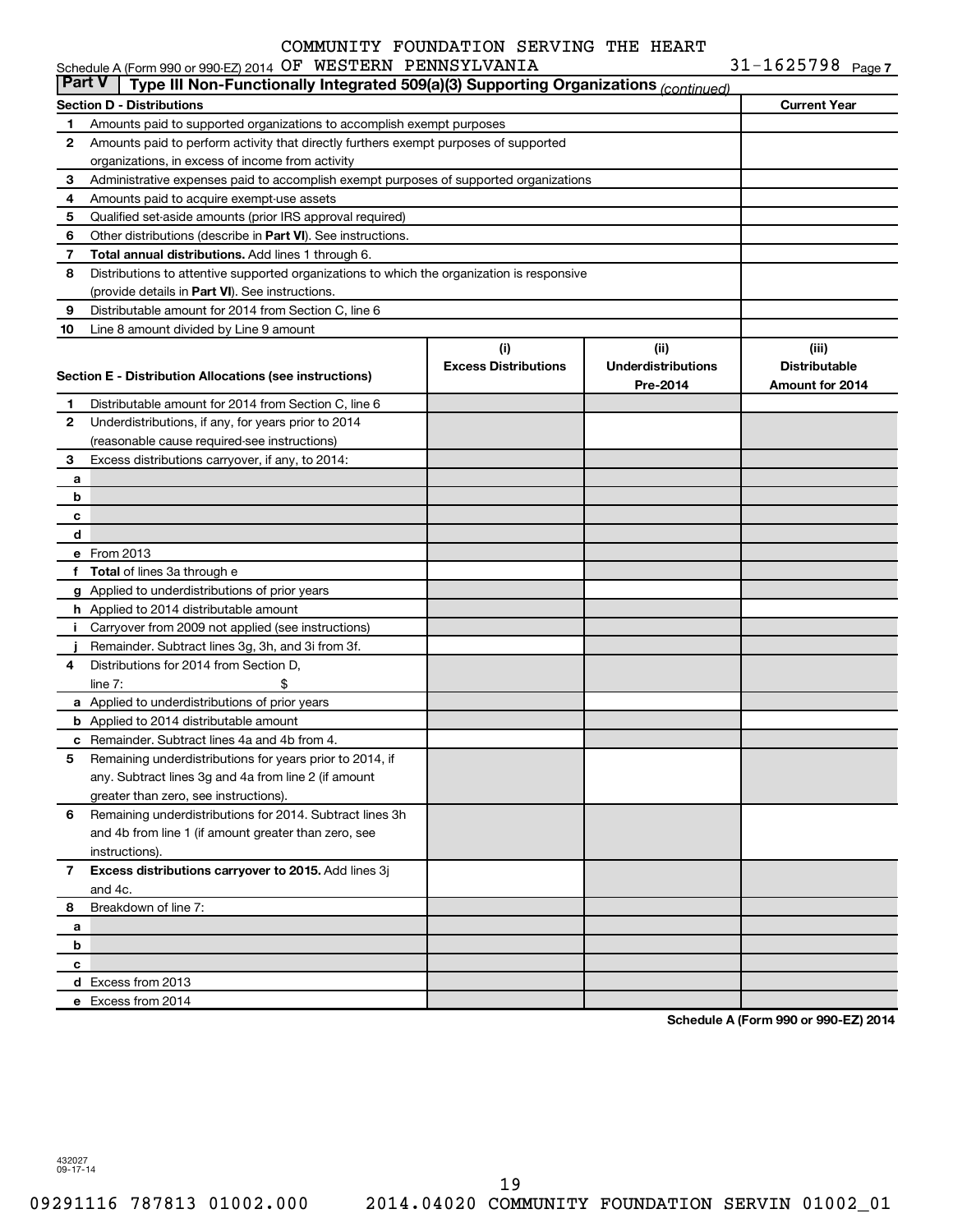|                           | Supplemental Information. Provide the explanations required by Part II, line 10; Part II, line 17a or 17b; and Part III, line 12.<br>Also complete this part for any additional information. (See instructions). |
|---------------------------|------------------------------------------------------------------------------------------------------------------------------------------------------------------------------------------------------------------|
|                           |                                                                                                                                                                                                                  |
|                           |                                                                                                                                                                                                                  |
|                           |                                                                                                                                                                                                                  |
|                           |                                                                                                                                                                                                                  |
|                           |                                                                                                                                                                                                                  |
|                           |                                                                                                                                                                                                                  |
|                           |                                                                                                                                                                                                                  |
|                           |                                                                                                                                                                                                                  |
|                           |                                                                                                                                                                                                                  |
|                           |                                                                                                                                                                                                                  |
|                           |                                                                                                                                                                                                                  |
|                           |                                                                                                                                                                                                                  |
|                           |                                                                                                                                                                                                                  |
|                           |                                                                                                                                                                                                                  |
|                           |                                                                                                                                                                                                                  |
|                           |                                                                                                                                                                                                                  |
|                           |                                                                                                                                                                                                                  |
|                           |                                                                                                                                                                                                                  |
|                           |                                                                                                                                                                                                                  |
|                           |                                                                                                                                                                                                                  |
|                           |                                                                                                                                                                                                                  |
|                           |                                                                                                                                                                                                                  |
|                           |                                                                                                                                                                                                                  |
|                           |                                                                                                                                                                                                                  |
|                           |                                                                                                                                                                                                                  |
|                           |                                                                                                                                                                                                                  |
|                           |                                                                                                                                                                                                                  |
|                           |                                                                                                                                                                                                                  |
|                           |                                                                                                                                                                                                                  |
|                           |                                                                                                                                                                                                                  |
|                           |                                                                                                                                                                                                                  |
|                           |                                                                                                                                                                                                                  |
|                           |                                                                                                                                                                                                                  |
|                           |                                                                                                                                                                                                                  |
|                           |                                                                                                                                                                                                                  |
|                           |                                                                                                                                                                                                                  |
|                           |                                                                                                                                                                                                                  |
|                           |                                                                                                                                                                                                                  |
| 432028 09-17-14           | Schedule A (Form 990 or 990-EZ) 2014                                                                                                                                                                             |
| 09291116 787813 01002.000 | 20<br>2014.04020 COMMUNITY FOUNDATION SERVIN 01002_01                                                                                                                                                            |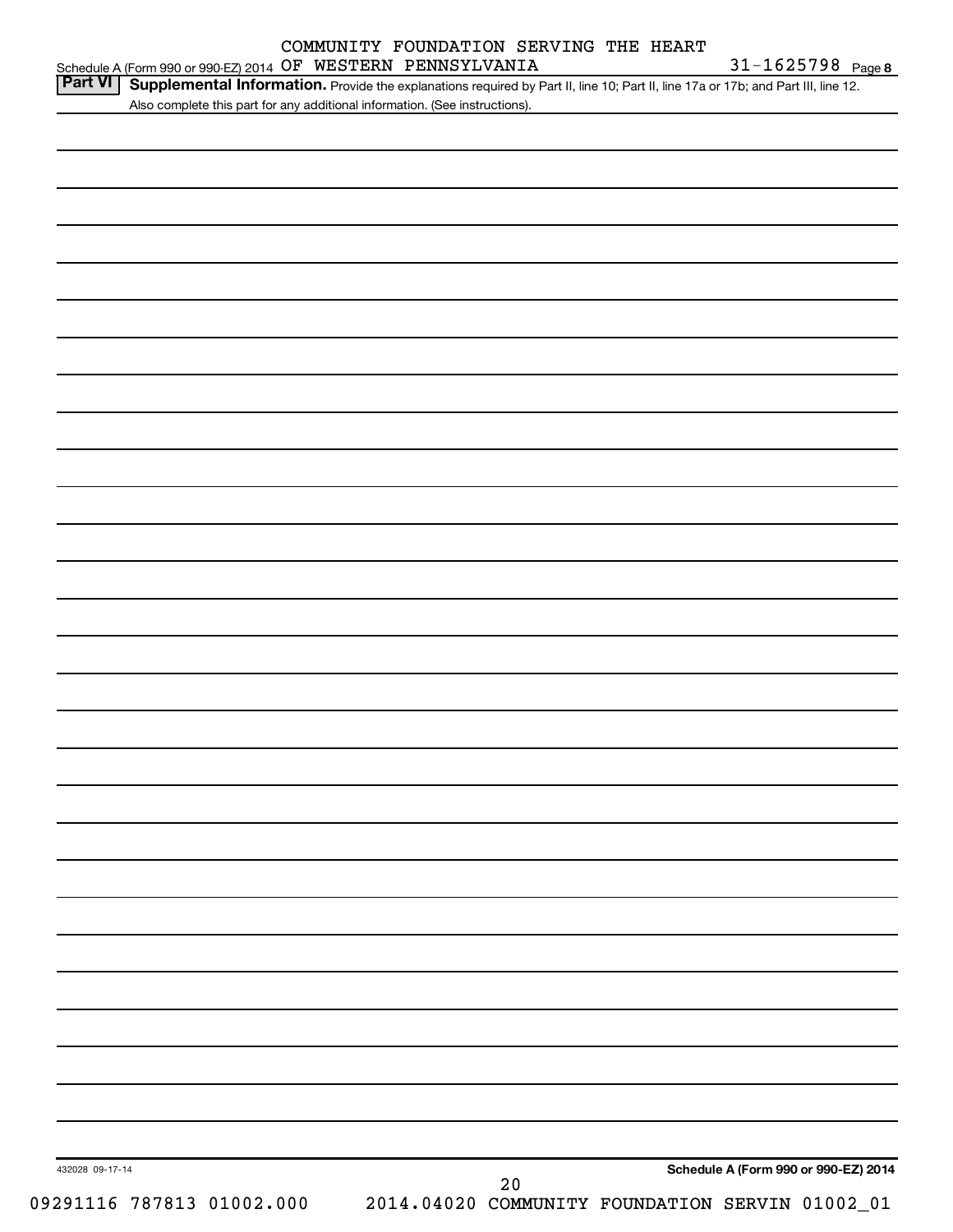Department of the Treasury Internal Revenue Service **(Form 990, 990-EZ,**

## **Schedule B Schedule of Contributors**

**or 990-PF) | Attach to Form 990, Form 990-EZ, or Form 990-PF. | Information about Schedule B (Form 990, 990-EZ, or 990-PF) and** its instructions is at <sub>www.irs.gov/form990  $\cdot$ </sub>

OMB No. 1545-0047

**2014**

**Employer identification number** 

| Name of the organization |  |
|--------------------------|--|
|--------------------------|--|

COMMUNITY FOUNDATION SERVING THE HEART

OF WESTERN PENNSYLVANIA 31-1625798

| <b>Organization type</b> (check one): |  |  |  |
|---------------------------------------|--|--|--|
|---------------------------------------|--|--|--|

| Filers of:         | Section:                                                                  |
|--------------------|---------------------------------------------------------------------------|
| Form 990 or 990-FZ | $\lfloor \mathbf{X} \rfloor$ 501(c)( 3) (enter number) organization       |
|                    | 4947(a)(1) nonexempt charitable trust not treated as a private foundation |
|                    | 527 political organization                                                |
| Form 990-PF        | 501(c)(3) exempt private foundation                                       |
|                    | 4947(a)(1) nonexempt charitable trust treated as a private foundation     |
|                    | 501(c)(3) taxable private foundation                                      |

Check if your organization is covered by the General Rule or a Special Rule.

**Note.**  Only a section 501(c)(7), (8), or (10) organization can check boxes for both the General Rule and a Special Rule. See instructions.

#### **General Rule**

 $\Box$ 

For an organization filing Form 990, 990-EZ, or 990-PF that received, during the year, contributions totaling \$5,000 or more (in money or property) from any one contributor. Complete Parts I and II. See instructions for determining a contributor's total contributions.

#### **Special Rules**

any one contributor, during the year, total contributions of the greater of **(1)** \$5,000 or **(2)** 2% of the amount on (i) Form 990, Part VIII, line 1h,  $\boxed{\text{X}}$  For an organization described in section 501(c)(3) filing Form 990 or 990-EZ that met the 33 1/3% support test of the regulations under sections 509(a)(1) and 170(b)(1)(A)(vi), that checked Schedule A (Form 990 or 990-EZ), Part II, line 13, 16a, or 16b, and that received from or (ii) Form 990-EZ, line 1. Complete Parts I and II.

year, total contributions of more than \$1,000 *exclusively* for religious, charitable, scientific, literary, or educational purposes, or for For an organization described in section 501(c)(7), (8), or (10) filing Form 990 or 990-EZ that received from any one contributor, during the the prevention of cruelty to children or animals. Complete Parts I, II, and III.  $\Box$ 

purpose. Do not complete any of the parts unless the General Rule applies to this organization because it received nonexclusively year, contributions exclusively for religious, charitable, etc., purposes, but no such contributions totaled more than \$1,000. If this box is checked, enter here the total contributions that were received during the year for an exclusively religious, charitable, etc., For an organization described in section 501(c)(7), (8), or (10) filing Form 990 or 990-EZ that received from any one contributor, during the religious, charitable, etc., contributions totaling \$5,000 or more during the year  $\ldots$  $\ldots$  $\ldots$  $\ldots$  $\ldots$  $\ldots$  $\Box$ 

**Caution.** An organization that is not covered by the General Rule and/or the Special Rules does not file Schedule B (Form 990, 990-EZ, or 990-PF),  **must** but it answer "No" on Part IV, line 2, of its Form 990; or check the box on line H of its Form 990-EZ or on its Form 990-PF, Part I, line 2, to certify that it does not meet the filing requirements of Schedule B (Form 990, 990-EZ, or 990-PF).

LHA For Paperwork Reduction Act Notice, see the Instructions for Form 990, 990-EZ, or 990-PF. Schedule B (Form 990, 990-EZ, or 990-PF) (2014)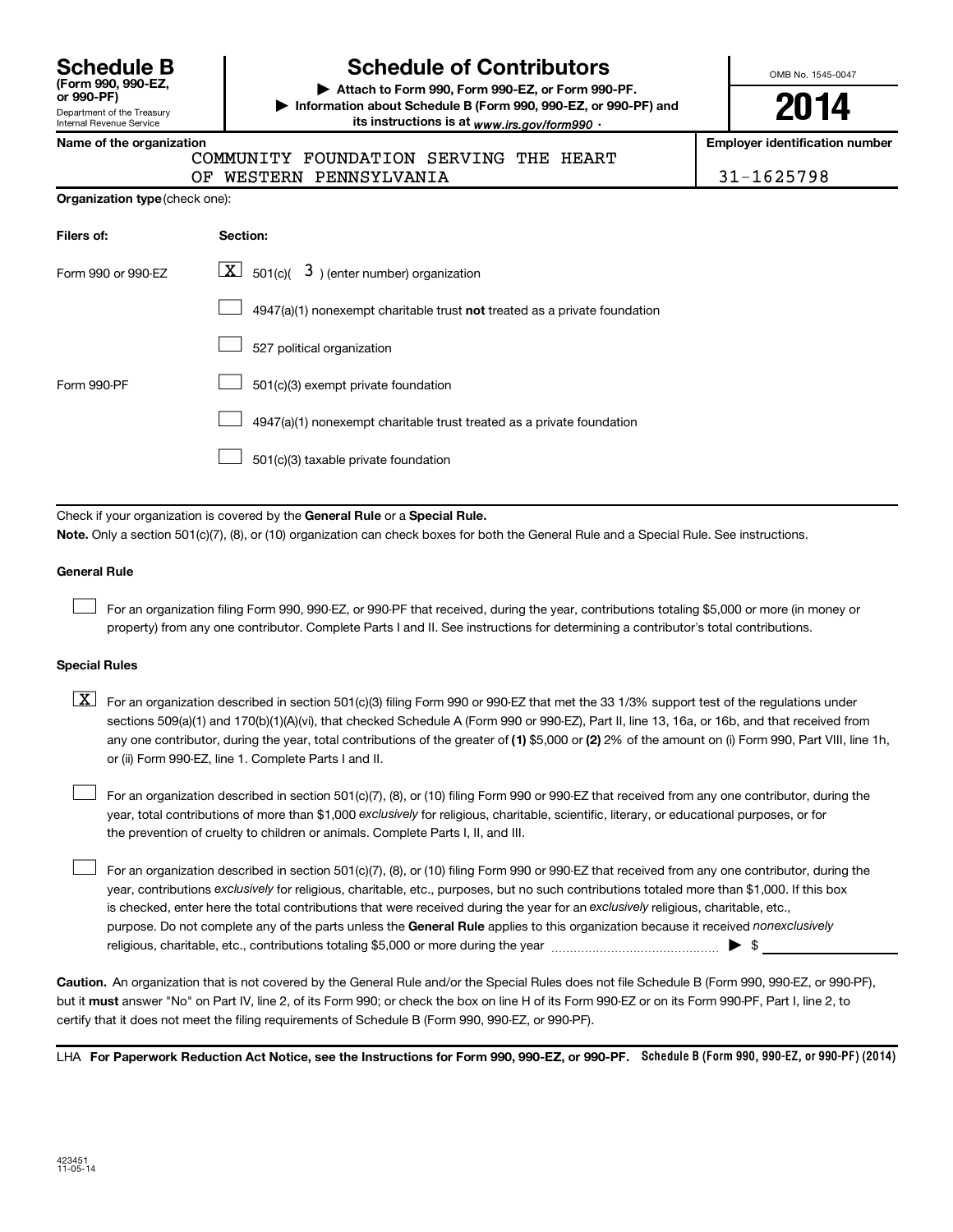#### Schedule B (Form 990, 990-EZ, or 990-PF) (2014)

COMMUNITY FOUNDATION SERVING THE HEART OF WESTERN PENNSYLVANIA 31-1625798

| Part I          | <b>Contributors</b> (see instructions). Use duplicate copies of Part I if additional space is needed. |                                   |                                                                                                                           |
|-----------------|-------------------------------------------------------------------------------------------------------|-----------------------------------|---------------------------------------------------------------------------------------------------------------------------|
| (a)<br>No.      | (b)<br>Name, address, and ZIP + 4                                                                     | (c)<br><b>Total contributions</b> | (d)<br>Type of contribution                                                                                               |
| 1               | KEYSTONE HEALTH PLAN WEST<br>120 FIFTH AVE PLACE<br>PITTSBURGH, PA 15222                              | 47,000.<br>\$                     | $\mathbf{X}$<br>Person<br>Payroll<br><b>Noncash</b><br>(Complete Part II for<br>noncash contributions.)                   |
| (a)<br>No.      | (b)<br>Name, address, and ZIP + 4                                                                     | (c)<br><b>Total contributions</b> | (d)<br>Type of contribution                                                                                               |
| 2               | ARMSTRONG COUNTY HISTORICAL MUSEUM &<br>PO BOX 735<br>KITTANNING, PA 16201                            | 20,000.<br>\$                     | $\mathbf{X}$<br>Person<br><b>Payroll</b><br><b>Noncash</b><br>(Complete Part II for<br>noncash contributions.)            |
| (a)<br>No.      | (b)<br>Name, address, and ZIP + 4                                                                     | (c)<br><b>Total contributions</b> | (d)<br>Type of contribution                                                                                               |
| 3               | MCCUTCHEON ENTERPRISES INC<br>250 PARK ROAD<br>APOLLO, PA 15613                                       | 40,000.<br>\$                     | $\mathbf{X}$<br>Person<br><b>Pavroll</b><br><b>Noncash</b><br>(Complete Part II for<br>noncash contributions.)            |
| (a)<br>No.      | (b)<br>Name, address, and ZIP + 4                                                                     | (c)<br><b>Total contributions</b> | (d)<br>Type of contribution                                                                                               |
| 4               | ROSEBUD MINING<br>301 MARKET STREET<br>KITTANNING, PA 16201                                           | 277,833.<br>\$                    | $\overline{\mathbf{X}}$<br>Person<br><b>Payroll</b><br><b>Noncash</b><br>(Complete Part II for<br>noncash contributions.) |
| (a)<br>No.      | (b)<br>Name, address, and ZIP + 4                                                                     | (c)<br><b>Total contributions</b> | (d)<br>Type of contribution                                                                                               |
| 5               | RICHARD & BARBARA SNYDER<br>P.O. BOX 93<br>COWANSVILLE, PA 16218                                      | 56,460.<br>\$                     | $\mathbf{X}$<br>Person<br><b>Payroll</b><br><b>Noncash</b><br>(Complete Part II for<br>noncash contributions.)            |
| (a)<br>No.      | (b)<br>Name, address, and $ZIP + 4$                                                                   | (c)<br><b>Total contributions</b> | (d)<br>Type of contribution                                                                                               |
| 6               | RICHARD & BARBARA SNYDER<br>P.O. BOX 93<br>COWANSVILLE, PA 16218                                      | 157,016.<br>\$                    | Person<br><b>Payroll</b><br>$\overline{\mathbf{x}}$<br>Noncash<br>(Complete Part II for<br>noncash contributions.)        |
| 423452 11-05-14 |                                                                                                       |                                   | Schedule B (Form 990, 990-EZ, or 990-PF) (2014)                                                                           |

09291116 787813 01002.000 2014.04020 COMMUNITY FOUNDATION SERVIN 01002\_01

22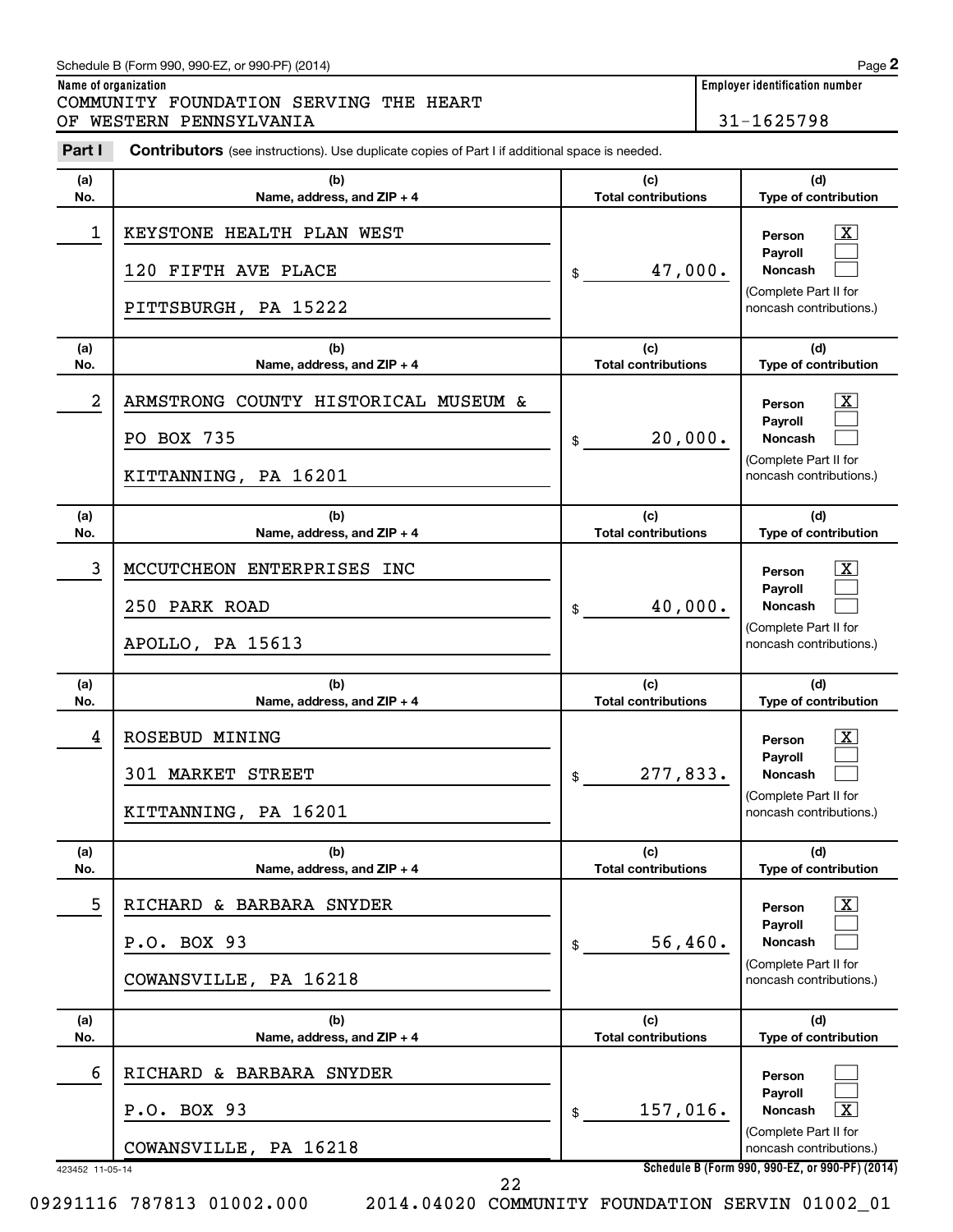#### Schedule B (Form 990, 990-EZ, or 990-PF) (2014)

**Name of organization Employer identification number** COMMUNITY FOUNDATION SERVING THE HEART OF WESTERN PENNSYLVANIA 31-1625798

| Part I     | <b>Contributors</b> (see instructions). Use duplicate copies of Part I if additional space is needed. |                                   |                                                                                                                                            |
|------------|-------------------------------------------------------------------------------------------------------|-----------------------------------|--------------------------------------------------------------------------------------------------------------------------------------------|
| (a)<br>No. | (b)<br>Name, address, and ZIP + 4                                                                     | (c)<br><b>Total contributions</b> | (d)<br>Type of contribution                                                                                                                |
| 7          | NEXTIER BANK<br>PO BOX 958<br>KITTANNING, PA 16201                                                    | 158,000.<br>\$                    | $\mathbf{X}$<br>Person<br>Pavroll<br><b>Noncash</b><br>(Complete Part II for<br>noncash contributions.)                                    |
| (a)<br>No. | (b)<br>Name, address, and ZIP + 4                                                                     | (c)<br><b>Total contributions</b> | (d)<br>Type of contribution                                                                                                                |
| 8          | PITTSBURGH GEOLOGICAL SOCIETY<br>PO BOX 58172<br>PITTSBURGH, PA 15209                                 | 30,000.<br>\$                     | $\overline{\mathbf{X}}$<br>Person<br>Payroll<br><b>Noncash</b><br>(Complete Part II for<br>noncash contributions.)                         |
| (a)<br>No. | (b)<br>Name, address, and ZIP + 4                                                                     | (c)<br><b>Total contributions</b> | (d)<br>Type of contribution                                                                                                                |
|            |                                                                                                       | \$                                | Person<br>Payroll<br>Noncash<br>(Complete Part II for<br>noncash contributions.)                                                           |
| (a)<br>No. | (b)<br>Name, address, and ZIP + 4                                                                     | (c)<br><b>Total contributions</b> | (d)<br>Type of contribution                                                                                                                |
|            |                                                                                                       |                                   |                                                                                                                                            |
|            |                                                                                                       | \$                                | Person<br>Payroll<br><b>Noncash</b><br>(Complete Part II for<br>noncash contributions.)                                                    |
| (a)<br>No. | (b)<br>Name, address, and ZIP + 4                                                                     | (c)<br><b>Total contributions</b> | (d)<br>Type of contribution                                                                                                                |
|            |                                                                                                       | \$                                | Person<br>Payroll<br><b>Noncash</b><br>(Complete Part II for<br>noncash contributions.)                                                    |
| (a)<br>No. | (b)<br>Name, address, and ZIP + 4                                                                     | (c)<br><b>Total contributions</b> | (d)<br>Type of contribution                                                                                                                |
|            |                                                                                                       | \$                                | Person<br>Payroll<br><b>Noncash</b><br>(Complete Part II for<br>noncash contributions.)<br>Schedule B (Form 990, 990-EZ, or 990-PF) (2014) |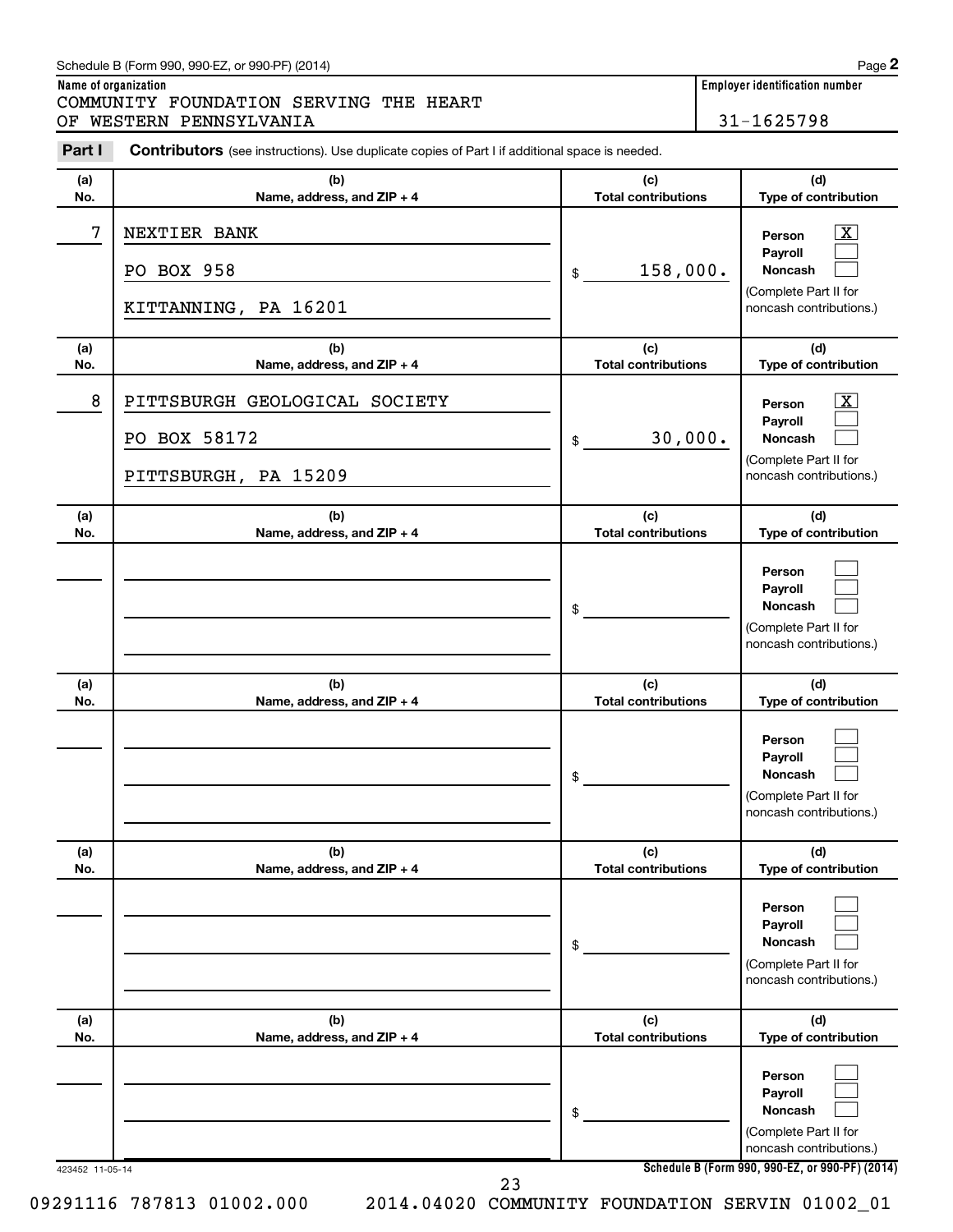| Schedule B (Form 990, 990-EZ, or 990-PF) (2014) | Page |
|-------------------------------------------------|------|
|-------------------------------------------------|------|

COMMUNITY FOUNDATION SERVING THE HEART OF WESTERN PENNSYLVANIA 31-1625798

**Name of organization Employer identification number**

423453 11-05-14 **Schedule B (Form 990, 990-EZ, or 990-PF) (2014) (a) No. from Part I (c) FMV (or estimate) (see instructions) (b) Description of noncash property given (d) Date received (a) No. from Part I (c) FMV (or estimate) (see instructions) (b) Description of noncash property given (d) Date received (a) No. from Part I (c) FMV (or estimate) (see instructions) (b) Description of noncash property given (d) Date received (a) No. from Part I (c) FMV (or estimate) (see instructions) (b) Description of noncash property given (d) Date received (a) No. from Part I (c) FMV (or estimate) (see instructions) (b) Description of noncash property given (d) Date received (a) No. from Part I (c) FMV (or estimate) (see instructions) (b) Description of noncash property given (d) Date received** Part II Noncash Property (see instructions). Use duplicate copies of Part II if additional space is needed. \$ \$ \$ \$ \$ \$ STOCK DONATIONS ON MARCH 17 AND JUNE  $6 | 5, 2014$ 157,016. 03/17/14 24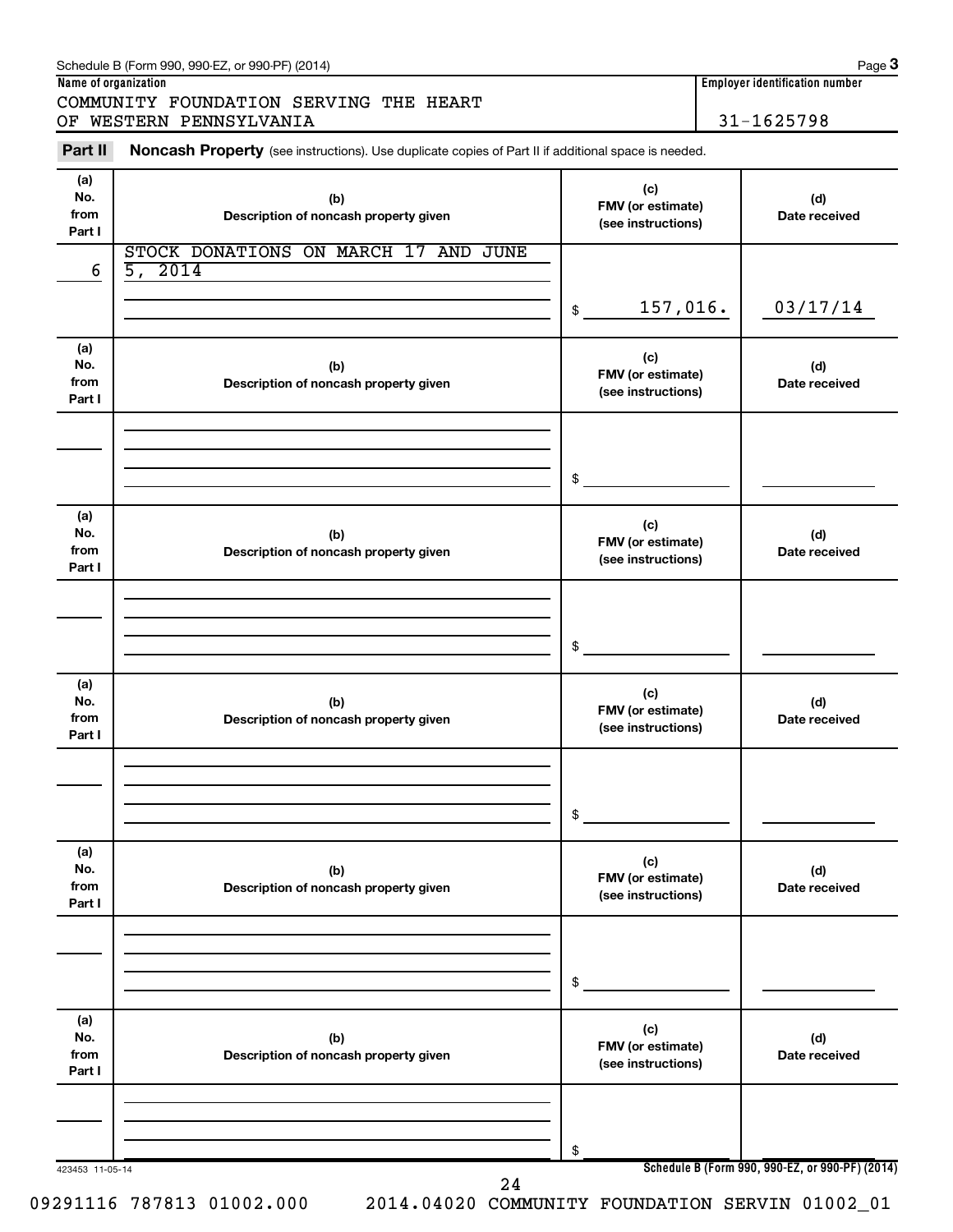|                  | COMMUNITY FOUNDATION SERVING THE HEART                                                                                                                                                                                      |                      |                                                                                                                                                                                                                                                                     |
|------------------|-----------------------------------------------------------------------------------------------------------------------------------------------------------------------------------------------------------------------------|----------------------|---------------------------------------------------------------------------------------------------------------------------------------------------------------------------------------------------------------------------------------------------------------------|
| Part III         | OF WESTERN PENNSYLVANIA                                                                                                                                                                                                     |                      | 31-1625798                                                                                                                                                                                                                                                          |
|                  |                                                                                                                                                                                                                             |                      | <i>Exclusively</i> religious, charitable, etc., contributions to organizations described in section 501(c)(7), (8), or (10) that total more than \$1,000 for<br>the year from any one contributor. Complete columns (a) through (e) and<br>$\blacktriangleright$ \$ |
|                  | completing Part III, enter the total of exclusively religious, charitable, etc., contributions of \$1,000 or less for the year. (Enter this info. once.)<br>Use duplicate copies of Part III if additional space is needed. |                      |                                                                                                                                                                                                                                                                     |
| (a) No.<br>`from | (b) Purpose of gift                                                                                                                                                                                                         | (c) Use of gift      | (d) Description of how gift is held                                                                                                                                                                                                                                 |
| Part I           |                                                                                                                                                                                                                             |                      |                                                                                                                                                                                                                                                                     |
|                  |                                                                                                                                                                                                                             |                      |                                                                                                                                                                                                                                                                     |
|                  |                                                                                                                                                                                                                             |                      |                                                                                                                                                                                                                                                                     |
|                  |                                                                                                                                                                                                                             |                      |                                                                                                                                                                                                                                                                     |
|                  |                                                                                                                                                                                                                             | (e) Transfer of gift |                                                                                                                                                                                                                                                                     |
|                  | Transferee's name, address, and ZIP + 4                                                                                                                                                                                     |                      | Relationship of transferor to transferee                                                                                                                                                                                                                            |
|                  |                                                                                                                                                                                                                             |                      |                                                                                                                                                                                                                                                                     |
|                  |                                                                                                                                                                                                                             |                      |                                                                                                                                                                                                                                                                     |
| (a) No.          |                                                                                                                                                                                                                             |                      |                                                                                                                                                                                                                                                                     |
| `from<br>Part I  | (b) Purpose of gift                                                                                                                                                                                                         | (c) Use of gift      | (d) Description of how gift is held                                                                                                                                                                                                                                 |
|                  |                                                                                                                                                                                                                             |                      |                                                                                                                                                                                                                                                                     |
|                  |                                                                                                                                                                                                                             |                      |                                                                                                                                                                                                                                                                     |
|                  |                                                                                                                                                                                                                             |                      |                                                                                                                                                                                                                                                                     |
|                  |                                                                                                                                                                                                                             | (e) Transfer of gift |                                                                                                                                                                                                                                                                     |
|                  | Transferee's name, address, and ZIP + 4                                                                                                                                                                                     |                      | Relationship of transferor to transferee                                                                                                                                                                                                                            |
|                  |                                                                                                                                                                                                                             |                      |                                                                                                                                                                                                                                                                     |
|                  |                                                                                                                                                                                                                             |                      |                                                                                                                                                                                                                                                                     |
|                  |                                                                                                                                                                                                                             |                      |                                                                                                                                                                                                                                                                     |
| (a) No.<br>from  | (b) Purpose of gift                                                                                                                                                                                                         | (c) Use of gift      | (d) Description of how gift is held                                                                                                                                                                                                                                 |
| Part I           |                                                                                                                                                                                                                             |                      |                                                                                                                                                                                                                                                                     |
|                  |                                                                                                                                                                                                                             |                      |                                                                                                                                                                                                                                                                     |
|                  |                                                                                                                                                                                                                             |                      |                                                                                                                                                                                                                                                                     |
|                  |                                                                                                                                                                                                                             | (e) Transfer of gift |                                                                                                                                                                                                                                                                     |
|                  |                                                                                                                                                                                                                             |                      |                                                                                                                                                                                                                                                                     |
|                  | Transferee's name, address, and ZIP + 4                                                                                                                                                                                     |                      | Relationship of transferor to transferee                                                                                                                                                                                                                            |
|                  |                                                                                                                                                                                                                             |                      |                                                                                                                                                                                                                                                                     |
|                  |                                                                                                                                                                                                                             |                      |                                                                                                                                                                                                                                                                     |
| (a) No.<br>from  |                                                                                                                                                                                                                             |                      |                                                                                                                                                                                                                                                                     |
| Part I           | (b) Purpose of gift                                                                                                                                                                                                         | (c) Use of gift      | (d) Description of how gift is held                                                                                                                                                                                                                                 |
|                  |                                                                                                                                                                                                                             |                      |                                                                                                                                                                                                                                                                     |
|                  |                                                                                                                                                                                                                             |                      |                                                                                                                                                                                                                                                                     |
|                  |                                                                                                                                                                                                                             |                      |                                                                                                                                                                                                                                                                     |
|                  |                                                                                                                                                                                                                             | (e) Transfer of gift |                                                                                                                                                                                                                                                                     |
|                  | Transferee's name, address, and ZIP + 4                                                                                                                                                                                     |                      | Relationship of transferor to transferee                                                                                                                                                                                                                            |
|                  |                                                                                                                                                                                                                             |                      |                                                                                                                                                                                                                                                                     |
|                  |                                                                                                                                                                                                                             |                      |                                                                                                                                                                                                                                                                     |
|                  |                                                                                                                                                                                                                             |                      |                                                                                                                                                                                                                                                                     |
|                  |                                                                                                                                                                                                                             |                      | Schedule B (Form 990, 990-EZ, or 990-PF) (2014)                                                                                                                                                                                                                     |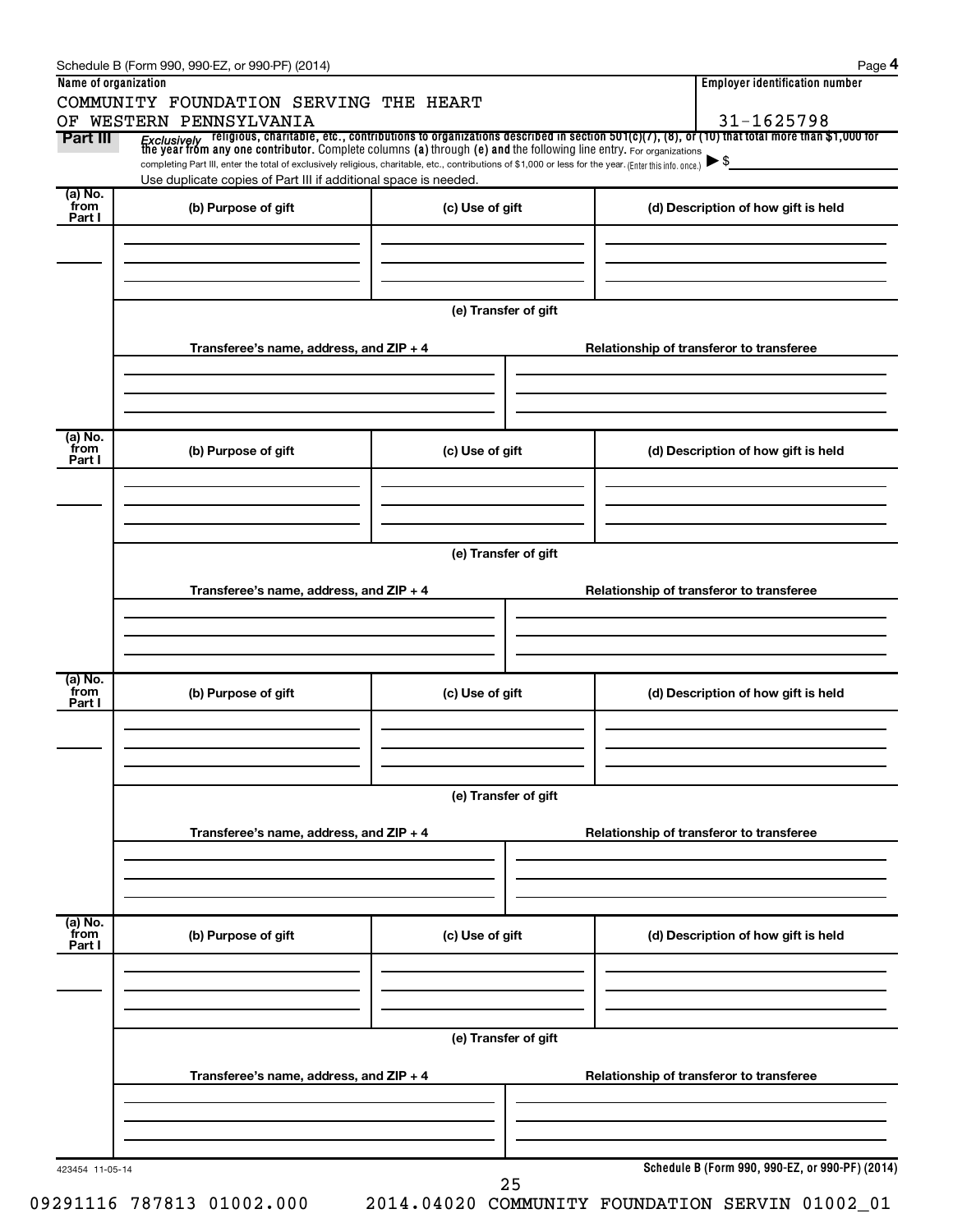|                          | <b>SCHEDULE D</b>                                      |                                                                                                        | <b>Supplemental Financial Statements</b>                                                                                                                                                                                       |          | OMB No. 1545-0047                               |
|--------------------------|--------------------------------------------------------|--------------------------------------------------------------------------------------------------------|--------------------------------------------------------------------------------------------------------------------------------------------------------------------------------------------------------------------------------|----------|-------------------------------------------------|
|                          | (Form 990)                                             |                                                                                                        | Complete if the organization answered "Yes" to Form 990,<br>Part IV, line 6, 7, 8, 9, 10, 11a, 11b, 11c, 11d, 11e, 11f, 12a, or 12b.                                                                                           |          |                                                 |
|                          | Department of the Treasury<br>Internal Revenue Service |                                                                                                        | Attach to Form 990.<br>Information about Schedule D (Form 990) and its instructions is at www.irs.gov/form990.                                                                                                                 |          | <b>Open to Public</b><br>Inspection             |
|                          | Name of the organization                               |                                                                                                        | COMMUNITY FOUNDATION SERVING THE HEART                                                                                                                                                                                         |          | <b>Employer identification number</b>           |
|                          |                                                        | OF WESTERN PENNSYLVANIA                                                                                |                                                                                                                                                                                                                                |          | 31-1625798                                      |
| Part I                   |                                                        |                                                                                                        | Organizations Maintaining Donor Advised Funds or Other Similar Funds or Accounts. Complete if the                                                                                                                              |          |                                                 |
|                          |                                                        | organization answered "Yes" to Form 990, Part IV, line 6.                                              |                                                                                                                                                                                                                                |          |                                                 |
|                          |                                                        |                                                                                                        | (a) Donor advised funds                                                                                                                                                                                                        |          | (b) Funds and other accounts                    |
|                          |                                                        |                                                                                                        | $\overline{20}$                                                                                                                                                                                                                |          |                                                 |
| 2                        |                                                        | Aggregate value of contributions to (during year)                                                      | 216,982.                                                                                                                                                                                                                       |          |                                                 |
| з                        |                                                        |                                                                                                        | 175,950.<br>4,649,035.                                                                                                                                                                                                         |          |                                                 |
| 4                        |                                                        |                                                                                                        |                                                                                                                                                                                                                                |          |                                                 |
| 5                        |                                                        |                                                                                                        | Did the organization inform all donors and donor advisors in writing that the assets held in donor advised funds                                                                                                               |          | $\boxed{\text{X}}$ Yes<br><b>No</b>             |
| 6                        |                                                        |                                                                                                        | Did the organization inform all grantees, donors, and donor advisors in writing that grant funds can be used only                                                                                                              |          |                                                 |
|                          |                                                        |                                                                                                        | for charitable purposes and not for the benefit of the donor or donor advisor, or for any other purpose conferring                                                                                                             |          |                                                 |
|                          | impermissible private benefit?                         |                                                                                                        |                                                                                                                                                                                                                                |          | $\overline{\mathbf{X}}$ Yes<br>No               |
|                          | Part II                                                |                                                                                                        | Conservation Easements. Complete if the organization answered "Yes" to Form 990, Part IV, line 7.                                                                                                                              |          |                                                 |
| 1                        |                                                        | Purpose(s) of conservation easements held by the organization (check all that apply).                  |                                                                                                                                                                                                                                |          |                                                 |
|                          |                                                        | Preservation of land for public use (e.g., recreation or education)                                    | Preservation of a historically important land area                                                                                                                                                                             |          |                                                 |
|                          |                                                        | Protection of natural habitat                                                                          | Preservation of a certified historic structure                                                                                                                                                                                 |          |                                                 |
|                          |                                                        | Preservation of open space                                                                             |                                                                                                                                                                                                                                |          |                                                 |
| 2                        |                                                        |                                                                                                        | Complete lines 2a through 2d if the organization held a qualified conservation contribution in the form of a conservation easement on the last                                                                                 |          |                                                 |
|                          | day of the tax year.                                   |                                                                                                        |                                                                                                                                                                                                                                |          |                                                 |
|                          |                                                        |                                                                                                        |                                                                                                                                                                                                                                |          | Held at the End of the Tax Year                 |
| b                        |                                                        |                                                                                                        |                                                                                                                                                                                                                                | 2a<br>2b |                                                 |
|                          |                                                        |                                                                                                        |                                                                                                                                                                                                                                | 2c       |                                                 |
|                          |                                                        |                                                                                                        | d Number of conservation easements included in (c) acquired after 8/17/06, and not on a historic structure                                                                                                                     |          |                                                 |
|                          |                                                        |                                                                                                        |                                                                                                                                                                                                                                | 2d       |                                                 |
| З                        |                                                        |                                                                                                        | Number of conservation easements modified, transferred, released, extinguished, or terminated by the organization during the tax                                                                                               |          |                                                 |
|                          | $year \blacktriangleright$                             |                                                                                                        |                                                                                                                                                                                                                                |          |                                                 |
| 4                        |                                                        | Number of states where property subject to conservation easement is located $\blacktriangleright$      |                                                                                                                                                                                                                                |          |                                                 |
| 5                        |                                                        | Does the organization have a written policy regarding the periodic monitoring, inspection, handling of |                                                                                                                                                                                                                                |          |                                                 |
|                          |                                                        | violations, and enforcement of the conservation easements it holds?                                    |                                                                                                                                                                                                                                |          | Yes<br><b>No</b>                                |
| 6                        |                                                        |                                                                                                        | Staff and volunteer hours devoted to monitoring, inspecting, and enforcing conservation easements during the year                                                                                                              |          |                                                 |
| 7                        |                                                        |                                                                                                        | Amount of expenses incurred in monitoring, inspecting, and enforcing conservation easements during the year $\triangleright$ \$                                                                                                |          |                                                 |
| 8                        |                                                        |                                                                                                        | Does each conservation easement reported on line 2(d) above satisfy the requirements of section 170(h)(4)(B)(i)                                                                                                                |          | Yes<br><b>No</b>                                |
| 9                        |                                                        |                                                                                                        | In Part XIII, describe how the organization reports conservation easements in its revenue and expense statement, and balance sheet, and                                                                                        |          |                                                 |
|                          |                                                        |                                                                                                        | include, if applicable, the text of the footnote to the organization's financial statements that describes the organization's accounting for                                                                                   |          |                                                 |
|                          | conservation easements.                                |                                                                                                        |                                                                                                                                                                                                                                |          |                                                 |
|                          | Part III                                               |                                                                                                        | Organizations Maintaining Collections of Art, Historical Treasures, or Other Similar Assets.                                                                                                                                   |          |                                                 |
|                          |                                                        | Complete if the organization answered "Yes" to Form 990, Part IV, line 8.                              |                                                                                                                                                                                                                                |          |                                                 |
|                          |                                                        |                                                                                                        | 1a If the organization elected, as permitted under SFAS 116 (ASC 958), not to report in its revenue statement and balance sheet works of art,                                                                                  |          |                                                 |
|                          |                                                        |                                                                                                        | historical treasures, or other similar assets held for public exhibition, education, or research in furtherance of public service, provide, in Part XIII,                                                                      |          |                                                 |
|                          |                                                        | the text of the footnote to its financial statements that describes these items.                       |                                                                                                                                                                                                                                |          |                                                 |
|                          |                                                        |                                                                                                        | <b>b</b> If the organization elected, as permitted under SFAS 116 (ASC 958), to report in its revenue statement and balance sheet works of art, historical                                                                     |          |                                                 |
|                          |                                                        |                                                                                                        | treasures, or other similar assets held for public exhibition, education, or research in furtherance of public service, provide the following amounts                                                                          |          |                                                 |
|                          | relating to these items:                               |                                                                                                        | (i) Revenue included in Form 990, Part VIII, line 1 [2000] [2010] CHERRY MEDIA THE MEDIA CONTROLLER SERVICE SERVICE SERVICE SERVICE SERVICE SERVICE SERVICE SERVICE SERVICE SERVICE SERVICE SERVICE SERVICE SERVICE SERVICE SE |          |                                                 |
|                          |                                                        | (ii) Assets included in Form 990, Part X                                                               |                                                                                                                                                                                                                                |          | $\triangleright$ \$<br>$\blacktriangleright$ \$ |
| 2                        |                                                        |                                                                                                        | If the organization received or held works of art, historical treasures, or other similar assets for financial gain, provide                                                                                                   |          |                                                 |
|                          |                                                        | the following amounts required to be reported under SFAS 116 (ASC 958) relating to these items:        |                                                                                                                                                                                                                                |          |                                                 |
| а                        |                                                        |                                                                                                        |                                                                                                                                                                                                                                |          | $\triangleright$ \$                             |
| b                        |                                                        |                                                                                                        |                                                                                                                                                                                                                                |          | $\blacktriangleright$ \$                        |
|                          |                                                        |                                                                                                        |                                                                                                                                                                                                                                |          |                                                 |
|                          |                                                        | LHA For Paperwork Reduction Act Notice, see the Instructions for Form 990.                             |                                                                                                                                                                                                                                |          | Schedule D (Form 990) 2014                      |
| 432051<br>$10 - 01 - 14$ |                                                        |                                                                                                        |                                                                                                                                                                                                                                |          |                                                 |
|                          |                                                        |                                                                                                        | 26                                                                                                                                                                                                                             |          |                                                 |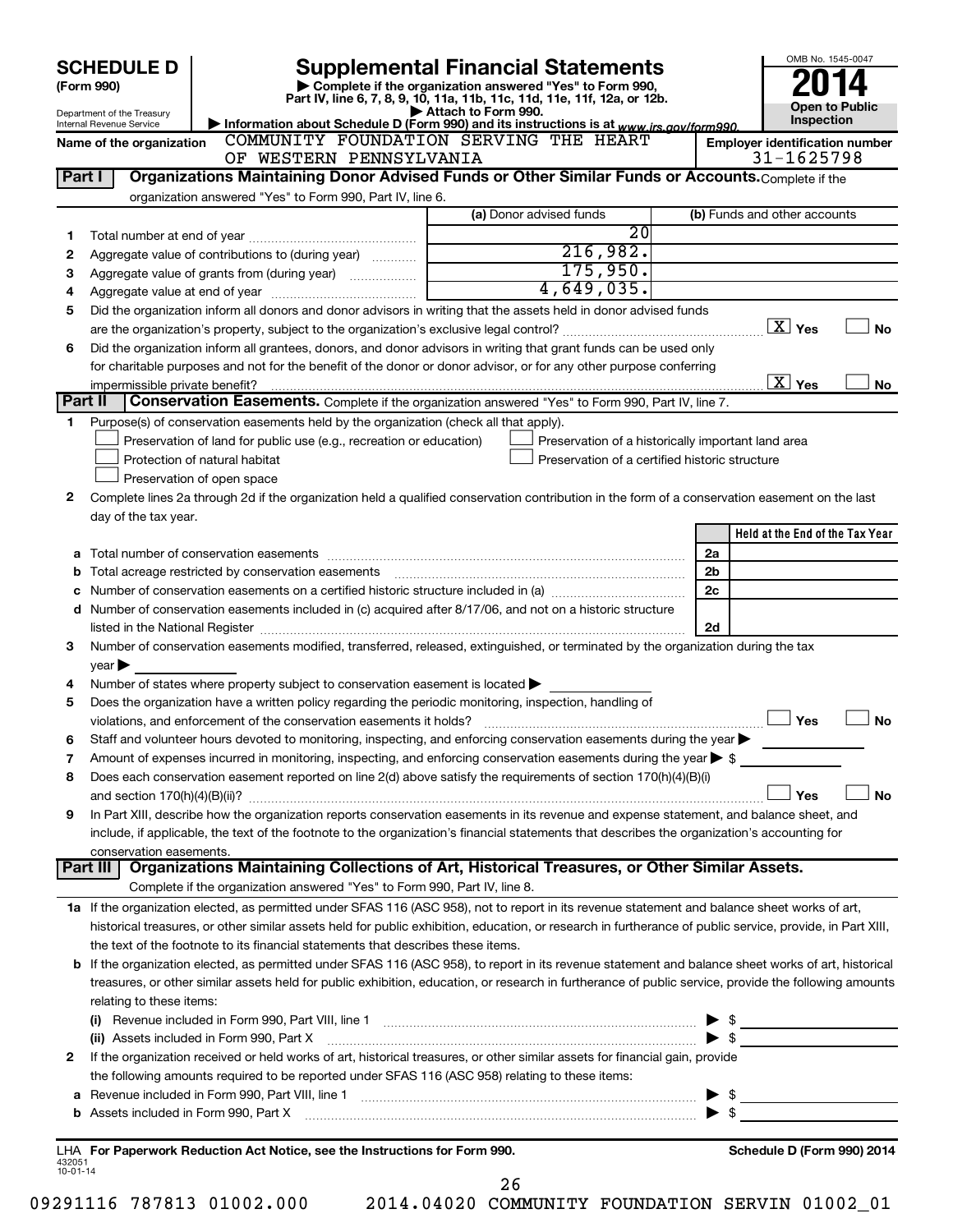|        |                                                                                                                                                                                                                               | COMMUNITY FOUNDATION SERVING THE HEART |                |                                                                                                                                                                                                                                |                      |            |                            |                         |
|--------|-------------------------------------------------------------------------------------------------------------------------------------------------------------------------------------------------------------------------------|----------------------------------------|----------------|--------------------------------------------------------------------------------------------------------------------------------------------------------------------------------------------------------------------------------|----------------------|------------|----------------------------|-------------------------|
|        | Schedule D (Form 990) 2014                                                                                                                                                                                                    | OF WESTERN PENNSYLVANIA                |                |                                                                                                                                                                                                                                |                      |            | $31 - 1625798$ Page 2      |                         |
|        | Part III   Organizations Maintaining Collections of Art, Historical Treasures, or Other Similar Assets (continued)                                                                                                            |                                        |                |                                                                                                                                                                                                                                |                      |            |                            |                         |
| 3      | Using the organization's acquisition, accession, and other records, check any of the following that are a significant use of its collection items<br>(check all that apply):                                                  |                                        |                |                                                                                                                                                                                                                                |                      |            |                            |                         |
| a      | Public exhibition                                                                                                                                                                                                             | d                                      |                | Loan or exchange programs                                                                                                                                                                                                      |                      |            |                            |                         |
| b      | Scholarly research                                                                                                                                                                                                            | е                                      |                | Other and the control of the control of the control of the control of the control of the control of the control of the control of the control of the control of the control of the control of the control of the control of th |                      |            |                            |                         |
| c      | Preservation for future generations                                                                                                                                                                                           |                                        |                |                                                                                                                                                                                                                                |                      |            |                            |                         |
|        | Provide a description of the organization's collections and explain how they further the organization's exempt purpose in Part XIII.                                                                                          |                                        |                |                                                                                                                                                                                                                                |                      |            |                            |                         |
| 5      | During the year, did the organization solicit or receive donations of art, historical treasures, or other similar assets                                                                                                      |                                        |                |                                                                                                                                                                                                                                |                      |            |                            |                         |
|        |                                                                                                                                                                                                                               |                                        |                |                                                                                                                                                                                                                                |                      |            | Yes                        | No                      |
|        | Part IV<br><b>Escrow and Custodial Arrangements.</b> Complete if the organization answered "Yes" to Form 990, Part IV, line 9, or                                                                                             |                                        |                |                                                                                                                                                                                                                                |                      |            |                            |                         |
|        | reported an amount on Form 990, Part X, line 21.                                                                                                                                                                              |                                        |                |                                                                                                                                                                                                                                |                      |            |                            |                         |
|        | 1a Is the organization an agent, trustee, custodian or other intermediary for contributions or other assets not included                                                                                                      |                                        |                |                                                                                                                                                                                                                                |                      |            |                            |                         |
|        |                                                                                                                                                                                                                               |                                        |                |                                                                                                                                                                                                                                |                      |            | Yes                        | No                      |
|        | b If "Yes," explain the arrangement in Part XIII and complete the following table:                                                                                                                                            |                                        |                |                                                                                                                                                                                                                                |                      |            |                            |                         |
|        |                                                                                                                                                                                                                               |                                        |                |                                                                                                                                                                                                                                |                      |            |                            |                         |
|        |                                                                                                                                                                                                                               |                                        |                |                                                                                                                                                                                                                                |                      |            | Amount                     |                         |
|        |                                                                                                                                                                                                                               |                                        |                |                                                                                                                                                                                                                                | 1c                   |            |                            |                         |
|        |                                                                                                                                                                                                                               |                                        |                |                                                                                                                                                                                                                                | 1d                   |            |                            |                         |
|        | e Distributions during the year manufactured and an account of the year manufactured and account of the year manufactured and account of the USA of the USA of the USA of the USA of the USA of the USA of the USA of the USA |                                        |                |                                                                                                                                                                                                                                | 1e                   |            |                            |                         |
|        |                                                                                                                                                                                                                               |                                        |                |                                                                                                                                                                                                                                | 1f                   |            |                            |                         |
|        | 2a Did the organization include an amount on Form 990, Part X, line 21, for escrow or custodial account liability?                                                                                                            |                                        |                |                                                                                                                                                                                                                                |                      |            | Yes                        | No                      |
| Part V | <b>b</b> If "Yes," explain the arrangement in Part XIII. Check here if the explanation has been provided in Part XIII<br>Endowment Funds. Complete if the organization answered "Yes" to Form 990, Part IV, line 10.          |                                        |                |                                                                                                                                                                                                                                |                      |            |                            |                         |
|        |                                                                                                                                                                                                                               |                                        |                |                                                                                                                                                                                                                                |                      |            |                            |                         |
|        |                                                                                                                                                                                                                               | (a) Current year                       | (b) Prior year | (c) Two years back                                                                                                                                                                                                             | (d) Three years back |            | (e) Four years back        |                         |
|        | 1a Beginning of year balance                                                                                                                                                                                                  | 7,609,759.                             | 5,631,817.     | 4,850,047.                                                                                                                                                                                                                     |                      | 4,991,157. |                            | 4,517,328.              |
|        |                                                                                                                                                                                                                               | 875,593.                               | 1,594,840.     | 900,316.                                                                                                                                                                                                                       |                      | 360,488.   |                            | 507,316.                |
|        | c Net investment earnings, gains, and losses                                                                                                                                                                                  | 268,622.                               | 1,233,300.     | 629,753.                                                                                                                                                                                                                       |                      | 1,359.     |                            | 476,681.                |
|        |                                                                                                                                                                                                                               | 707,986.                               | 648,878        | 639,795.                                                                                                                                                                                                                       |                      | 392,344.   |                            | 410,491.                |
|        | e Other expenditures for facilities                                                                                                                                                                                           |                                        |                |                                                                                                                                                                                                                                |                      |            |                            |                         |
|        | and programs                                                                                                                                                                                                                  | 20,486.                                | 128,962.       | 55,811.                                                                                                                                                                                                                        |                      | 53,793.    |                            | 51,229.                 |
|        | f Administrative expenses                                                                                                                                                                                                     | 126,241.                               | 72,358.        | 52,693.                                                                                                                                                                                                                        |                      | 56,820.    |                            | 48,448.                 |
| g      | End of year balance                                                                                                                                                                                                           | 7,899,261.                             | 7,609,759.     | 5,631,817.                                                                                                                                                                                                                     |                      | 4,850,047. |                            | 4,517,328.              |
|        | Provide the estimated percentage of the current year end balance (line 1g, column (a)) held as:                                                                                                                               |                                        |                |                                                                                                                                                                                                                                |                      |            |                            |                         |
|        | a Board designated or quasi-endowment >                                                                                                                                                                                       |                                        | ℅              |                                                                                                                                                                                                                                |                      |            |                            |                         |
|        | Permanent endowment                                                                                                                                                                                                           | %                                      |                |                                                                                                                                                                                                                                |                      |            |                            |                         |
|        | c Temporarily restricted endowment $\blacktriangleright$                                                                                                                                                                      | ℅                                      |                |                                                                                                                                                                                                                                |                      |            |                            |                         |
|        | The percentages in lines 2a, 2b, and 2c should equal 100%.                                                                                                                                                                    |                                        |                |                                                                                                                                                                                                                                |                      |            |                            |                         |
|        | 3a Are there endowment funds not in the possession of the organization that are held and administered for the organization                                                                                                    |                                        |                |                                                                                                                                                                                                                                |                      |            |                            |                         |
|        | by:                                                                                                                                                                                                                           |                                        |                |                                                                                                                                                                                                                                |                      |            |                            | Yes<br>No               |
|        | (i)                                                                                                                                                                                                                           |                                        |                |                                                                                                                                                                                                                                |                      |            | 3a(i)                      | $\overline{\textbf{X}}$ |
|        |                                                                                                                                                                                                                               |                                        |                |                                                                                                                                                                                                                                |                      |            | 3a(ii)                     | $\overline{\text{X}}$   |
|        |                                                                                                                                                                                                                               |                                        |                |                                                                                                                                                                                                                                |                      |            | 3b                         |                         |
|        | Describe in Part XIII the intended uses of the organization's endowment funds.                                                                                                                                                |                                        |                |                                                                                                                                                                                                                                |                      |            |                            |                         |
|        | Land, Buildings, and Equipment.<br><b>Part VI</b>                                                                                                                                                                             |                                        |                |                                                                                                                                                                                                                                |                      |            |                            |                         |
|        | Complete if the organization answered "Yes" to Form 990, Part IV, line 11a. See Form 990, Part X, line 10.                                                                                                                    |                                        |                |                                                                                                                                                                                                                                |                      |            |                            |                         |
|        | Description of property                                                                                                                                                                                                       | (a) Cost or other                      |                | (b) Cost or other                                                                                                                                                                                                              | (c) Accumulated      |            | (d) Book value             |                         |
|        |                                                                                                                                                                                                                               | basis (investment)                     |                | basis (other)                                                                                                                                                                                                                  | depreciation         |            |                            |                         |
|        |                                                                                                                                                                                                                               |                                        |                |                                                                                                                                                                                                                                |                      |            |                            |                         |
|        |                                                                                                                                                                                                                               |                                        |                |                                                                                                                                                                                                                                |                      |            |                            |                         |
|        |                                                                                                                                                                                                                               |                                        |                |                                                                                                                                                                                                                                |                      |            |                            |                         |
|        |                                                                                                                                                                                                                               |                                        |                |                                                                                                                                                                                                                                |                      |            |                            |                         |
|        |                                                                                                                                                                                                                               |                                        |                |                                                                                                                                                                                                                                |                      |            |                            |                         |
|        | Total. Add lines 1a through 1e. (Column (d) must equal Form 990, Part X, column (B), line 10c.)                                                                                                                               |                                        |                |                                                                                                                                                                                                                                |                      |            |                            | $\overline{0}$ .        |
|        |                                                                                                                                                                                                                               |                                        |                |                                                                                                                                                                                                                                |                      |            | Schedule D (Form 990) 2014 |                         |
|        |                                                                                                                                                                                                                               |                                        |                |                                                                                                                                                                                                                                |                      |            |                            |                         |

432052 10-01-14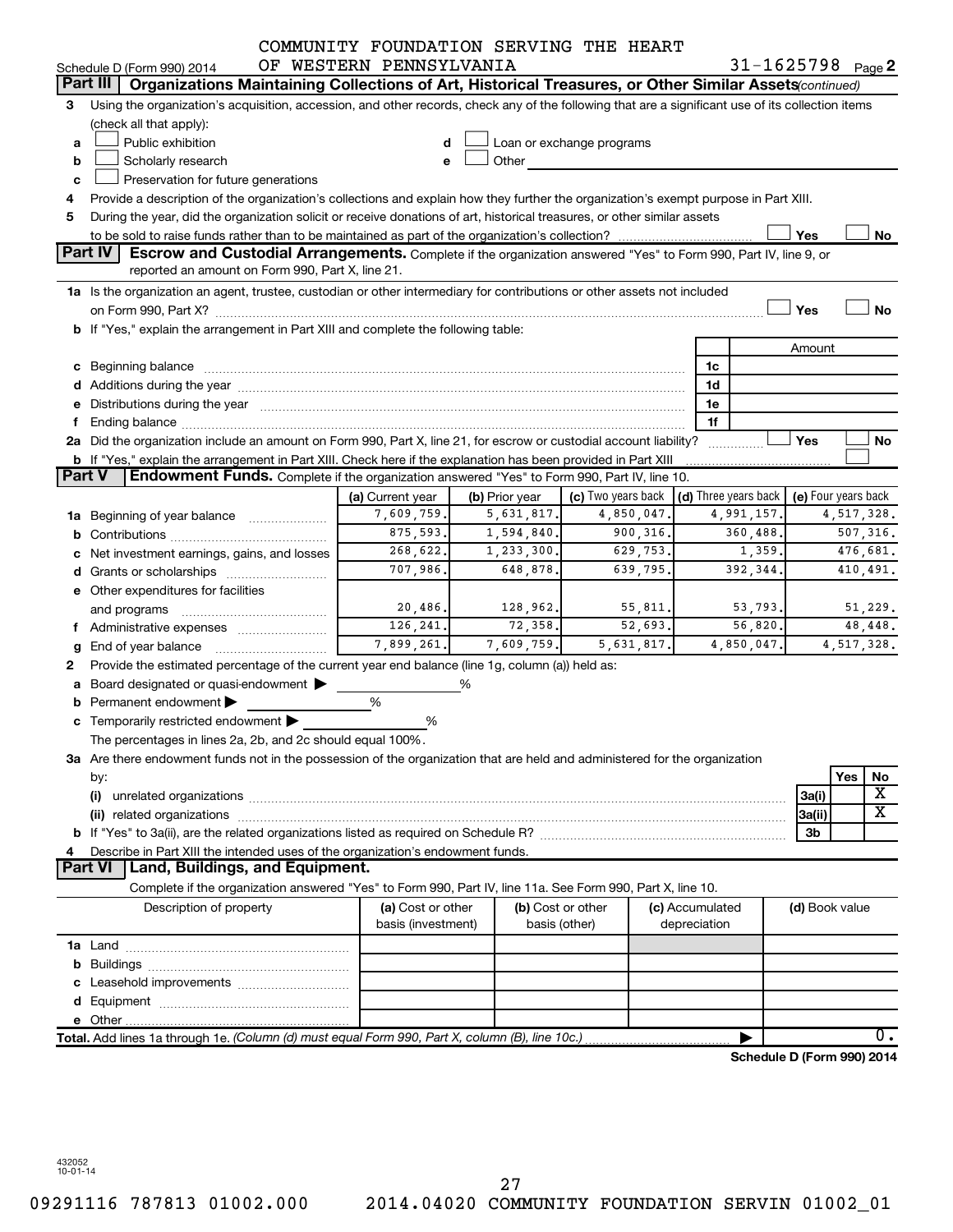|                  | Schedule D (Form 990) 2014                                                             |                              | OF WESTERN PENNSYLVANIA                                                                                                                            |                | 31-1625798 $_{Page}$ 3                                    |
|------------------|----------------------------------------------------------------------------------------|------------------------------|----------------------------------------------------------------------------------------------------------------------------------------------------|----------------|-----------------------------------------------------------|
| <b>Part VIII</b> | <b>Investments - Other Securities.</b>                                                 |                              |                                                                                                                                                    |                |                                                           |
|                  |                                                                                        |                              | Complete if the organization answered "Yes" to Form 990, Part IV, line 11b. See Form 990, Part X, line 12.                                         |                |                                                           |
|                  | (a) Description of security or category (including name of security)                   |                              | (b) Book value                                                                                                                                     |                | (c) Method of valuation: Cost or end-of-year market value |
|                  |                                                                                        |                              |                                                                                                                                                    |                |                                                           |
|                  |                                                                                        |                              |                                                                                                                                                    |                |                                                           |
| $(3)$ Other      |                                                                                        |                              |                                                                                                                                                    |                |                                                           |
| (A)              |                                                                                        |                              |                                                                                                                                                    |                |                                                           |
| (B)              |                                                                                        |                              |                                                                                                                                                    |                |                                                           |
| (C)              |                                                                                        |                              |                                                                                                                                                    |                |                                                           |
| (D)              |                                                                                        |                              |                                                                                                                                                    |                |                                                           |
| (E)              |                                                                                        |                              |                                                                                                                                                    |                |                                                           |
| (F)              |                                                                                        |                              |                                                                                                                                                    |                |                                                           |
| (G)              |                                                                                        |                              |                                                                                                                                                    |                |                                                           |
| (H)              |                                                                                        |                              |                                                                                                                                                    |                |                                                           |
|                  | Total. (Col. (b) must equal Form 990, Part X, col. (B) line 12.) $\blacktriangleright$ |                              |                                                                                                                                                    |                |                                                           |
|                  | Part VIII Investments - Program Related.                                               |                              |                                                                                                                                                    |                |                                                           |
|                  |                                                                                        |                              | Complete if the organization answered "Yes" to Form 990, Part IV, line 11c. See Form 990, Part X, line 13.                                         |                |                                                           |
|                  | (a) Description of investment                                                          |                              | (b) Book value                                                                                                                                     |                | (c) Method of valuation: Cost or end-of-year market value |
| (1)              |                                                                                        |                              |                                                                                                                                                    |                |                                                           |
| (2)              |                                                                                        |                              |                                                                                                                                                    |                |                                                           |
| (3)              |                                                                                        |                              |                                                                                                                                                    |                |                                                           |
| (4)              |                                                                                        |                              |                                                                                                                                                    |                |                                                           |
| (5)              |                                                                                        |                              |                                                                                                                                                    |                |                                                           |
| (6)              |                                                                                        |                              |                                                                                                                                                    |                |                                                           |
| (7)              |                                                                                        |                              |                                                                                                                                                    |                |                                                           |
| (8)              |                                                                                        |                              |                                                                                                                                                    |                |                                                           |
| (9)              |                                                                                        |                              |                                                                                                                                                    |                |                                                           |
|                  | Total. (Col. (b) must equal Form 990, Part X, col. (B) line 13.)                       |                              |                                                                                                                                                    |                |                                                           |
| Part IX          | <b>Other Assets.</b>                                                                   |                              |                                                                                                                                                    |                |                                                           |
|                  |                                                                                        |                              | Complete if the organization answered "Yes" to Form 990, Part IV, line 11d. See Form 990, Part X, line 15.                                         |                |                                                           |
|                  |                                                                                        |                              | (a) Description                                                                                                                                    |                | (b) Book value                                            |
|                  |                                                                                        |                              |                                                                                                                                                    |                |                                                           |
| (1)              |                                                                                        |                              |                                                                                                                                                    |                |                                                           |
| (2)              |                                                                                        |                              |                                                                                                                                                    |                |                                                           |
| (3)              |                                                                                        |                              |                                                                                                                                                    |                |                                                           |
| (4)              |                                                                                        |                              |                                                                                                                                                    |                |                                                           |
| (5)              |                                                                                        |                              |                                                                                                                                                    |                |                                                           |
| (6)              |                                                                                        |                              |                                                                                                                                                    |                |                                                           |
| (7)              |                                                                                        |                              |                                                                                                                                                    |                |                                                           |
| (8)              |                                                                                        |                              |                                                                                                                                                    |                |                                                           |
| (9)              |                                                                                        |                              |                                                                                                                                                    |                |                                                           |
|                  | Total. (Column (b) must equal Form 990, Part X, col. (B) line 15.).                    |                              |                                                                                                                                                    |                |                                                           |
| Part X           | <b>Other Liabilities.</b>                                                              |                              |                                                                                                                                                    |                |                                                           |
|                  |                                                                                        |                              | Complete if the organization answered "Yes" to Form 990, Part IV, line 11e or 11f. See Form 990, Part X, line 25.                                  |                |                                                           |
| 1.               |                                                                                        | (a) Description of liability |                                                                                                                                                    | (b) Book value |                                                           |
| (1)              | Federal income taxes                                                                   |                              |                                                                                                                                                    |                |                                                           |
| (2)              |                                                                                        |                              |                                                                                                                                                    |                |                                                           |
| (3)              |                                                                                        |                              |                                                                                                                                                    |                |                                                           |
| (4)              |                                                                                        |                              |                                                                                                                                                    |                |                                                           |
| (5)              |                                                                                        |                              |                                                                                                                                                    |                |                                                           |
| (6)              |                                                                                        |                              |                                                                                                                                                    |                |                                                           |
| (7)              |                                                                                        |                              |                                                                                                                                                    |                |                                                           |
| (8)              |                                                                                        |                              |                                                                                                                                                    |                |                                                           |
| (9)              |                                                                                        |                              |                                                                                                                                                    |                |                                                           |
|                  | Total. (Column (b) must equal Form 990, Part X, col. (B) line 25.)                     |                              |                                                                                                                                                    |                |                                                           |
| 2.               |                                                                                        |                              | Liability for uncertain tax positions. In Part XIII, provide the text of the footnote to the organization's financial statements that reports the  |                |                                                           |
|                  |                                                                                        |                              | organization's liability for uncertain tax positions under FIN 48 (ASC 740). Check here if the text of the footnote has been provided in Part XIII |                |                                                           |
|                  |                                                                                        |                              |                                                                                                                                                    |                | Schedule D (Form 990) 2014                                |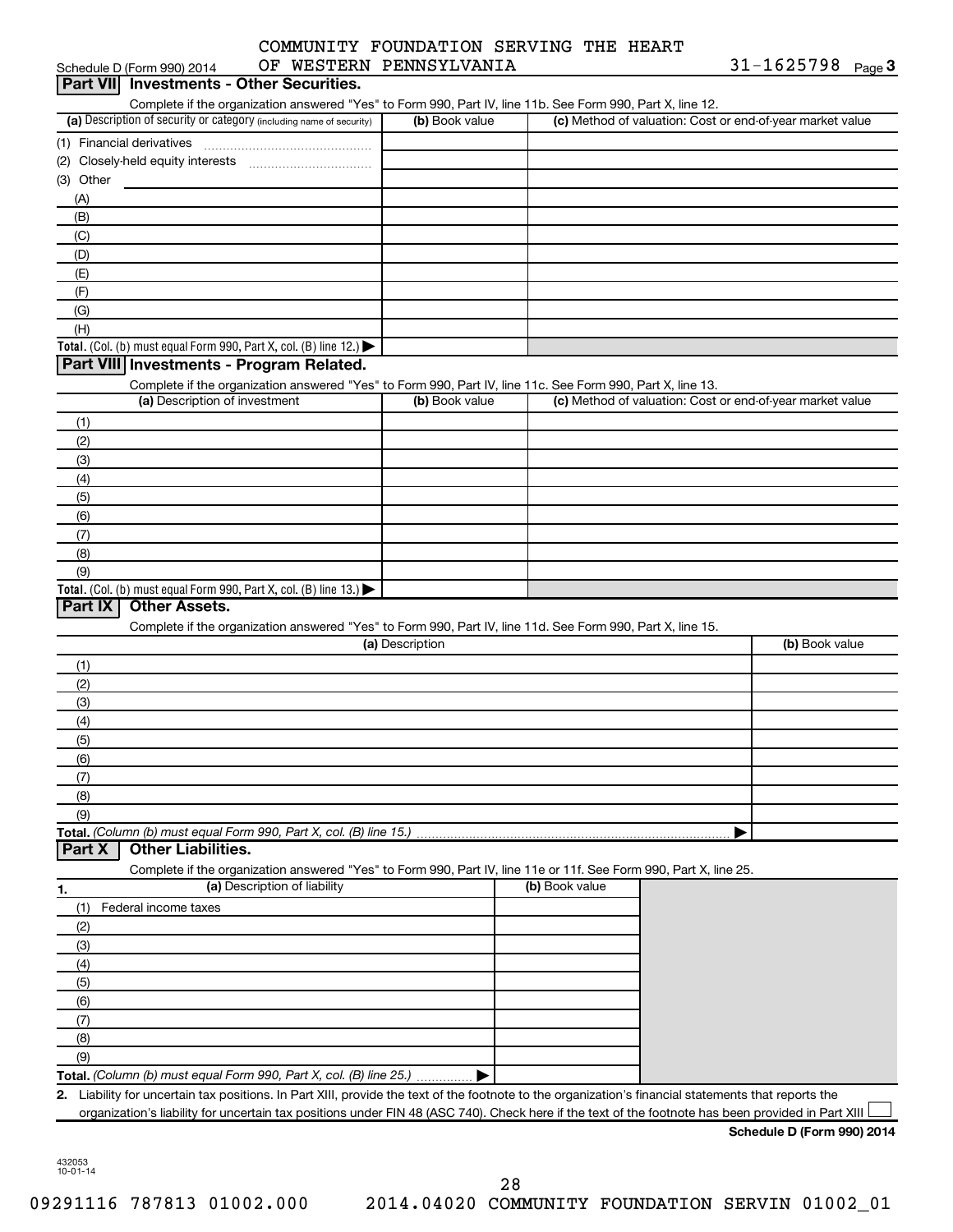|    | OF WESTERN PENNSYLVANIA<br>Schedule D (Form 990) 2014                                                             |                |          |                | 31-1625798 $_{Page 4}$ |
|----|-------------------------------------------------------------------------------------------------------------------|----------------|----------|----------------|------------------------|
|    | Reconciliation of Revenue per Audited Financial Statements With Revenue per Return.<br> Part XI                   |                |          |                |                        |
|    | Complete if the organization answered "Yes" to Form 990, Part IV, line 12a.                                       |                |          |                |                        |
| 1. | Total revenue, gains, and other support per audited financial statements                                          |                |          | $\blacksquare$ | 1,176,189.             |
| 2  | Amounts included on line 1 but not on Form 990, Part VIII, line 12:                                               |                |          |                |                        |
| a  |                                                                                                                   | 2a             | 198,100. |                |                        |
|    |                                                                                                                   | 2 <sub>b</sub> |          |                |                        |
| c  | Recoveries of prior year grants [11,111] Recoveries of prior year grants [11,111] Recoveries of prior year grants | 2 <sub>c</sub> |          |                |                        |
| d  |                                                                                                                   | 2d             | 11,447.  |                |                        |
| e  | Add lines 2a through 2d                                                                                           |                |          | 2e             | 209,547.               |
| 3  |                                                                                                                   |                |          | 3              | 966,642.               |
| 4  | Amounts included on Form 990, Part VIII, line 12, but not on line 1:                                              |                |          |                |                        |
|    | Investment expenses not included on Form 990, Part VIII, line 7b [11, 11, 11, 11, 11, 11]                         | 4a             |          |                |                        |
| b  |                                                                                                                   | 4 <sub>h</sub> |          |                |                        |
| C. | Add lines 4a and 4b                                                                                               |                |          | 4c             | 0.                     |
|    |                                                                                                                   |                |          | $\overline{5}$ | 966, 642.              |
|    |                                                                                                                   |                |          |                |                        |
|    | Part XII   Reconciliation of Expenses per Audited Financial Statements With Expenses per Return.                  |                |          |                |                        |
|    | Complete if the organization answered "Yes" to Form 990, Part IV, line 12a.                                       |                |          |                |                        |
| 1. |                                                                                                                   |                |          | $\blacksquare$ | 897,019.               |
| 2  | Amounts included on line 1 but not on Form 990, Part IX, line 25:                                                 |                |          |                |                        |
| a  |                                                                                                                   | 2a             |          |                |                        |
| b  | Prior year adjustments [111] matter contracts and all the matter contracts and prior year adjustments             | 2 <sub>b</sub> |          |                |                        |
| c  | Other losses                                                                                                      | 2 <sub>c</sub> |          |                |                        |
| d  |                                                                                                                   | 2d             | 11,447.  |                |                        |
|    | Add lines 2a through 2d                                                                                           |                |          | 2e             | 11,447.                |
| з  |                                                                                                                   |                |          | 3              | 885,572.               |
| 4  | Amounts included on Form 990, Part IX, line 25, but not on line 1:                                                |                |          |                |                        |
| a  |                                                                                                                   | 4a             |          |                |                        |
| b  |                                                                                                                   | 4 <sub>b</sub> |          |                |                        |
| c  | Add lines 4a and 4b                                                                                               |                |          | 4c             | 0.                     |
|    | <b>Part XIII</b> Supplemental Information.                                                                        |                |          | 5              | 885,572.               |

Provide the descriptions required for Part II, lines 3, 5, and 9; Part III, lines 1a and 4; Part IV, lines 1b and 2b; Part V, line 4; Part X, line 2; Part XI, lines 2d and 4b; and Part XII, lines 2d and 4b. Also complete this part to provide any additional information.

#### PART XI, LINE 2D - OTHER ADJUSTMENTS:

#### SPECIAL EVENT EXPENSES 11,447.

PART XII, LINE 2D - OTHER ADJUSTMENTS:

#### SPECIAL EVENT EXPENSES 2008 11,447.

432054 10-01-14

**Schedule D (Form 990) 2014**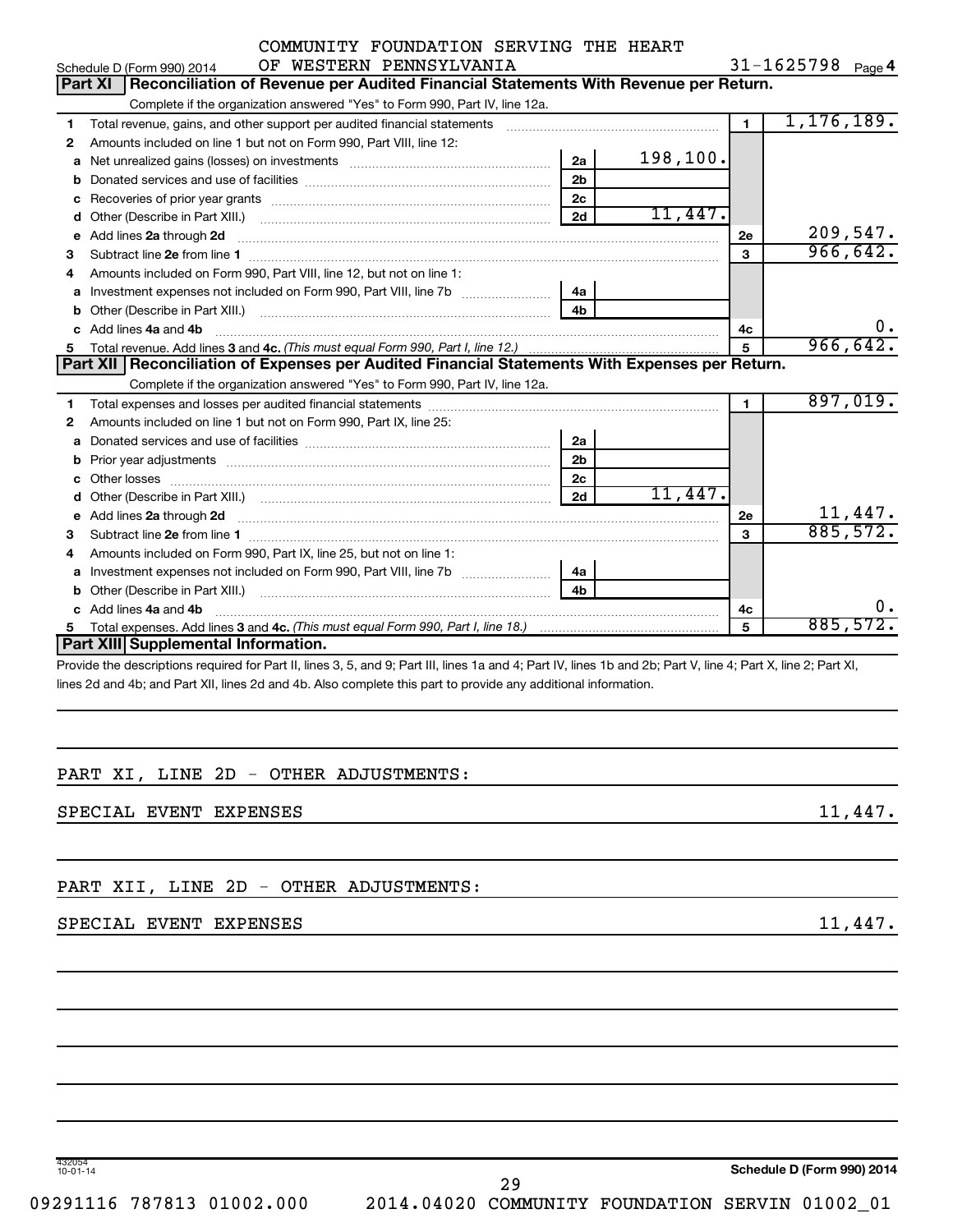| <b>SCHEDULE G</b><br><b>Supplemental Information Regarding Fundraising or Gaming Activities</b><br>(Form 990 or 990-EZ)<br>Complete if the organization answered "Yes" to Form 990, Part IV, lines 17, 18, or 19, or if the<br>organization entered more than \$15,000 on Form 990-EZ, line 6a.<br>Department of the Treasury<br>Internal Revenue Service                                                                                                                                                                                                                   |                                                                                                                                                                         | OMB No. 1545-0047<br><b>Open to Public</b><br>Inspection |                                         |                                                                            |  |                                                                            |                                                         |
|-----------------------------------------------------------------------------------------------------------------------------------------------------------------------------------------------------------------------------------------------------------------------------------------------------------------------------------------------------------------------------------------------------------------------------------------------------------------------------------------------------------------------------------------------------------------------------|-------------------------------------------------------------------------------------------------------------------------------------------------------------------------|----------------------------------------------------------|-----------------------------------------|----------------------------------------------------------------------------|--|----------------------------------------------------------------------------|---------------------------------------------------------|
| Name of the organization                                                                                                                                                                                                                                                                                                                                                                                                                                                                                                                                                    | Information about Schedule G (Form 990 or 990-EZ) and its instructions is at www.irs.gov/form 990.<br>COMMUNITY FOUNDATION SERVING THE HEART<br>OF WESTERN PENNSYLVANIA |                                                          |                                         |                                                                            |  | 31-1625798                                                                 | <b>Employer identification number</b>                   |
| Part I<br>required to complete this part.                                                                                                                                                                                                                                                                                                                                                                                                                                                                                                                                   | Fundraising Activities. Complete if the organization answered "Yes" to Form 990, Part IV, line 17. Form 990-EZ filers are not                                           |                                                          |                                         |                                                                            |  |                                                                            |                                                         |
| 1 Indicate whether the organization raised funds through any of the following activities. Check all that apply.<br>Mail solicitations<br>a<br>Internet and email solicitations<br>b<br>Phone solicitations<br>c<br>In-person solicitations<br>d<br>2 a Did the organization have a written or oral agreement with any individual (including officers, directors, trustees or<br>b If "Yes," list the ten highest paid individuals or entities (fundraisers) pursuant to agreements under which the fundraiser is to be<br>compensated at least \$5,000 by the organization. | е<br>f<br>Special fundraising events<br>g<br>key employees listed in Form 990, Part VII) or entity in connection with professional fundraising services?                |                                                          |                                         | Solicitation of non-government grants<br>Solicitation of government grants |  | Yes                                                                        | <b>No</b>                                               |
| (i) Name and address of individual<br>or entity (fundraiser)                                                                                                                                                                                                                                                                                                                                                                                                                                                                                                                | (ii) Activity                                                                                                                                                           | or control of<br>contributions?                          | (iii) Did<br>fundraiser<br>have custody | (iv) Gross receipts<br>from activity                                       |  | (v) Amount paid<br>to (or retained by)<br>fundraiser<br>listed in col. (i) | (vi) Amount paid<br>to (or retained by)<br>organization |
|                                                                                                                                                                                                                                                                                                                                                                                                                                                                                                                                                                             |                                                                                                                                                                         | Yes                                                      | No                                      |                                                                            |  |                                                                            |                                                         |
|                                                                                                                                                                                                                                                                                                                                                                                                                                                                                                                                                                             |                                                                                                                                                                         |                                                          |                                         |                                                                            |  |                                                                            |                                                         |
|                                                                                                                                                                                                                                                                                                                                                                                                                                                                                                                                                                             |                                                                                                                                                                         |                                                          |                                         |                                                                            |  |                                                                            |                                                         |
|                                                                                                                                                                                                                                                                                                                                                                                                                                                                                                                                                                             |                                                                                                                                                                         |                                                          |                                         |                                                                            |  |                                                                            |                                                         |
|                                                                                                                                                                                                                                                                                                                                                                                                                                                                                                                                                                             |                                                                                                                                                                         |                                                          |                                         |                                                                            |  |                                                                            |                                                         |
|                                                                                                                                                                                                                                                                                                                                                                                                                                                                                                                                                                             |                                                                                                                                                                         |                                                          |                                         |                                                                            |  |                                                                            |                                                         |
|                                                                                                                                                                                                                                                                                                                                                                                                                                                                                                                                                                             |                                                                                                                                                                         |                                                          |                                         |                                                                            |  |                                                                            |                                                         |
|                                                                                                                                                                                                                                                                                                                                                                                                                                                                                                                                                                             |                                                                                                                                                                         |                                                          |                                         |                                                                            |  |                                                                            |                                                         |
|                                                                                                                                                                                                                                                                                                                                                                                                                                                                                                                                                                             |                                                                                                                                                                         |                                                          |                                         |                                                                            |  |                                                                            |                                                         |
|                                                                                                                                                                                                                                                                                                                                                                                                                                                                                                                                                                             |                                                                                                                                                                         |                                                          |                                         |                                                                            |  |                                                                            |                                                         |
| Total                                                                                                                                                                                                                                                                                                                                                                                                                                                                                                                                                                       |                                                                                                                                                                         |                                                          |                                         |                                                                            |  |                                                                            |                                                         |
| 3 List all states in which the organization is registered or licensed to solicit contributions or has been notified it is exempt from registration<br>or licensing.                                                                                                                                                                                                                                                                                                                                                                                                         |                                                                                                                                                                         |                                                          |                                         |                                                                            |  |                                                                            |                                                         |
|                                                                                                                                                                                                                                                                                                                                                                                                                                                                                                                                                                             |                                                                                                                                                                         |                                                          |                                         |                                                                            |  |                                                                            |                                                         |
|                                                                                                                                                                                                                                                                                                                                                                                                                                                                                                                                                                             |                                                                                                                                                                         |                                                          |                                         |                                                                            |  |                                                                            |                                                         |
|                                                                                                                                                                                                                                                                                                                                                                                                                                                                                                                                                                             |                                                                                                                                                                         |                                                          |                                         |                                                                            |  |                                                                            |                                                         |
|                                                                                                                                                                                                                                                                                                                                                                                                                                                                                                                                                                             |                                                                                                                                                                         |                                                          |                                         |                                                                            |  |                                                                            |                                                         |
|                                                                                                                                                                                                                                                                                                                                                                                                                                                                                                                                                                             |                                                                                                                                                                         |                                                          |                                         |                                                                            |  |                                                                            |                                                         |

**For Paperwork Reduction Act Notice, see the Instructions for Form 990 or 990-EZ. Schedule G (Form 990 or 990-EZ) 2014** LHA

432081 08-28-14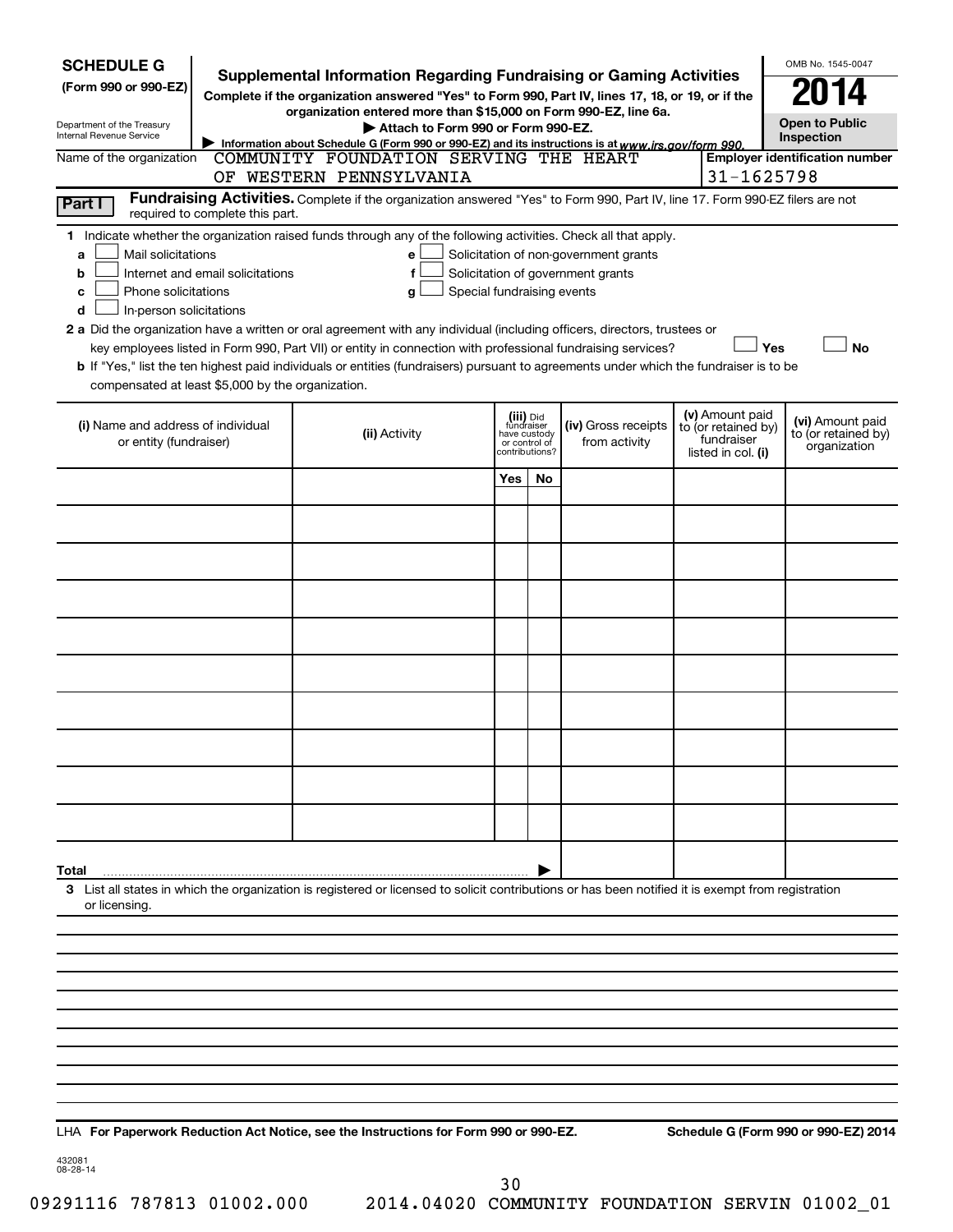#### 31-1625798 Page 2 Schedule G (Form 990 or 990-EZ) 2014  $\,$  OF  $\,$  WESTERN PENNSYLVANIA  $\,$  31 - 1625798  $\,$  Page

Part II | Fundraising Events. Complete if the organization answered "Yes" to Form 990, Part IV, line 18, or reported more than \$15,000

|                 |    | of fundraising event contributions and gross income on Form 990-EZ, lines 1 and 6b. List events with gross receipts greater than \$5,000. |                    |                                                  |                  |                                                        |
|-----------------|----|-------------------------------------------------------------------------------------------------------------------------------------------|--------------------|--------------------------------------------------|------------------|--------------------------------------------------------|
|                 |    |                                                                                                                                           | $(a)$ Event #1     | (b) Event #2                                     | (c) Other events | (d) Total events                                       |
|                 |    |                                                                                                                                           | GOLF CLASSICDINNER | ANNUAL                                           | 1                | (add col. (a) through                                  |
|                 |    |                                                                                                                                           | (event type)       | (event type)                                     | (total number)   | col. (c)                                               |
|                 |    |                                                                                                                                           |                    |                                                  |                  |                                                        |
| Revenue         | 1. |                                                                                                                                           | 13,790.            | 16,448.                                          |                  | 30, 238.                                               |
|                 |    |                                                                                                                                           |                    |                                                  |                  |                                                        |
|                 | 3  | Gross income (line 1 minus line 2)                                                                                                        | 13,790.            | 16,448.                                          |                  | 30,238.                                                |
|                 |    |                                                                                                                                           | 1,000.             |                                                  |                  | 1,000.                                                 |
|                 |    |                                                                                                                                           |                    |                                                  |                  |                                                        |
|                 | 5  |                                                                                                                                           | 472.               |                                                  |                  | 472.                                                   |
|                 | 6  |                                                                                                                                           | 2,368.             | 866.                                             |                  | 3,234.                                                 |
| Direct Expenses | 7  | Food and beverages                                                                                                                        | 1,487.             | 3,115.                                           |                  | 4,602.                                                 |
|                 | 8  |                                                                                                                                           |                    |                                                  |                  |                                                        |
|                 | 9  |                                                                                                                                           | 804.               | 750.                                             | 585.             | 2,139.                                                 |
|                 | 10 | Direct expense summary. Add lines 4 through 9 in column (d)                                                                               |                    |                                                  |                  | 11,447.                                                |
|                 |    | 11 Net income summary. Subtract line 10 from line 3, column (d)                                                                           |                    |                                                  |                  | 18,791.                                                |
| <b>Part III</b> |    | Gaming. Complete if the organization answered "Yes" to Form 990, Part IV, line 19, or reported more than                                  |                    |                                                  |                  |                                                        |
|                 |    | \$15,000 on Form 990-EZ, line 6a.                                                                                                         |                    |                                                  |                  |                                                        |
| Revenue         |    |                                                                                                                                           | (a) Bingo          | (b) Pull tabs/instant<br>bingo/progressive bingo | (c) Other gaming | (d) Total gaming (add<br>$ col.$ (a) through col. (c)) |
|                 |    |                                                                                                                                           |                    |                                                  |                  |                                                        |
|                 |    |                                                                                                                                           |                    |                                                  |                  |                                                        |
|                 |    |                                                                                                                                           |                    |                                                  |                  |                                                        |
|                 |    |                                                                                                                                           |                    |                                                  |                  |                                                        |
| Direct Expenses | 3  |                                                                                                                                           |                    |                                                  |                  |                                                        |
|                 | 4  |                                                                                                                                           |                    |                                                  |                  |                                                        |
|                 |    |                                                                                                                                           |                    |                                                  |                  |                                                        |
|                 | 6. | Volunteer labor                                                                                                                           | %<br>Yes<br>No     | %<br>Yes<br>No                                   | Yes<br>%<br>No   |                                                        |
|                 |    |                                                                                                                                           |                    |                                                  |                  |                                                        |
|                 | 7  | Direct expense summary. Add lines 2 through 5 in column (d)                                                                               |                    |                                                  |                  |                                                        |
|                 | 8  |                                                                                                                                           |                    |                                                  |                  |                                                        |
|                 |    |                                                                                                                                           |                    |                                                  |                  |                                                        |
| 9               |    | Enter the state(s) in which the organization conducts gaming activities:                                                                  |                    |                                                  |                  | Yes<br>No                                              |
|                 |    | <b>b</b> If "No," explain:                                                                                                                |                    |                                                  |                  |                                                        |
|                 |    | <u> 1989 - Johann Stoff, deutscher Stoff, der Stoff, der Stoff, der Stoff, der Stoff, der Stoff, der Stoff, der S</u>                     |                    |                                                  |                  |                                                        |
|                 |    |                                                                                                                                           |                    |                                                  |                  |                                                        |
|                 |    |                                                                                                                                           |                    |                                                  |                  | Yes<br>No                                              |
|                 |    |                                                                                                                                           |                    |                                                  |                  |                                                        |
|                 |    |                                                                                                                                           |                    |                                                  |                  |                                                        |
|                 |    |                                                                                                                                           |                    |                                                  |                  |                                                        |
|                 |    | 432082 08-28-14                                                                                                                           |                    |                                                  |                  | Schedule G (Form 990 or 990-EZ) 2014                   |
|                 |    |                                                                                                                                           |                    |                                                  |                  |                                                        |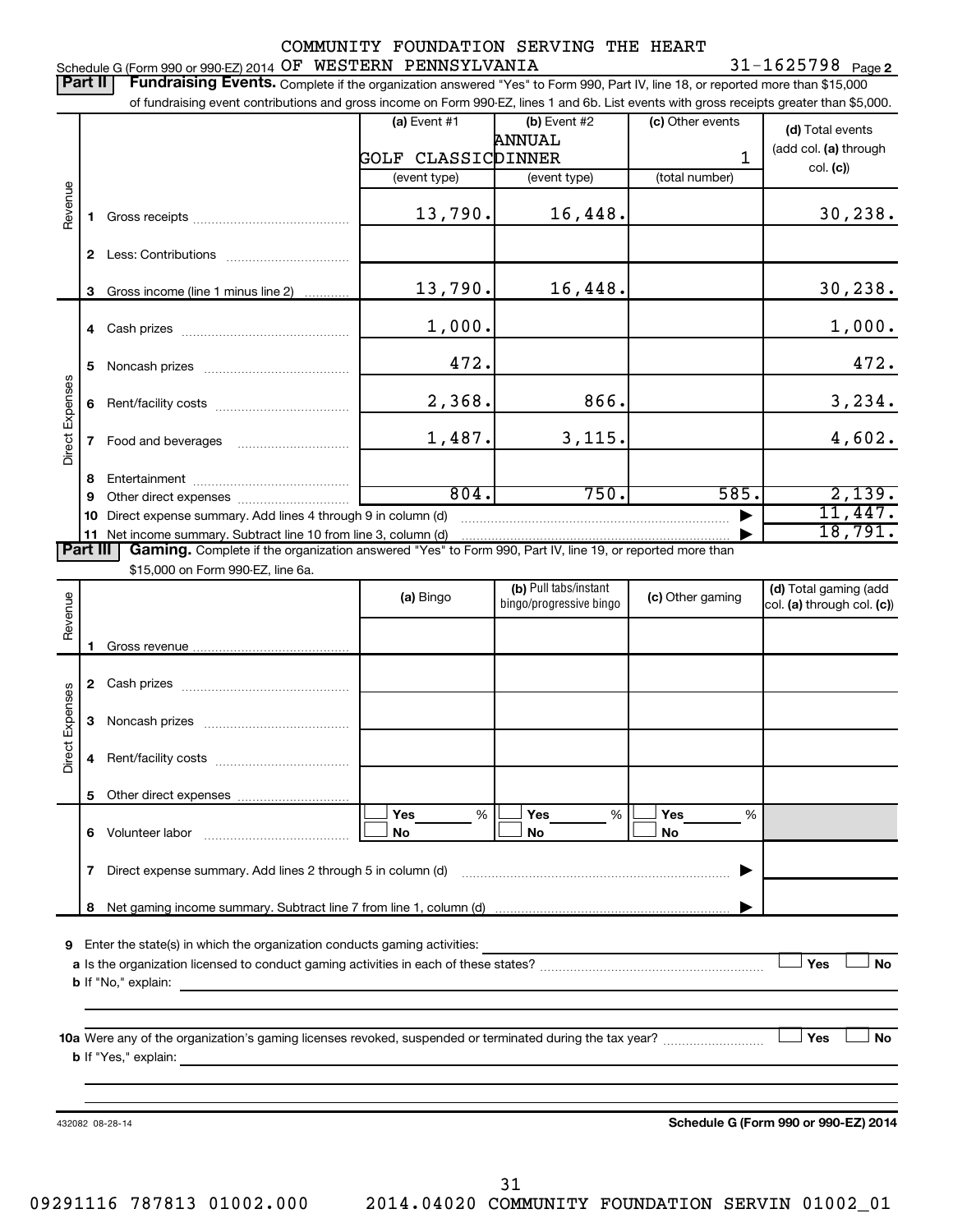|    | Schedule G (Form 990 or 990-EZ) 2014 OF WESTERN PENNSYLVANIA                                                                                                                                                                                  |     |            | $31 - 1625798$ Page 3 |
|----|-----------------------------------------------------------------------------------------------------------------------------------------------------------------------------------------------------------------------------------------------|-----|------------|-----------------------|
|    |                                                                                                                                                                                                                                               |     | $\Box$ Yes | No                    |
|    | 12 Is the organization a grantor, beneficiary or trustee of a trust or a member of a partnership or other entity formed                                                                                                                       |     |            |                       |
|    |                                                                                                                                                                                                                                               |     | $\Box$ Yes | No                    |
|    | 13 Indicate the percentage of gaming activity conducted in:                                                                                                                                                                                   |     |            |                       |
|    |                                                                                                                                                                                                                                               | 13а |            |                       |
|    | <b>b</b> An outside facility <b>contained and the contract of the contract of the contract of the contract of the contract of the contract of the contract of the contract of the contract of the contract of the contract of the con</b>     | 13b |            |                       |
|    | 14 Enter the name and address of the person who prepares the organization's gaming/special events books and records:                                                                                                                          |     |            |                       |
|    | Name $\triangleright$                                                                                                                                                                                                                         |     |            |                       |
|    | Address $\triangleright$                                                                                                                                                                                                                      |     |            | <b>No</b>             |
|    |                                                                                                                                                                                                                                               |     |            |                       |
|    |                                                                                                                                                                                                                                               |     |            |                       |
|    | of gaming revenue retained by the third party $\triangleright$ \$ _________________.                                                                                                                                                          |     |            |                       |
|    | c If "Yes," enter name and address of the third party:                                                                                                                                                                                        |     |            |                       |
|    | Name $\blacktriangleright$                                                                                                                                                                                                                    |     |            |                       |
|    | Address > Natural March 2014 Contract of the Contract of the Contract of the Contract of the Contract of the Contract of the Contract of the Contract of the Contract of the Contract of the Contract of the Contract of the C                |     |            |                       |
| 16 | Gaming manager information:                                                                                                                                                                                                                   |     |            |                       |
|    | Name > 2008 - 2008 - 2009 - 2009 - 2009 - 2009 - 2009 - 2009 - 2009 - 2009 - 2009 - 2009 - 2009 - 2009 - 2009 - 2009 - 2009 - 2009 - 2009 - 2009 - 2009 - 2009 - 2009 - 2009 - 2009 - 2009 - 2009 - 2009 - 2009 - 2009 - 2009                 |     |            |                       |
|    |                                                                                                                                                                                                                                               |     |            |                       |
|    | Gaming manager compensation > \$                                                                                                                                                                                                              |     |            |                       |
|    | Director/officer<br>Employee<br>Independent contractor                                                                                                                                                                                        |     |            |                       |
|    |                                                                                                                                                                                                                                               |     |            |                       |
|    | 17 Mandatory distributions:                                                                                                                                                                                                                   |     |            |                       |
|    | a Is the organization required under state law to make charitable distributions from the gaming proceeds to                                                                                                                                   |     | <b>Yes</b> | <b>No</b>             |
|    | retain the state gaming license?<br><b>b</b> Enter the amount of distributions required under state law to be distributed to other exempt organizations or spent in the                                                                       |     |            |                       |
|    |                                                                                                                                                                                                                                               |     |            |                       |
|    | organization's own exempt activities during the tax year $\triangleright$ \$<br><b>Part IV</b><br>Supplemental Information. Provide the explanations required by Part I, line 2b, columns (iii) and (v), and Part III, lines 9, 9b, 10b, 15b, |     |            |                       |
|    | 15c, 16, and 17b, as applicable. Also provide any additional information (see instructions).                                                                                                                                                  |     |            |                       |
|    |                                                                                                                                                                                                                                               |     |            |                       |
|    |                                                                                                                                                                                                                                               |     |            |                       |
|    |                                                                                                                                                                                                                                               |     |            |                       |
|    |                                                                                                                                                                                                                                               |     |            |                       |
|    |                                                                                                                                                                                                                                               |     |            |                       |
|    |                                                                                                                                                                                                                                               |     |            |                       |
|    |                                                                                                                                                                                                                                               |     |            |                       |
|    |                                                                                                                                                                                                                                               |     |            |                       |
|    |                                                                                                                                                                                                                                               |     |            |                       |
|    |                                                                                                                                                                                                                                               |     |            |                       |
|    |                                                                                                                                                                                                                                               |     |            |                       |
|    |                                                                                                                                                                                                                                               |     |            |                       |
|    |                                                                                                                                                                                                                                               |     |            |                       |
|    |                                                                                                                                                                                                                                               |     |            |                       |
|    |                                                                                                                                                                                                                                               |     |            |                       |
|    |                                                                                                                                                                                                                                               |     |            |                       |
|    |                                                                                                                                                                                                                                               |     |            |                       |
|    | Schedule G (Form 990 or 990-EZ) 2014<br>432083 08-28-14                                                                                                                                                                                       |     |            |                       |
|    | 32<br>09291116 787813 01002.000<br>2014.04020 COMMUNITY FOUNDATION SERVIN 01002_01                                                                                                                                                            |     |            |                       |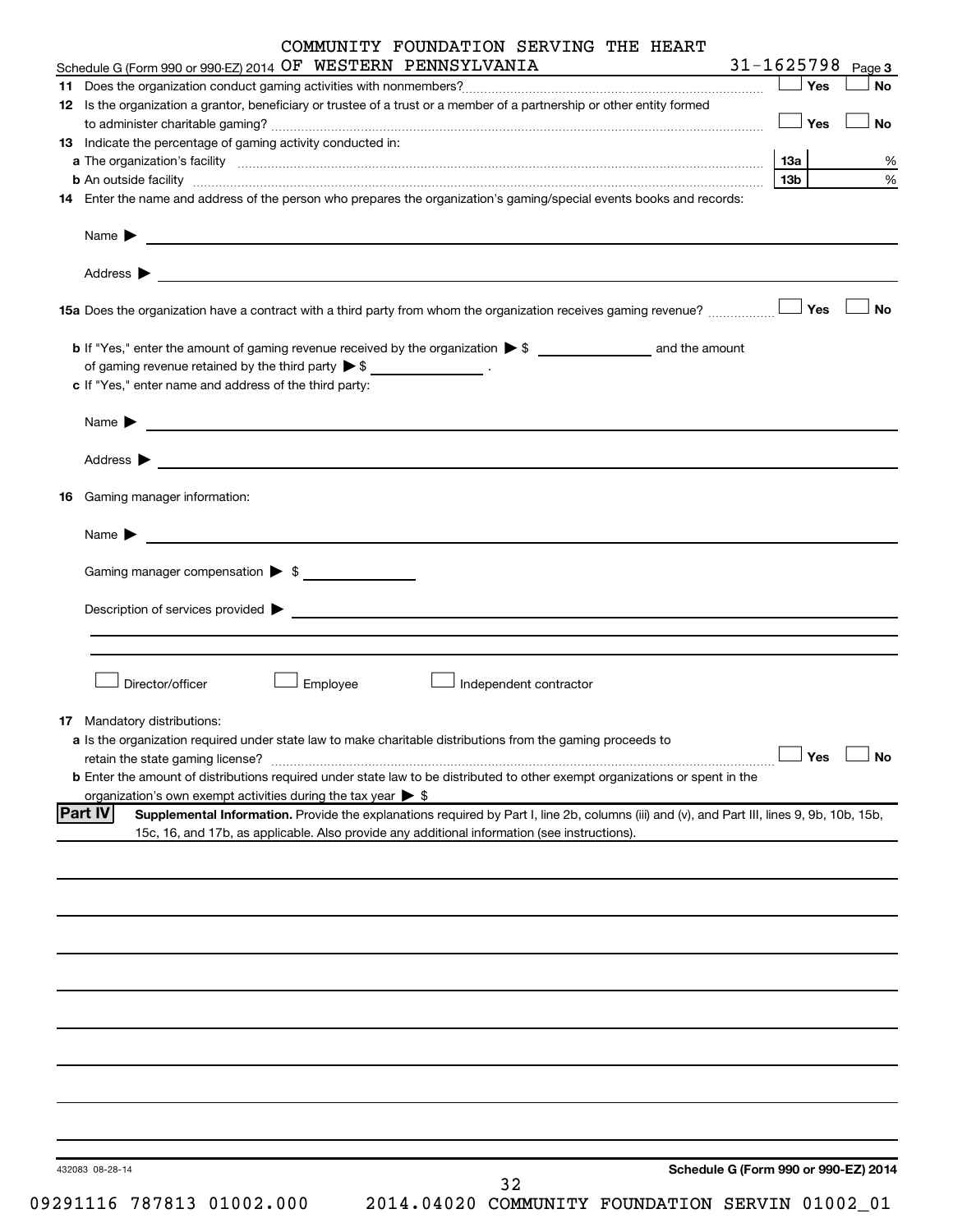|                                                                                                     | COMMUNITY FOUNDATION SERVING THE HEART<br>OF WESTERN PENNSYLVANIA | $31 - 1625798$ Page 4           |
|-----------------------------------------------------------------------------------------------------|-------------------------------------------------------------------|---------------------------------|
| Schedule G (Form 990 or 990-EZ) OF WESTERN<br><b>Part IV   Supplemental Information</b> (continued) |                                                                   |                                 |
|                                                                                                     |                                                                   |                                 |
|                                                                                                     |                                                                   |                                 |
|                                                                                                     |                                                                   |                                 |
|                                                                                                     |                                                                   |                                 |
|                                                                                                     |                                                                   |                                 |
|                                                                                                     |                                                                   |                                 |
|                                                                                                     |                                                                   |                                 |
|                                                                                                     |                                                                   |                                 |
|                                                                                                     |                                                                   |                                 |
|                                                                                                     |                                                                   |                                 |
|                                                                                                     |                                                                   |                                 |
|                                                                                                     |                                                                   |                                 |
|                                                                                                     |                                                                   |                                 |
|                                                                                                     |                                                                   |                                 |
|                                                                                                     |                                                                   |                                 |
|                                                                                                     |                                                                   |                                 |
|                                                                                                     |                                                                   |                                 |
|                                                                                                     |                                                                   |                                 |
|                                                                                                     |                                                                   |                                 |
|                                                                                                     |                                                                   |                                 |
|                                                                                                     |                                                                   |                                 |
|                                                                                                     |                                                                   |                                 |
|                                                                                                     |                                                                   |                                 |
|                                                                                                     |                                                                   |                                 |
|                                                                                                     |                                                                   |                                 |
|                                                                                                     |                                                                   |                                 |
|                                                                                                     |                                                                   |                                 |
|                                                                                                     |                                                                   |                                 |
|                                                                                                     |                                                                   |                                 |
|                                                                                                     |                                                                   |                                 |
|                                                                                                     |                                                                   |                                 |
|                                                                                                     |                                                                   |                                 |
|                                                                                                     |                                                                   |                                 |
|                                                                                                     |                                                                   |                                 |
|                                                                                                     |                                                                   |                                 |
|                                                                                                     |                                                                   |                                 |
|                                                                                                     |                                                                   |                                 |
|                                                                                                     |                                                                   |                                 |
|                                                                                                     |                                                                   |                                 |
|                                                                                                     |                                                                   |                                 |
|                                                                                                     |                                                                   |                                 |
|                                                                                                     |                                                                   |                                 |
| 432084<br>05-01-14                                                                                  |                                                                   | Schedule G (Form 990 or 990-EZ) |
|                                                                                                     | 33                                                                |                                 |
| 09291116 787813 01002.000                                                                           | 2014.04020 COMMUNITY FOUNDATION SERVIN 01002_01                   |                                 |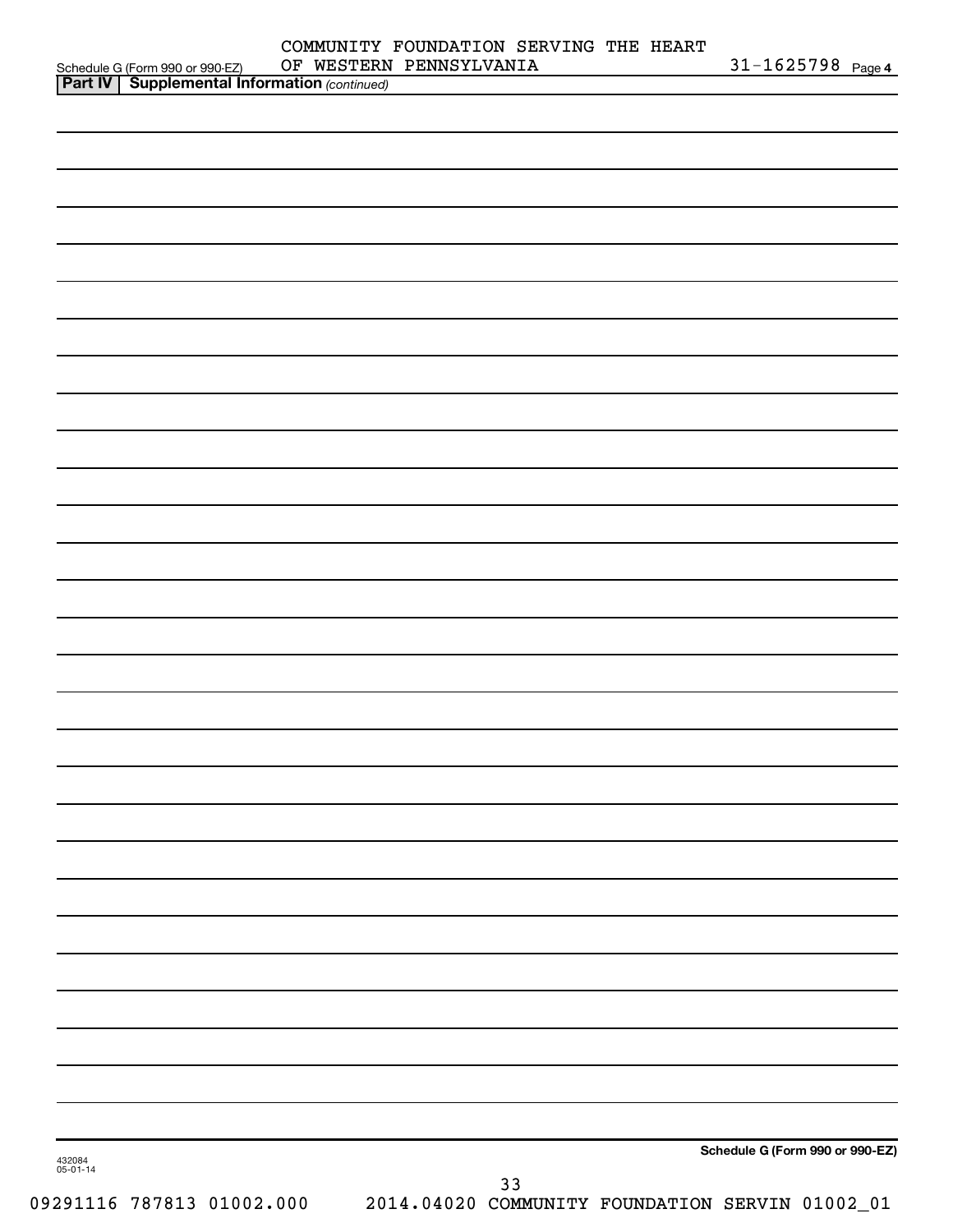| <b>SCHEDULE I</b><br>(Form 990)<br>Department of the Treasury<br>Internal Revenue Service                                                                                                                                                                                                                                | <b>Grants and Other Assistance to Organizations,</b><br>Governments, and Individuals in the United States<br>Complete if the organization answered "Yes" to Form 990, Part IV, line 21 or 22.<br>Attach to Form 990.<br>Information about Schedule I (Form 990) and its instructions is at www.irs.gov/form990. |                                        |                             |                                         |                                                                |                                           |                                                     |  |
|--------------------------------------------------------------------------------------------------------------------------------------------------------------------------------------------------------------------------------------------------------------------------------------------------------------------------|-----------------------------------------------------------------------------------------------------------------------------------------------------------------------------------------------------------------------------------------------------------------------------------------------------------------|----------------------------------------|-----------------------------|-----------------------------------------|----------------------------------------------------------------|-------------------------------------------|-----------------------------------------------------|--|
| Name of the organization<br>OF WESTERN PENNSYLVANIA                                                                                                                                                                                                                                                                      |                                                                                                                                                                                                                                                                                                                 | COMMUNITY FOUNDATION SERVING THE HEART |                             |                                         |                                                                |                                           | <b>Employer identification number</b><br>31-1625798 |  |
| Part I<br><b>General Information on Grants and Assistance</b>                                                                                                                                                                                                                                                            |                                                                                                                                                                                                                                                                                                                 |                                        |                             |                                         |                                                                |                                           |                                                     |  |
| Does the organization maintain records to substantiate the amount of the grants or assistance, the grantees' eligibility for the grants or assistance, and the selection<br>$\mathbf 1$<br>Describe in Part IV the organization's procedures for monitoring the use of grant funds in the United States.<br>$\mathbf{2}$ |                                                                                                                                                                                                                                                                                                                 |                                        |                             |                                         |                                                                |                                           | $\boxed{\text{X}}$ Yes<br>l No                      |  |
| Part II<br>Grants and Other Assistance to Domestic Organizations and Domestic Governments. Complete if the organization answered "Yes" to Form 990, Part IV, line 21, for any                                                                                                                                            |                                                                                                                                                                                                                                                                                                                 |                                        |                             |                                         |                                                                |                                           |                                                     |  |
| recipient that received more than \$5,000. Part II can be duplicated if additional space is needed.<br>1 (a) Name and address of organization<br>or government                                                                                                                                                           | $(b)$ EIN                                                                                                                                                                                                                                                                                                       | (c) IRC section<br>if applicable       | (d) Amount of<br>cash grant | (e) Amount of<br>non-cash<br>assistance | (f) Method of<br>valuation (book,<br>FMV, appraisal,<br>other) | (g) Description of<br>non-cash assistance | (h) Purpose of grant<br>or assistance               |  |
| RICHARD G. SNYDER YMCA<br>1150 N WATER ST<br>KITTANNING, PA 16201                                                                                                                                                                                                                                                        | 25-1034424                                                                                                                                                                                                                                                                                                      | 501(C)(3)                              | 44,250.                     | $\mathbf{0}$                            |                                                                |                                           | OPERATING FUND                                      |  |
| ST. JOHN'S LUTHERAN CHURCH<br>218 N JEFFERSON ST<br>KITTANNING, PA 16201                                                                                                                                                                                                                                                 | $25 - 1044103$                                                                                                                                                                                                                                                                                                  |                                        | 10,000                      | $\mathbf 0$                             |                                                                |                                           | OPERATING FUND                                      |  |
| GRACE CHRISTIAN CHURCH<br>215 ARTHUR ST<br>KITTANNING, PA 16201                                                                                                                                                                                                                                                          | $25 - 1414168$                                                                                                                                                                                                                                                                                                  |                                        | 43,750.                     | 0                                       |                                                                |                                           | OPERATING FUND                                      |  |
| ARMSTRONG COUNTY LEAGUE OF ARTS<br>461 CADOGAN SLATE LICK RD<br>KITTANNING, PA 16052                                                                                                                                                                                                                                     | 25-1289442                                                                                                                                                                                                                                                                                                      |                                        | 10,000                      | 0                                       |                                                                |                                           | OPERATING FUND                                      |  |
| VNA FOR LUTHERAN SENIOR LIFE<br>154 HINDMAN ROAD<br>BUTLER, PA 16001                                                                                                                                                                                                                                                     | $23 - 7040715$                                                                                                                                                                                                                                                                                                  |                                        | 5,200,                      | $\mathbf{0}$                            |                                                                |                                           | OPERATING FUND                                      |  |
| Enter total number of other organizations listed in the line 1 table<br>3                                                                                                                                                                                                                                                |                                                                                                                                                                                                                                                                                                                 |                                        |                             |                                         |                                                                |                                           |                                                     |  |

**For Paperwork Reduction Act Notice, see the Instructions for Form 990. Schedule I (Form 990) (2014)** LHA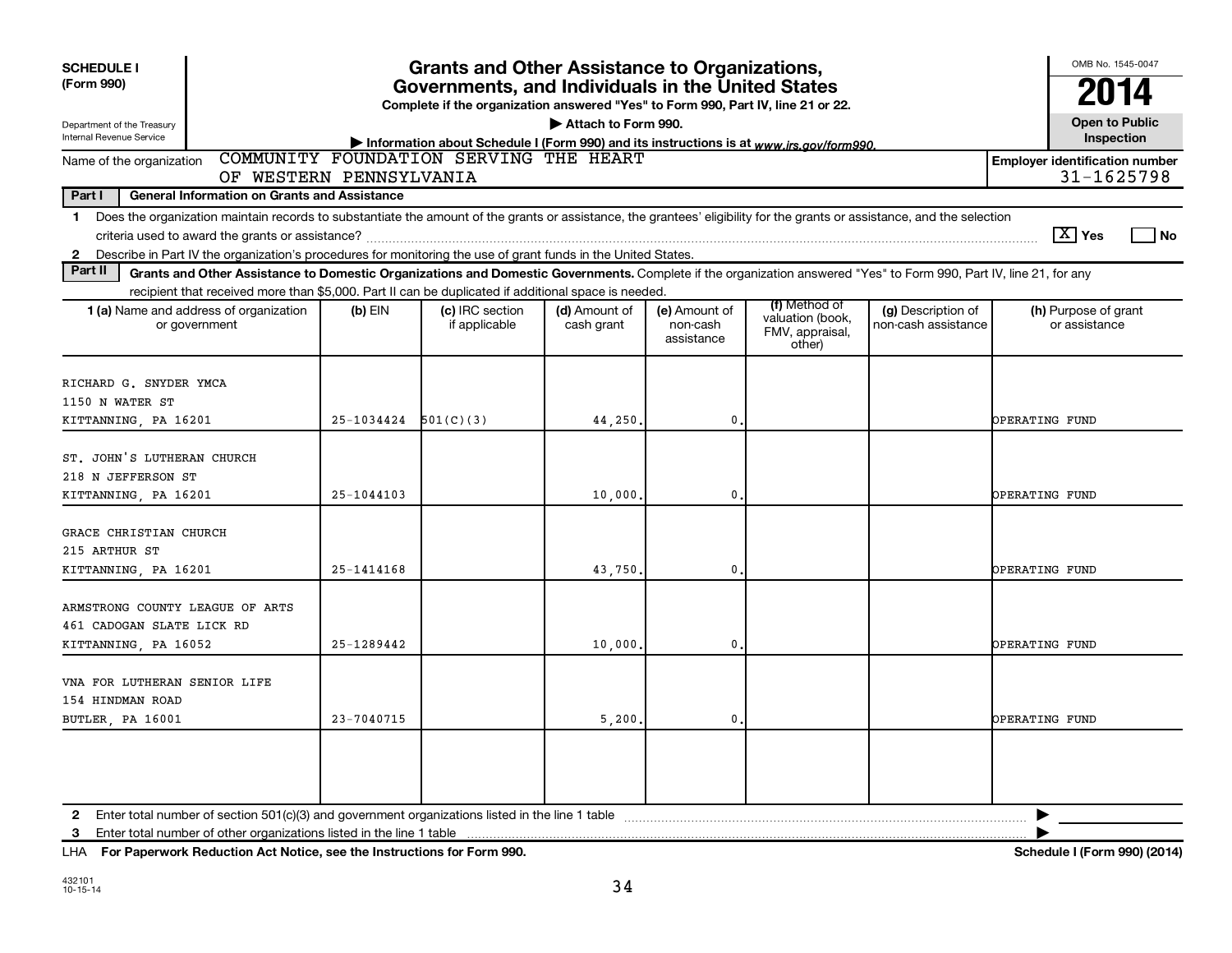#### Schedule I (Form 990) (2014) OF WESTERN PENNSYLVANIA 31-1625798 Page

**2**

Part III | Grants and Other Assistance to Domestic Individuals. Complete if the organization answered "Yes" to Form 990, Part IV, line 22. Part III can be duplicated if additional space is needed.

| (a) Type of grant or assistance              | (b) Number of<br>recipients | (c) Amount of<br>cash grant | (d) Amount of non-<br>cash assistance | (e) Method of valuation<br>(book, FMV, appraisal, other) | (f) Description of non-cash assistance |
|----------------------------------------------|-----------------------------|-----------------------------|---------------------------------------|----------------------------------------------------------|----------------------------------------|
|                                              |                             |                             |                                       |                                                          |                                        |
| POST-SECONDARY SCHOLARSHIPS                  | 27                          | 57,378.                     | $\mathbf{0}$ .                        |                                                          |                                        |
|                                              |                             |                             |                                       |                                                          |                                        |
| EDUCATIONAL INCOME TAX CREDIT - SCHOLARSHIPS | 539                         | 387,167.                    | $\mathbf{0}$ .                        |                                                          |                                        |
|                                              |                             |                             |                                       |                                                          |                                        |
|                                              |                             |                             |                                       |                                                          |                                        |
|                                              |                             |                             |                                       |                                                          |                                        |
|                                              |                             |                             |                                       |                                                          |                                        |
|                                              |                             |                             |                                       |                                                          |                                        |
|                                              |                             |                             |                                       |                                                          |                                        |

Part IV | Supplemental Information. Provide the information required in Part I, line 2, Part III, column (b), and any other additional information.

PART I, LINE 2:

ORGANIZATIONS AND INDIVIDUALS RECEIVING GRANTS FROM THE FOUNDATION ARE

REQUIRED TO SPEND THE FUNDS WITHIN ONE YEAR OF THE CHECK DATE, AND MUST

SUBMIT A FINAL GRANT & BUDGET REPORT. THE FORM FOR THIS REPORT IS PROVIDED

BY THE FOUNDATION AND ADDRESSES THE AMOUNTS AND PURPOSES FOR WHICH THE

GRANT WAS USED, AS WELL AS THE OUTCOMES ACHIEVED.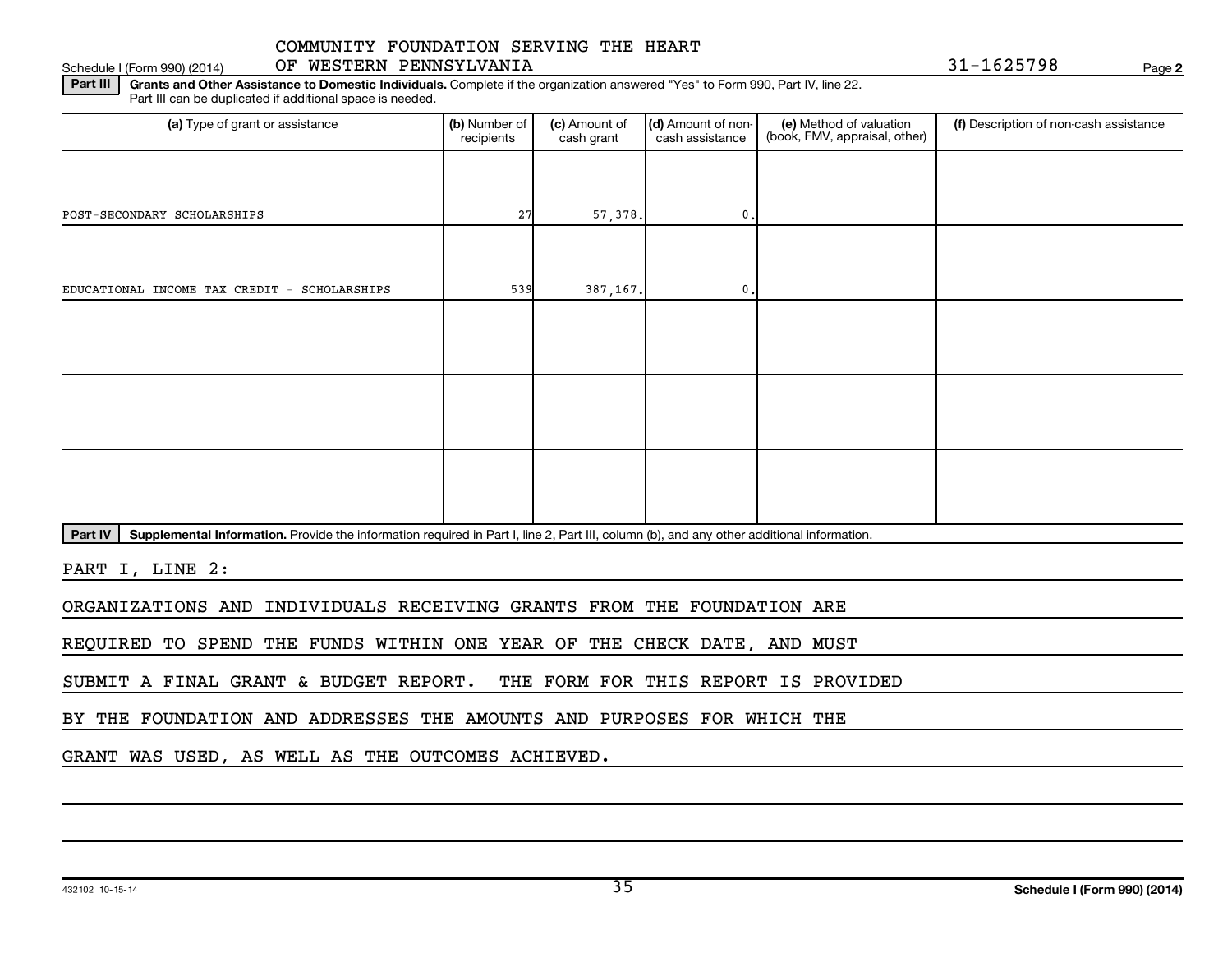**(Form 990 or 990-EZ)**

Department of the Treasury Internal Revenue Service Name of the organization

# SCHEDULE O **Supplemental Information to Form 990 or 990-EZ 2014**<br>(Form 990 or 990-EZ) **2014**

Information about Schedule O (Form 990 or 990-EZ) and its instructions is at www.irs.gov/form990. **Complete to provide information for responses to specific questions on Form 990 or 990-EZ or to provide any additional information. | Attach to Form 990 or 990-EZ.**

**Open to Public Inspection Employer identification number**

OMB No. 1545-0047

COMMUNITY FOUNDATION SERVING THE HEART OF WESTERN PENNSYLVANIA 31-1625798

### FORM 990, PART I, LINE 1, DESCRIPTION OF ORGANIZATION MISSION:

COMMUNITY NEEDS. GRANTS AND SCHOLARSHIPS AWARDED IN 2014 TOTAL MORE

THAN \$707,000.

FORM 990, PART VI, SECTION B, LINE 11:

COPY OF FORM 990 AND ATTACHMENTS WERE PROVIDED TO MEMBERS OF THE AUDIT

COMMITTEE AND BOARD OF DIRECTORS. THE INFORMATION ON FORM 990 WAS COMPARED

TO THE FINANCIAL INFORMATION ON THE AUDITED FINANCIAL STATEMENTS AND

APPROVED BY MEMBERS OF THE AUDIT COMMITTEE. THE ADDITIONAL INFORMATION,

RELATED QUESTIONS, ETC. INCLUDED ON FORM 990 AND ATTACHMENTS WERE REVIEWED

AND APPROVED BY MEMBERS OF THE AUDIT COMMITTEE.

FORM 990, PART VI, SECTION B, LINE 12C:

THE FOUNDATION'S WRITTEN CONFLICT OF INTEREST POLICY STATES THAT THERE IS AN OBLIGATION TO REVEAL ANY POTENTIAL CONFLICTS OF INTEREST AND DISCLOSE THE ACTUAL OR POTENTIAL CONFLICT OF INTEREST AS SOON AS IT IS KNOWN. ALL BOARD MEMBERS AND EMPLOYEES WILL REVIEW AND SIGN A STATEMENT OF AFFIRMATION ANNUALLY REGARDING THE CONFLICT OF INTEREST POLICY.

FORM 990, PART VI, SECTION B, LINE 15:

SALARIES ARE REVIEWED ANNUALLY AND COMPARED TO COMPARABILITY DATA. SALARY INCREASES MUST BE APPROVED BY THE BOARD OF DIRECTORS AND REPORTED IN BOARD MINUTES.

FORM 990, PART VI, SECTION C, LINE 19:

THE ORGANIZATION'S DOCUMENTS ARE AVAILABLE UPON REQUEST.

432211 08-27-14 LHA For Paperwork Reduction Act Notice, see the Instructions for Form 990 or 990-EZ. Schedule O (Form 990 or 990-EZ) (2014)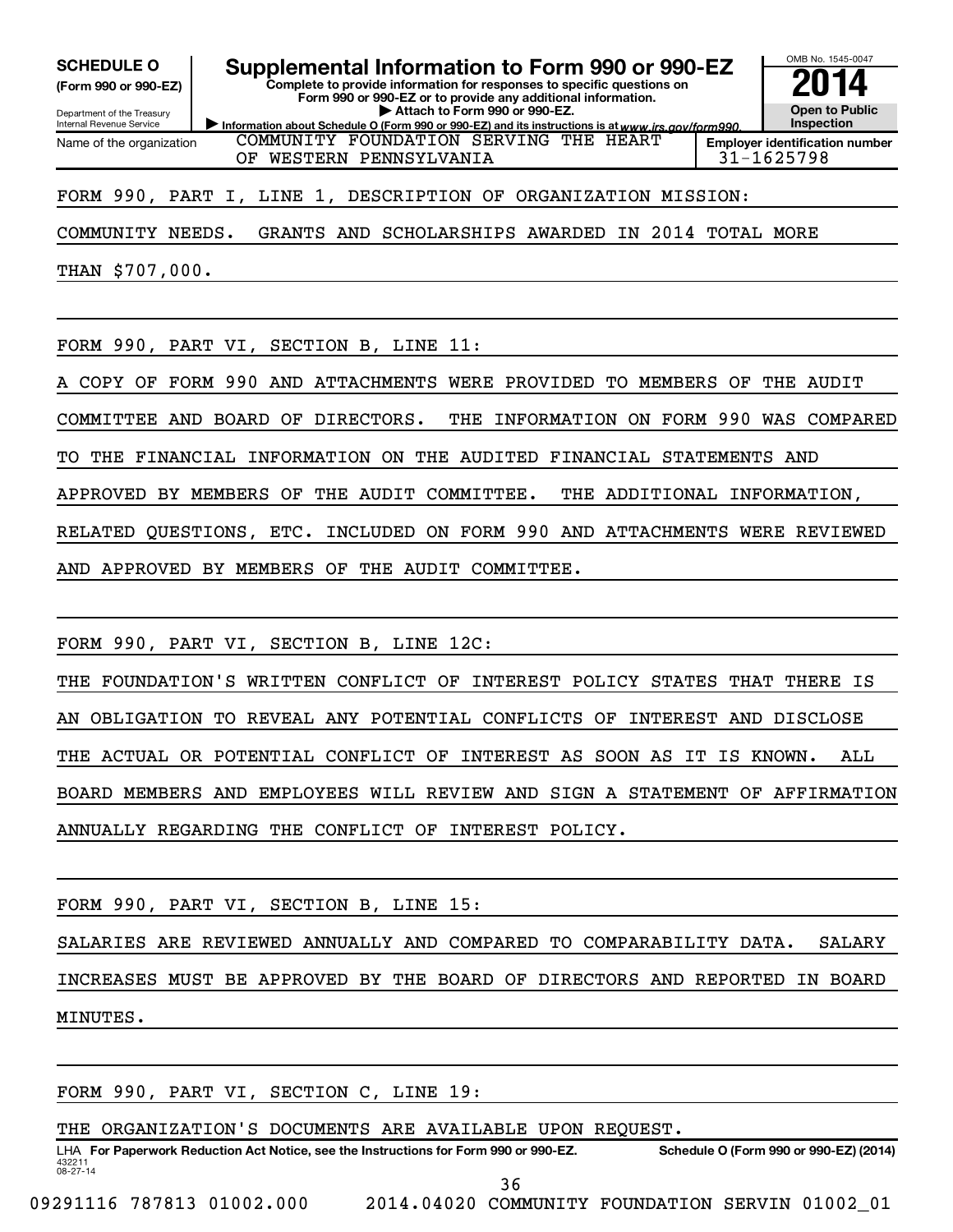| Name of the organization    |    | COMMUNITY FOUNDATION SERVING THE HEART                                 | <b>Employer identification number</b> |
|-----------------------------|----|------------------------------------------------------------------------|---------------------------------------|
|                             | ΟF | WESTERN PENNSYLVANIA                                                   | $31 - 1625798$                        |
|                             |    |                                                                        |                                       |
| FORM 990, PART XII, LINE 2C |    |                                                                        |                                       |
|                             |    | THERE WAS NO CHANGE IN THE FOUNDATION'S OVERSIGHT OR SELECTION PROCESS |                                       |